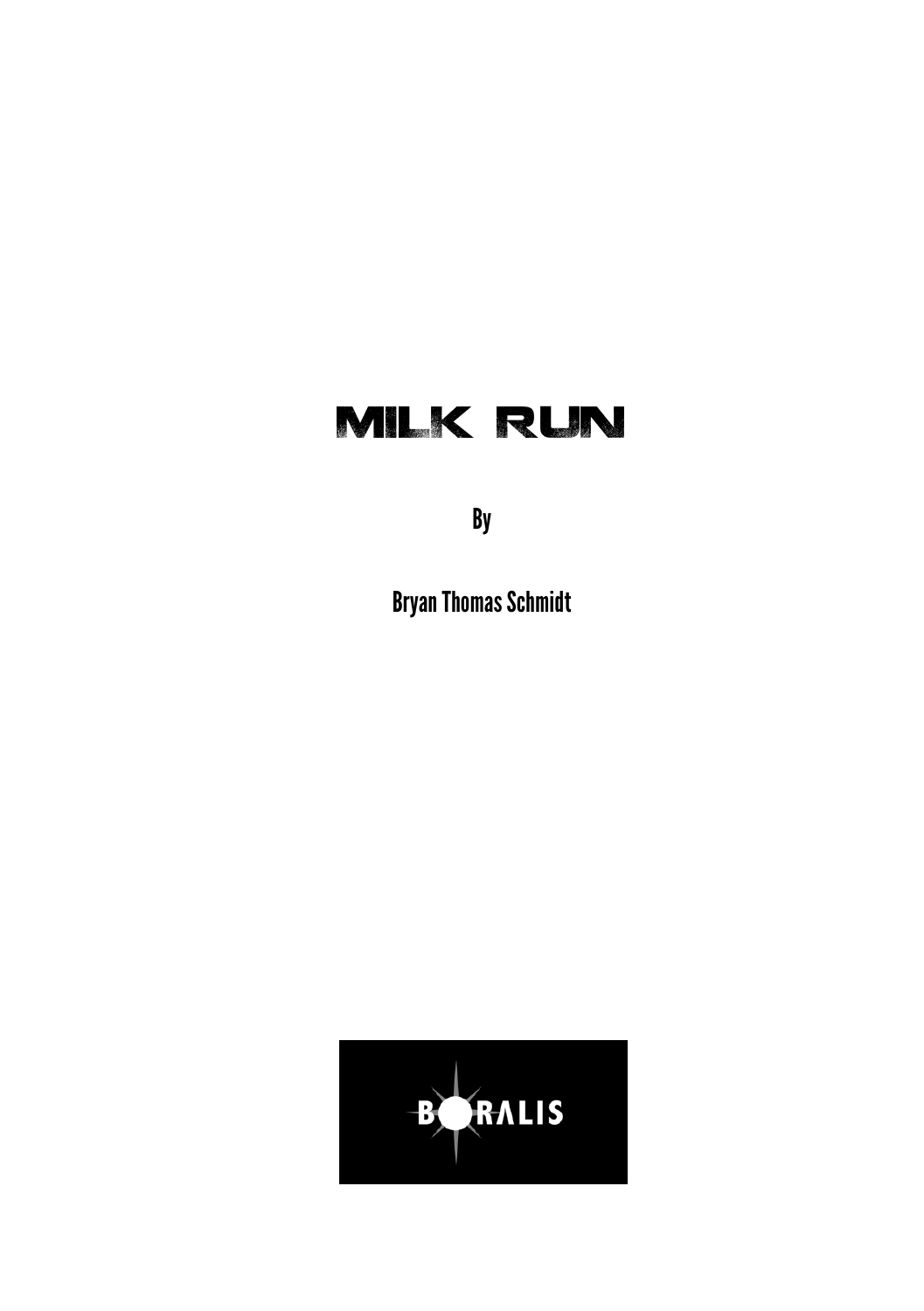Milk Run - Schmidt

Copyright © 2020 Bryan Thomas Schmidt All rights reserved.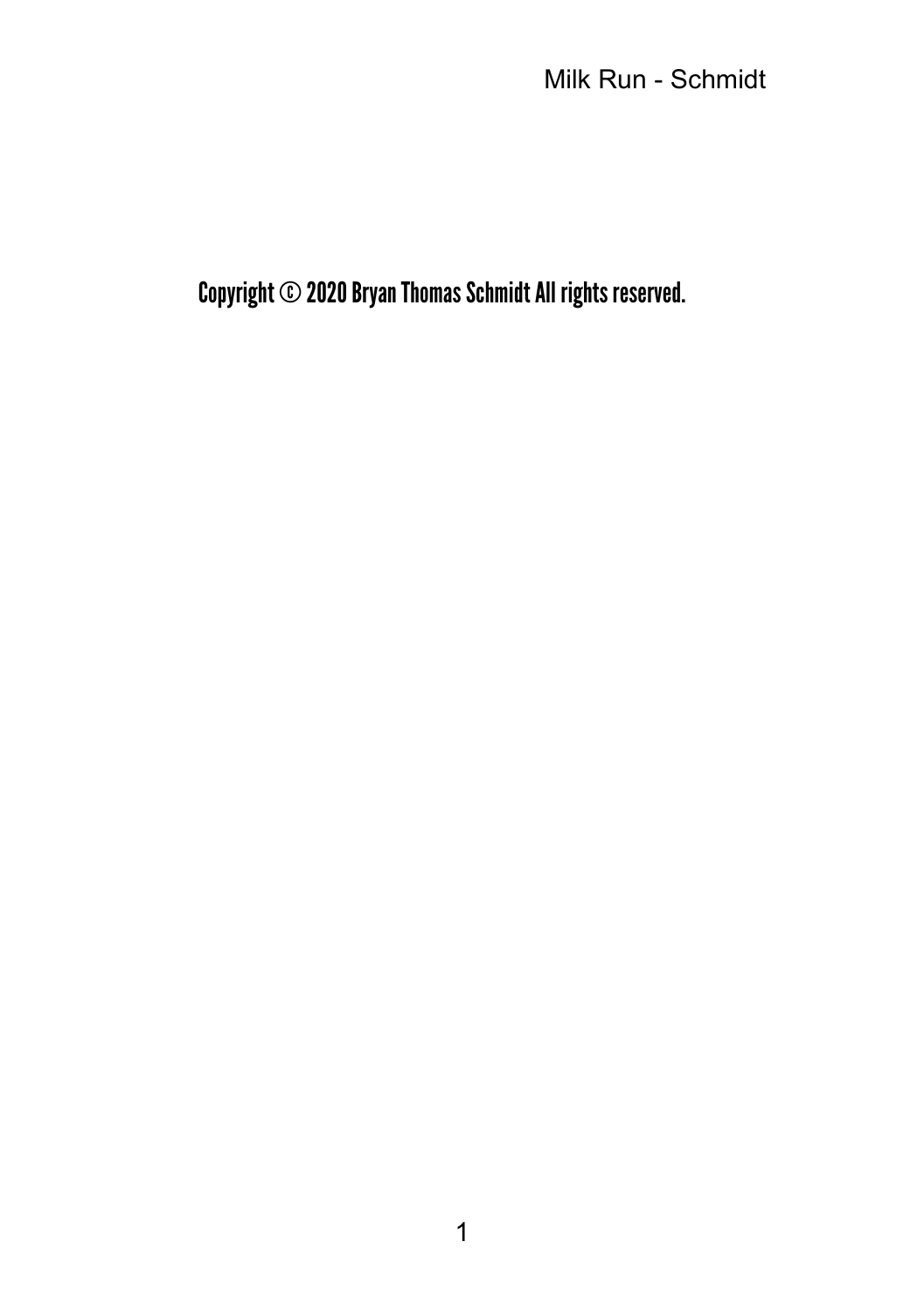## Chapter 1

ESUS CHRIST!" SIMON yelled as Lucas threw the Interceptor into a sharp left turn that took it bouncing up over the sidewalk corner and then roughly dumped it back onto the street again on the other side, tires squealing beneath them as sirens blared overhead. "Just because he's driving a bus, doesn't mean you have to drive like you are!" He keyed the radio. "706 continuing pursuit on Westwood road east." "J

"I'm just keeping on his tail as you instructed," Lucas replied over the dispatcher's acknowledgement. "We don't want him getting away again."

"When I said 'stay on him,' it wasn't meant as literal," Simon said. The suspect—an accused serial rapist—had commandeered a bus that just went out of service at its last stop, after crashing his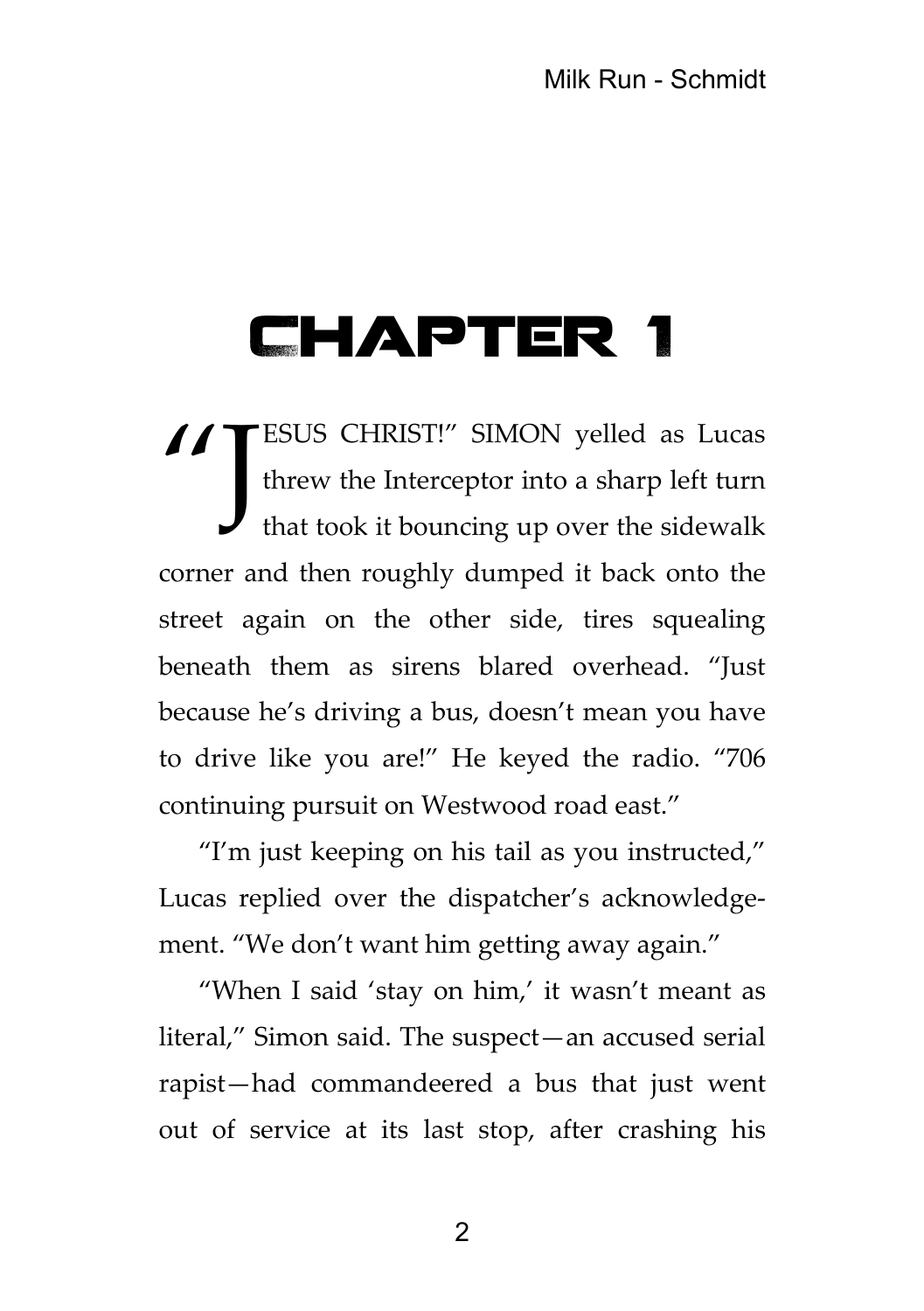previous vehicle into a row of parked cars that lined the curb just south of the bus stop. Simon and Lucas had been minutes behind—enough to allow the startled bus driver to be yanked out of her seat and thrown to the sidewalk before the suspect stole her ride.

"Seriously, back off a bit," Simon scolded again as Lucas closed the distance, leaving barely a foot between their KCPD Interceptor and the KCATA city bus. "If he brakes suddenly, we're going to crash."

"Nope. My reflexes are much quicker than yours," Lucas said.

"I'm really glad right now I didn't let you take my car," Simon added.

"I've been in the Charger when you drove like this," Lucas replied, turning to look at him.

"Watch out!" Simon shouted and winced as Lucas turned just in time to brake and serve to the side, narrowly missing popping up over another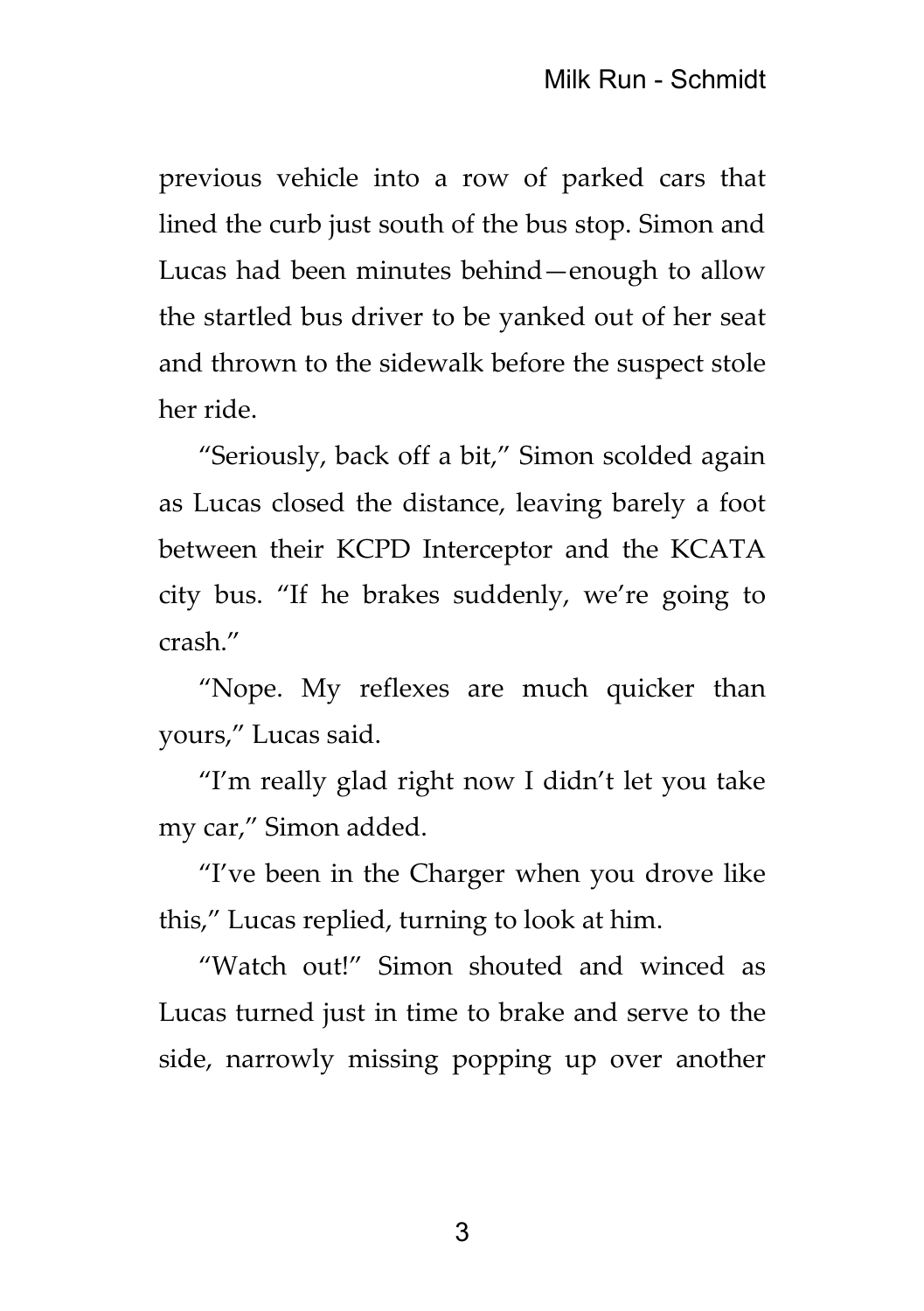curb and into a street pole. "God damn it, keep your eyes facing the front!"

"You do not need to repeat this every three minutes."

"I'll stop when you actually do it," Simon snapped. He braced himself by planting his feet and grabbing the handle beside the door to his right as Lucas executed another sharp turn in pursuit of their fleeing suspect.

Simon keyed the radio. "706 continuing pursuit on Ward Parkway north at—" he glanced out at the nearest street sign—"Rockwell Lane."

"Copy, 706," the dispatcher confirmed.

Simon glanced over again at his partner, who had a very pleased look on his face. "This is supposed to be sex crimes' problem. You just had to be the one to spot him."

"There is a city-wide BOLO out for him," Lucas said. "We are to arrest on sight. I am following orders."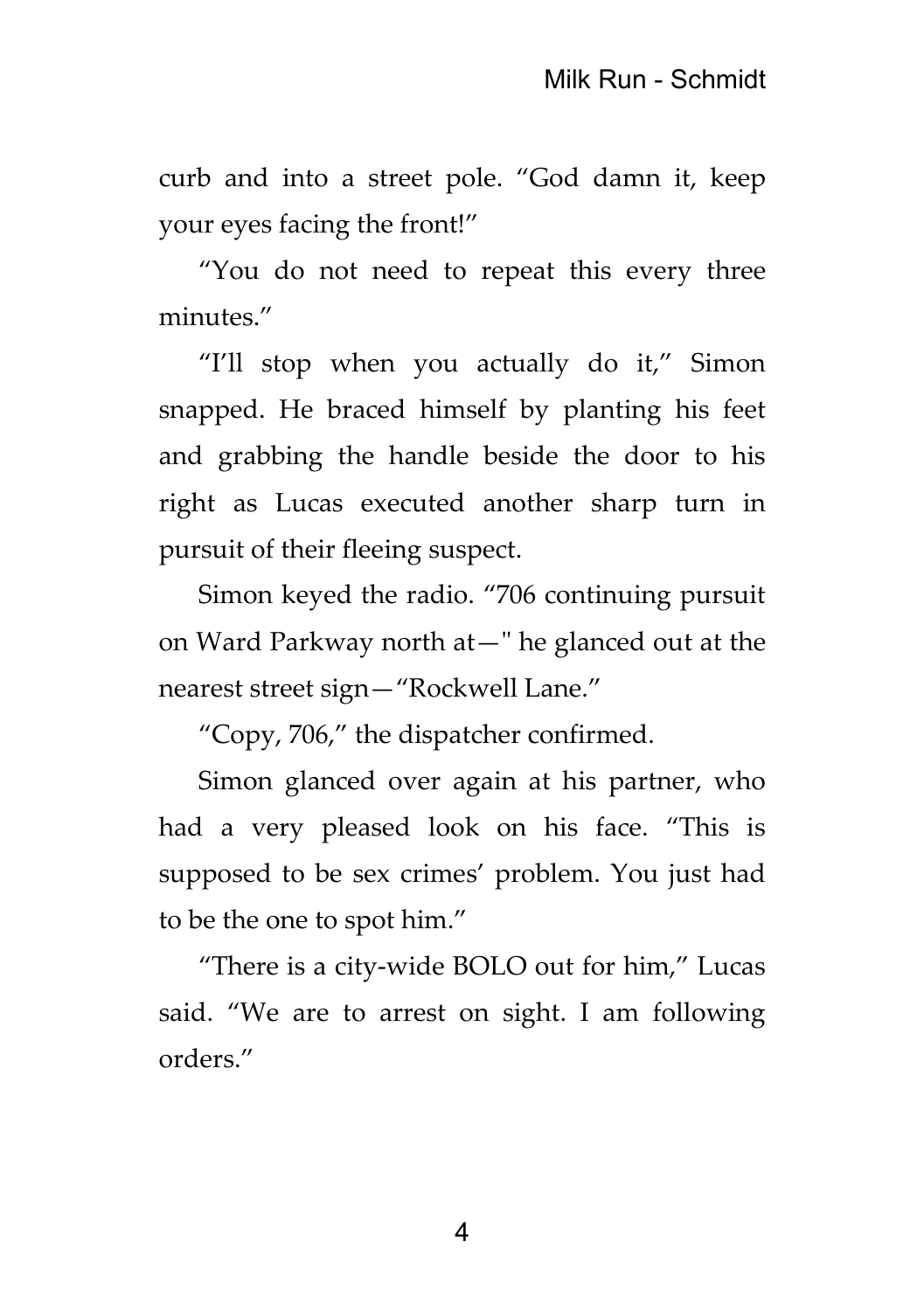Sometimes, Simon resented Lucas' android dedication to restating the obvious. "It's called bitchin'. It's something I tend to do when my life's in danger." He glanced over at the speedometer. They were topping sixty miles per hour. "I didn't even know city buses could go this fast. They usually just dodder along."

"Sixty isn't that fast these days," Lucas commented and followed the bus around a sharp curve, tires squealing as he struggled to avoid swerving into a line of cars parked alongside the road—once again sending Simon slamming against his seat and door. "We're perfectly safe," Lucas added.

"Oh yeah, perfectly safe," Simon said as he dared opening his eyes again. Suddenly, the week off they were about to get to spend in court was actually sounding appealing.

"You know, I never complain when you drive," Lucas observed.

"I'm a better driver," Simon muttered.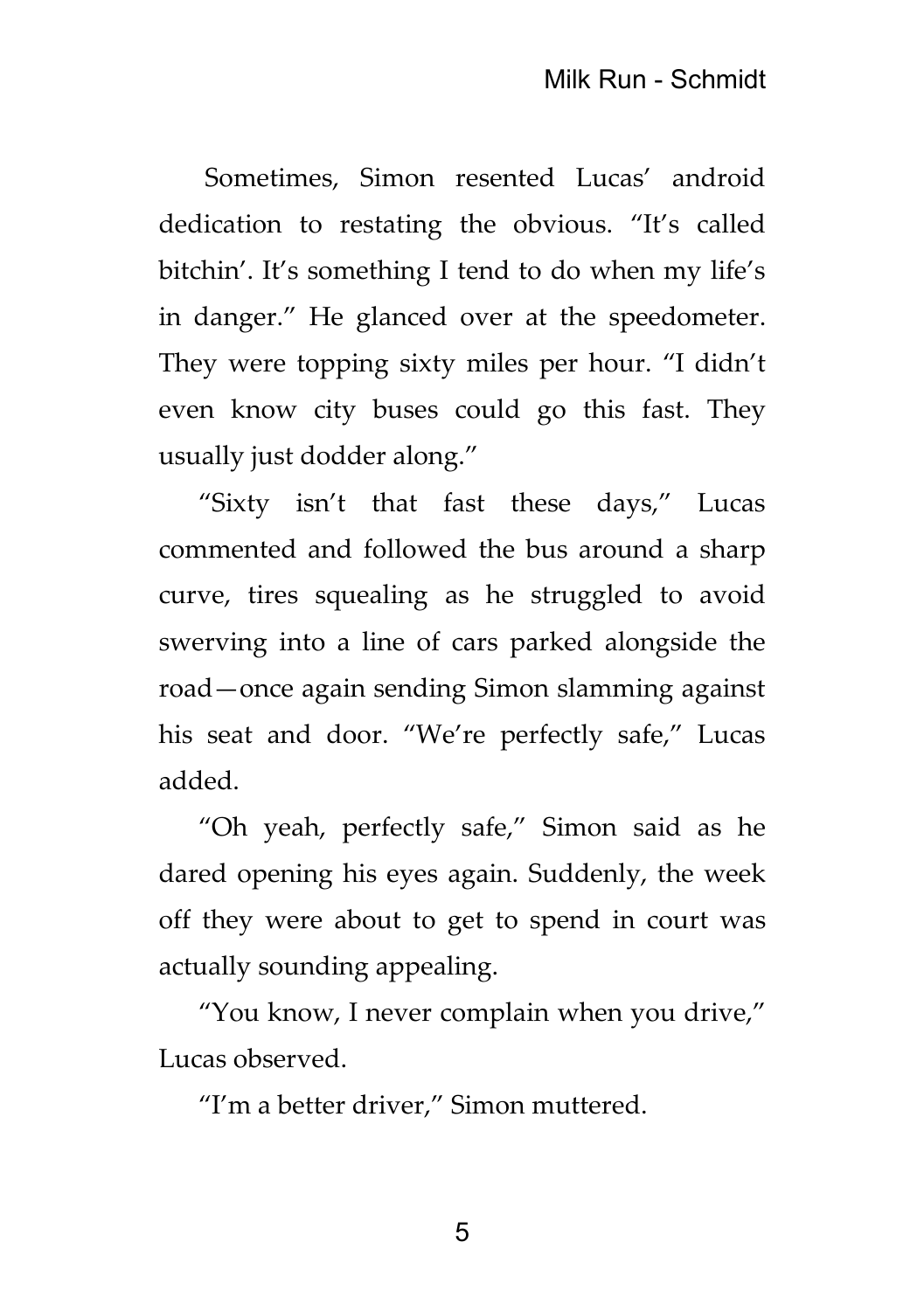"I am accurately and safely executing all necessary maneuvers," Lucas countered.

"By better, I meant saner," Simon replied.

"What do you mean? I am under the influence of no nanoparticles," Lucas said, sounding puzzled—a reference to a prior case, in which androids throughout the city had been sabotaged via the deployment of nanoparticles to modify their programming.

Ahead, the bus rammed a car from behind car and pushed it sideways into a parked pickup, continuing on.

"We'll debate that later," Simon snapped as three black and whites appeared behind them and joined the pursuit.

"706, be aware, road blocks being set up at Broadway," the dispatcher reported.

"Copy," Simon replied into the mic, then muttered, "We just have to make it there in one piece."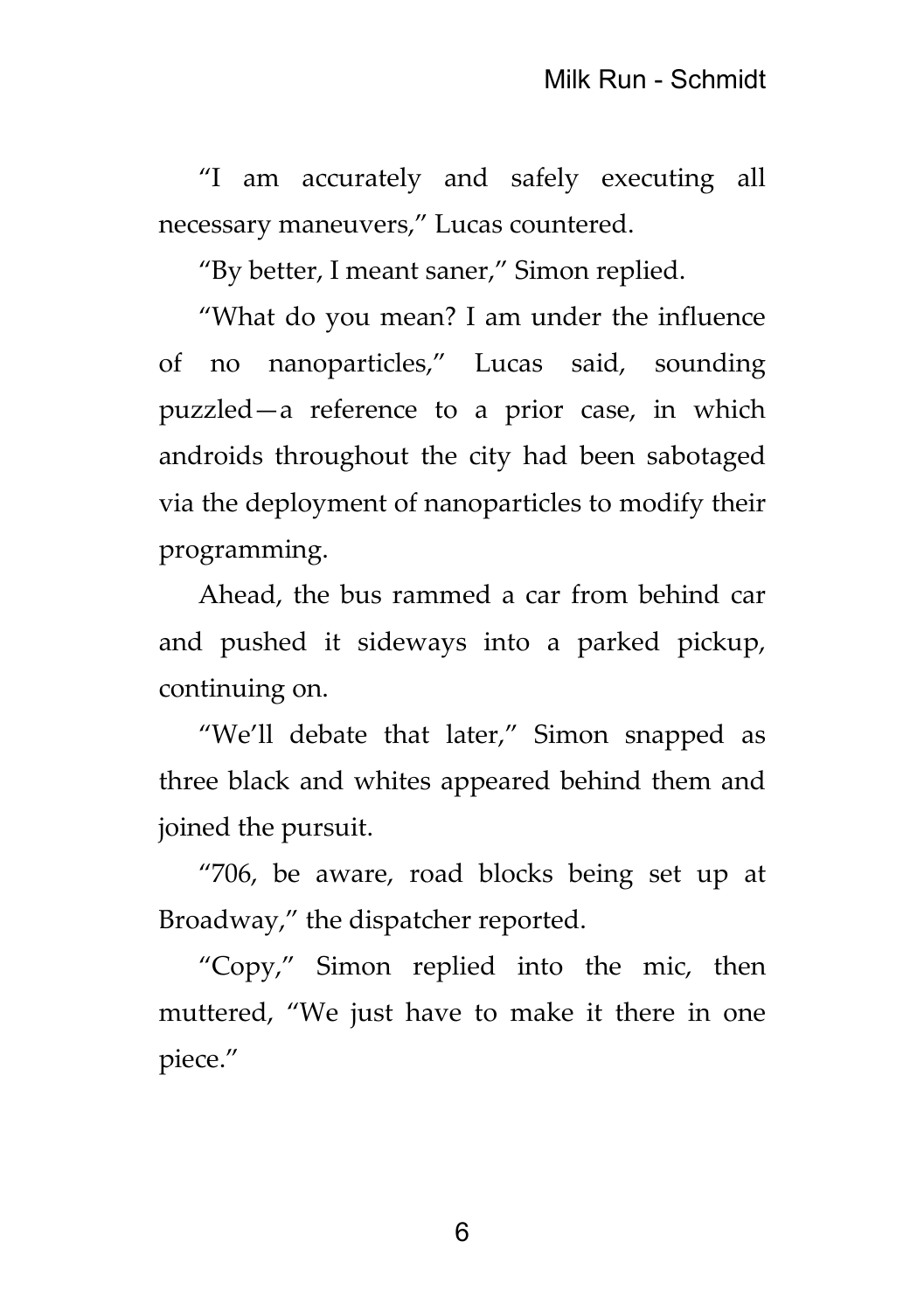Both vehicles were forced to slow down now as they wove their way through busy traffic.

"We've got help coming so you can ease off a little," Simon suggested.

"You are starting to sound like you think we're driving Miss Daisy," Lucas teased.

"The way you drive I wish we were," Simon answered and then they spotted flashing lights up ahead as traffic slowed to a crawl and became very congested from the KCPD road block. Horns honked and a few drivers yelled out open windows into the night.

Inside the bus, Simon saw the suspect's head turning back and forth as he looked around, seeking a way through. Saturday night on the Plaza was busy enough, but with road blocks, it was a madhouse.

"Yeah, asshole, you hate this, don't ya?" Simon muttered.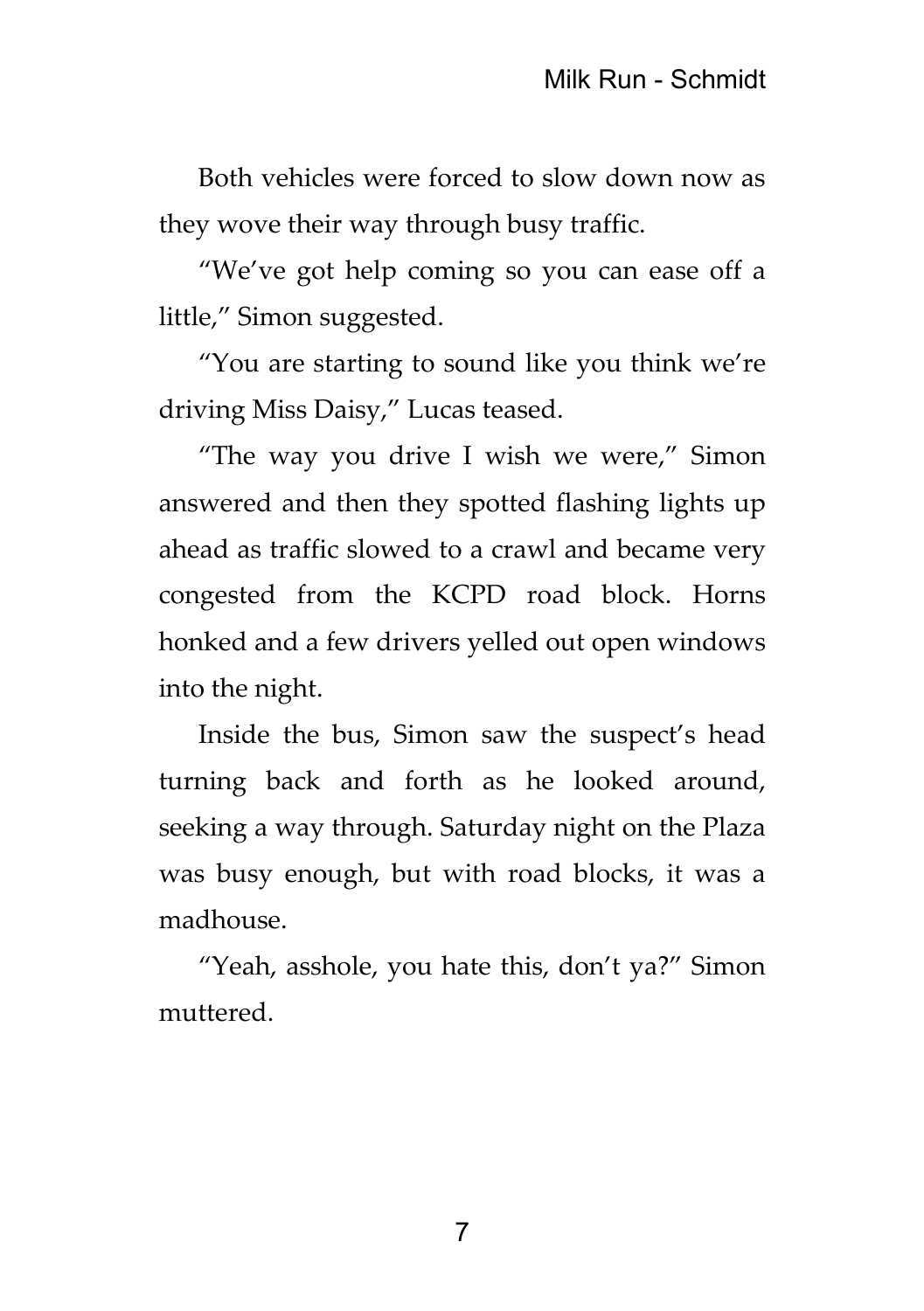"You are calling me an asshole now?!" Lucas said, shooting him a surprised look. "What happened to your favorite 'shut the fuck up'?"

"I was talking about the suspect," Simon said. "He's about to make a move."

Sure enough, the suspect had been slowly edging his way through the jamming traffic to the middle lane, beside the wide, grassy median. He suddenly accelerated and bumped up over the curve, tearing across the grass.

"Son of a bitch!" Simon said as Lucas followed, throwing him around yet again in the Interceptor. "I'm gonna come outta this looking like we had a bar brawl."

"Last bar brawl we had, you just watched while I did all the work," Lucas cracked.

"Really, shut the fuck up," Simon said as Lucas chuckled.

Unfortunately for the suspect, Ward Parkway was split at this point by Brush Creek, which ran between slanted, heavily landscaped slopes. The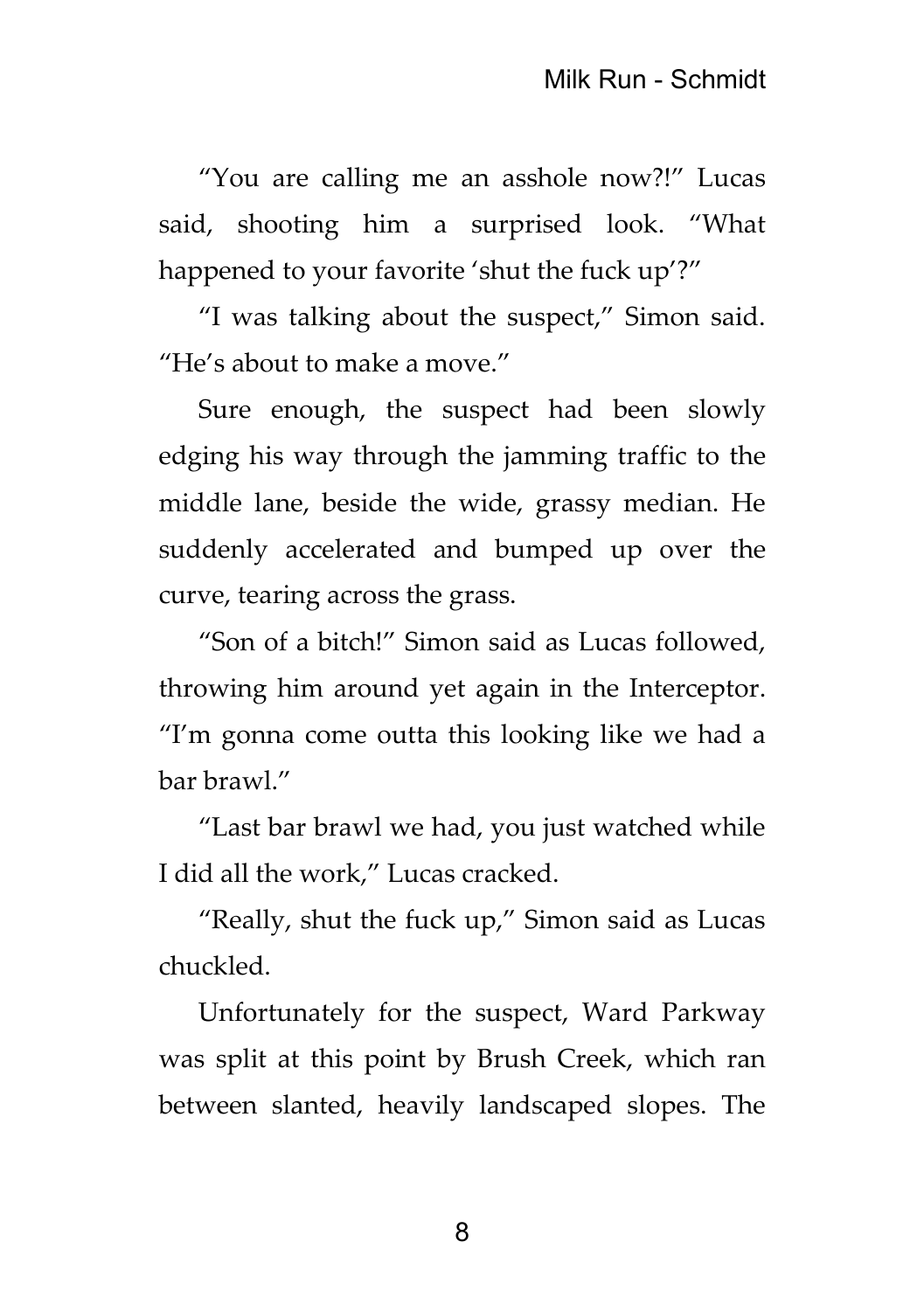bus was bouncing over flowers and bushes and barely missing scattered trees as it angled across the lawn. Then it crashed over the sidewalk, sending up sparks from its undercarriage as it bounced down onto the street and sideswiped the rear of a car waiting to turn on Ward Parkway curving left to head west across the overpass.

"This is insane," Simon said and keyed the radio, "Suspect turning left on Roanoke. Better seal off the whole Plaza quick."

Lucas followed, shooting after the bus across the sidewalk, but avoiding the waiting cars and making his own left on Roanoke. Simon glanced back to see the black and whites were following but not having as easy a time navigating the grass.

The bus moved across Brush Creek and then took a sudden right on the southbound lanes of Ward Parkway, moving against traffic, though the road was currently clear due to the roadblock at the next intersection. Lucas followed.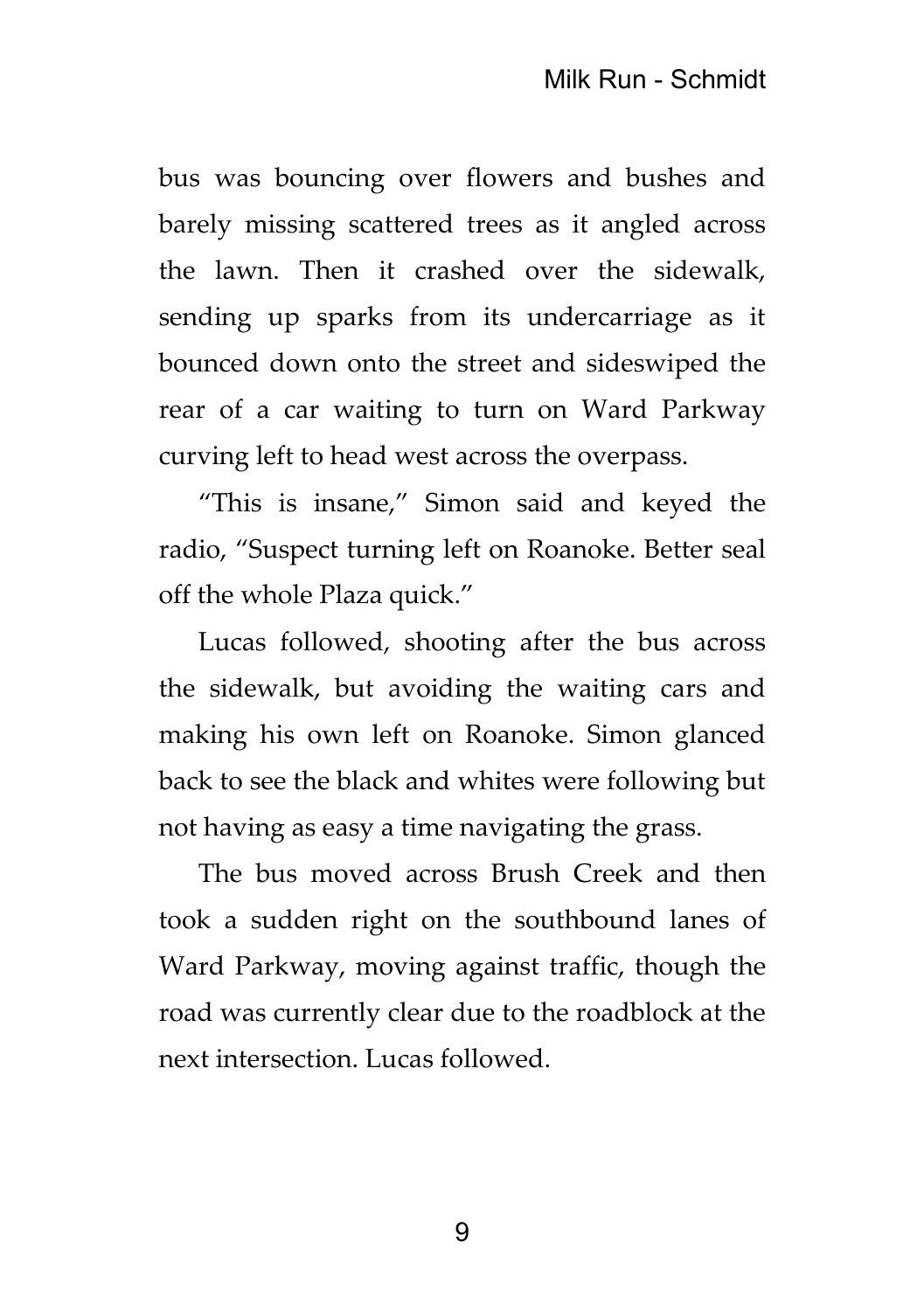"Where the fuck does he think he's going to?" Simon wondered aloud.

The bus continued rolling the wrong way in the right lane, next to Brush Creek, then suddenly turned, hopping up over the curb and following a sidewalk that angled down to the shoreline. Lucas followed.

"He's losing it," Simon observed. "Slow down. There's nowhere he can go but back toward the street."

Lucas followed the bus up over the curb onto the sidewalk then tried to catch up, pulling the Interceptor onto the grass parallel to the sidewalk in an attempt to cut the bus off from returning to the street.

"Careful! There's not enough room," Simon warned.

"It's wide open," Lucas said as he steered wide around a park bench and then came back parallel with the bus again as Simon saw the darkness of the water up ahead.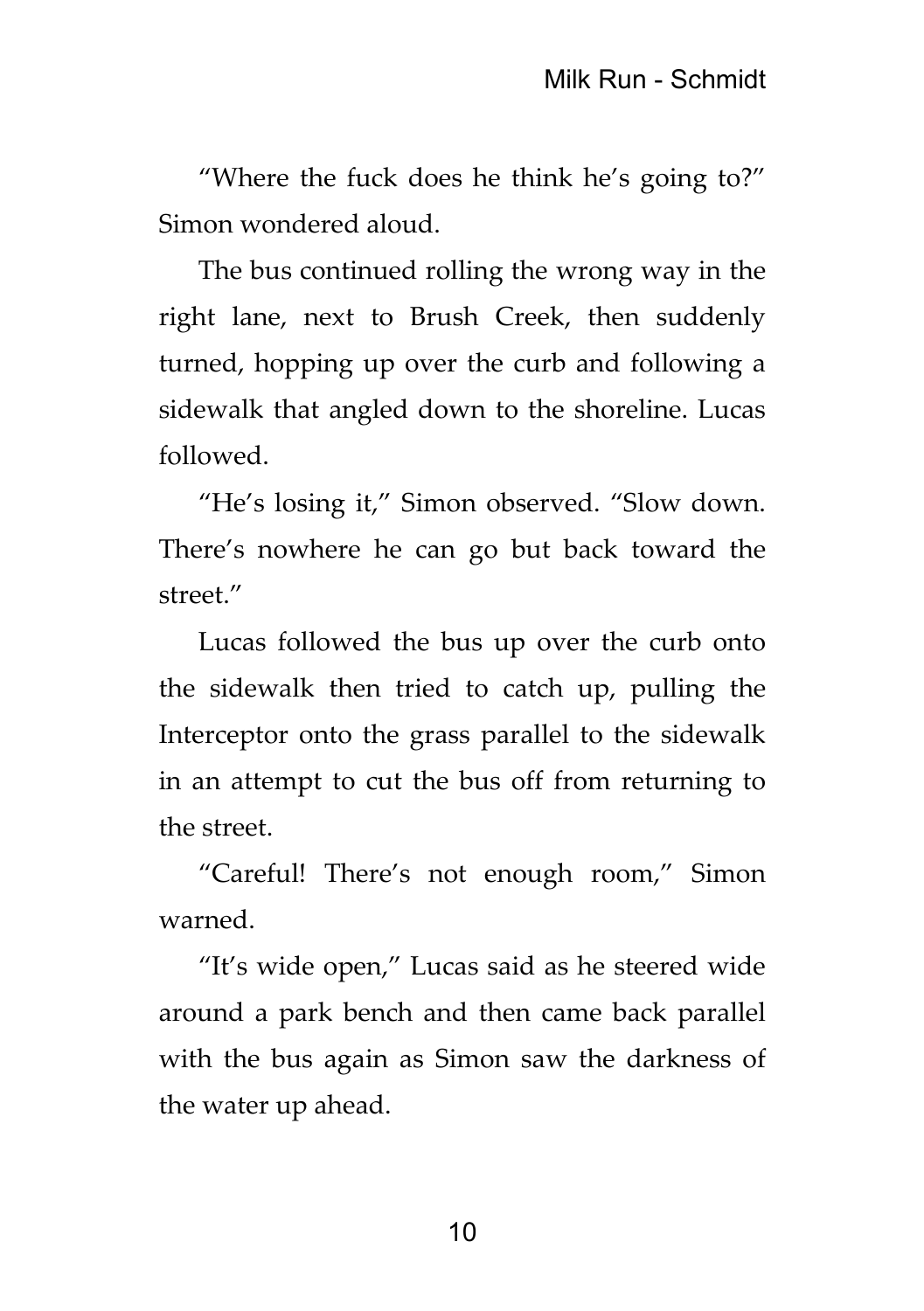"He has to stop," Simon said.

But the bus kept ploughing onward.

"He's not stopping," Lucas observed.

"He's crazy," Simon said.

"That would explain the rapes," Lucas answered.

Lucas slowed the Interceptor but the bus continued until it came to the end of the sidewalk and shot off, splashing down into the water as the suspect spun the wheel turning so he was headed straight across back toward northbound Ward Parkway and then swinging south.

"Fuck!" Simon said. "Turn us around."

Lucas was watching the bus, then suddenly hit the accelerator, shooting off the edge of the sidewalk into the water and turning to chase the bus.

"Are you crazy? The motor will choke out!" Simon warned. "The Sergeant is going to kill us."

"It's not that deep here," Lucas said.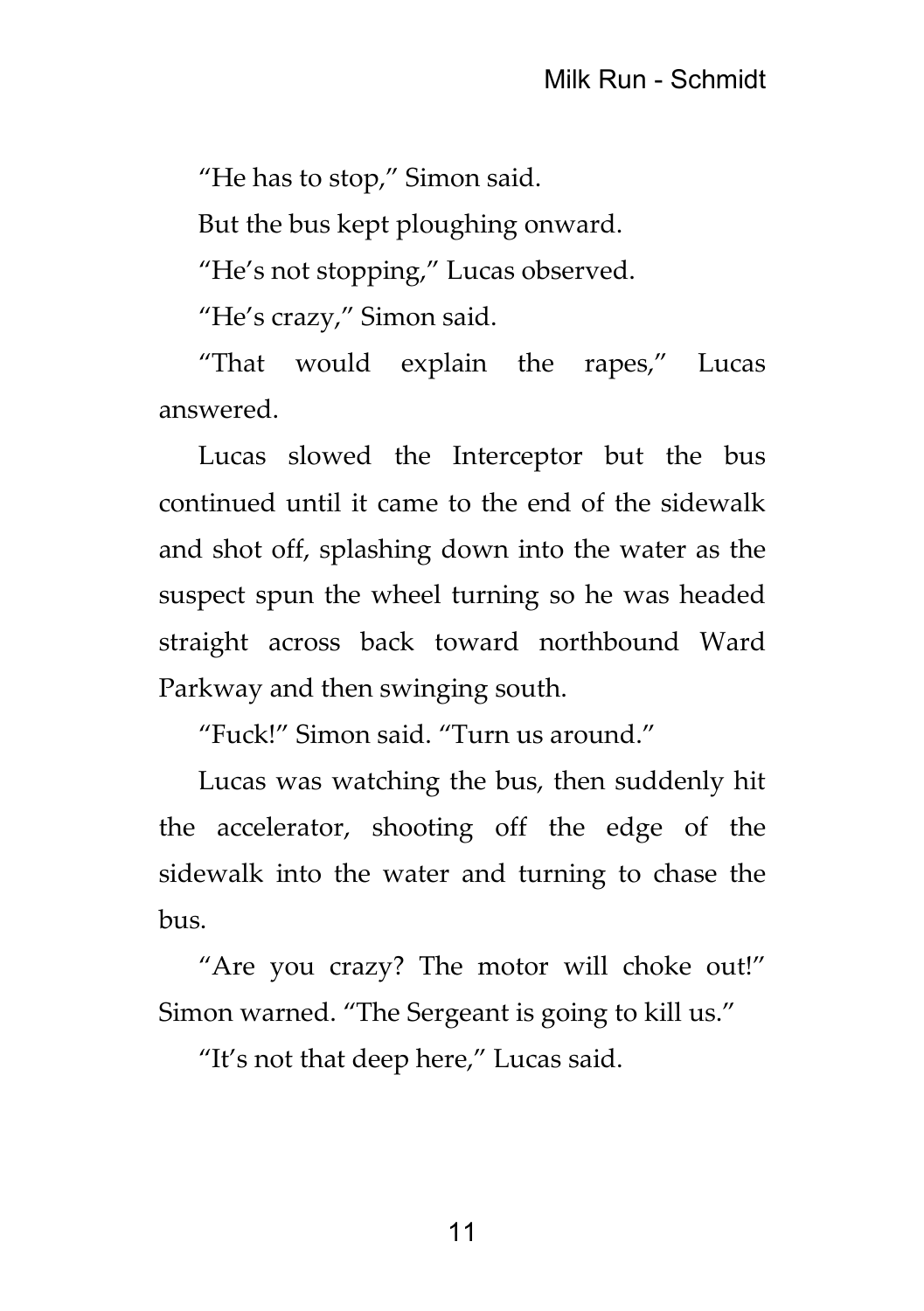"It's deep enough, slow down," Simon answered.

The bottom of Brush Creek had been covered in cement in the 1930s in a failed attempt to lessen the risk of flooding and portions had a sort of round, arced steps down. The bus hit one shortly thereafter and bumped, gears grinding, as the suspect tried to hold speed and plough on down, but then he hit the water at the bottom and it was deeper and bus began sputtering and came to a stop.

"Stop here!" Simon yelled and Lucas slammed on the brakes. "If we're lucky they can save the  $i$ unit $''$ 

Lucas released his seatbelt and popped open his door, jumping out and splashing through the water in the direction of the bus.

"Fuck," Simon said as he opened his door and saw the water level. Then he growled and undid his belt, lowering himself more carefully than his partner and hurrying after him, trying and failing not to splash. The water smelled of algae and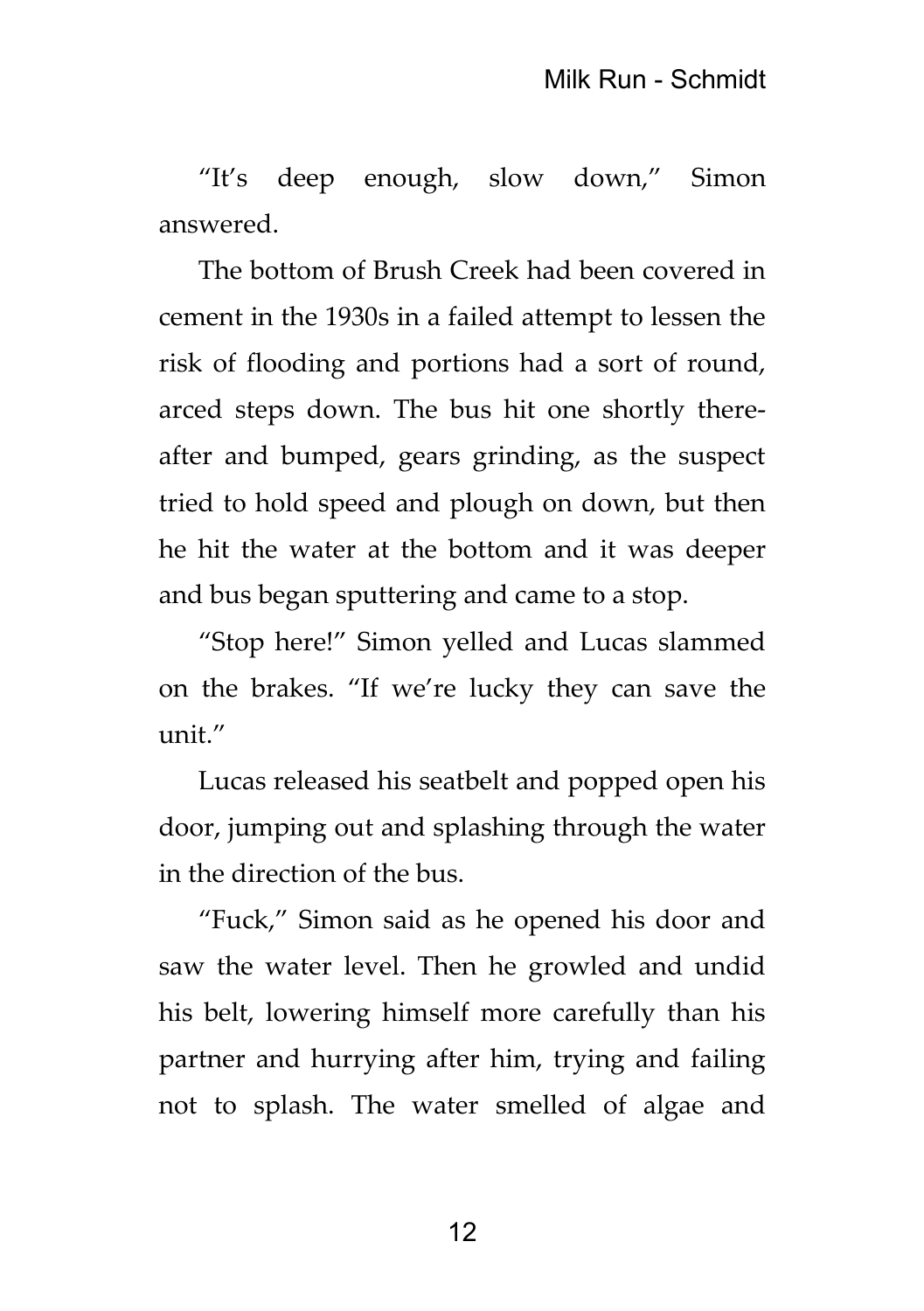clumps of floating water plants moved around him as he waded through.

As they approached the stalled bus, Simon saw that the two double doors on the right side remained closed and tried to get a view through the windows, but they were too high.

"Is he still in there?" he wondered aloud.

"I believe so," Lucas responded as he headed along the right side of the bus toward the door and Simon followed, having surrendered to the inevitable and picked up his pace to catch up.

Both drew their weapons as they neared the bus doors.

Suddenly, the front doors whooshed open and Simon and Lucas halted, guns ready, waiting.

"Come out with your hands up, police officers," Lucas called.

There was no response.

After a minute, Lucas shot a puzzled glance back at his partner.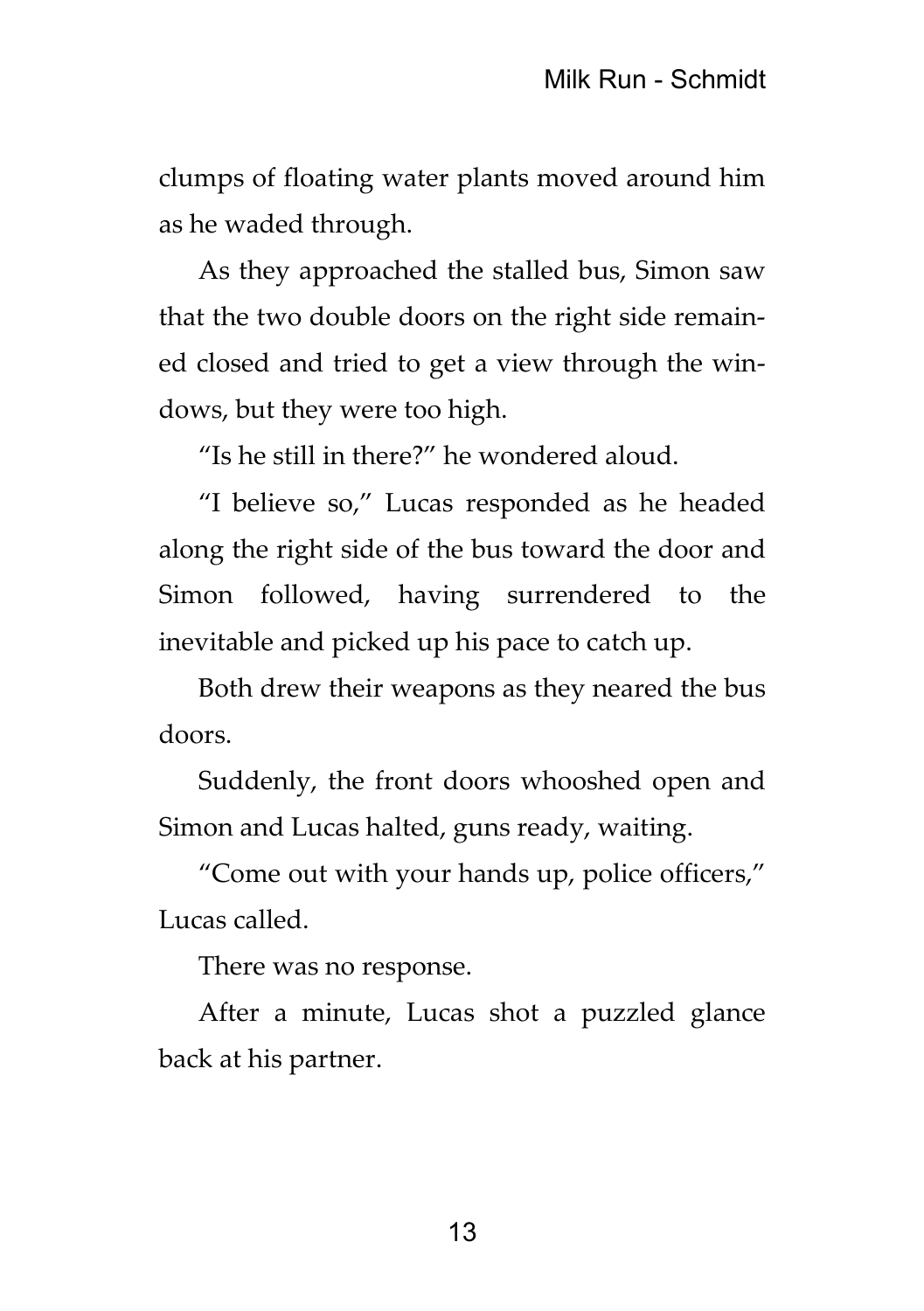"He's in there, he opened the door," Simon said, motioning for Lucas to approach. Through the corner of his eye he caught sight of the black and whites pulled up on the edge of the shore, lights flashing. *At least they had the sense to stay put,* he thought.

Lucas hesitated.

"Go get him," Simon urged and Lucas slid forward cautiously.

As he reached the bus's open front door, they heard a blood curdling scream, and then the suspect literally flew out, swinging from a bar inside and slamming feet first into Lucas who fell back under the water, his arms scrambling to catch himself.

Simon turned, trying to aim his gun but the suspect burst off Lucas and dove right into him, knocking Simon down too, and then they were underwater and Simon was fighting for air.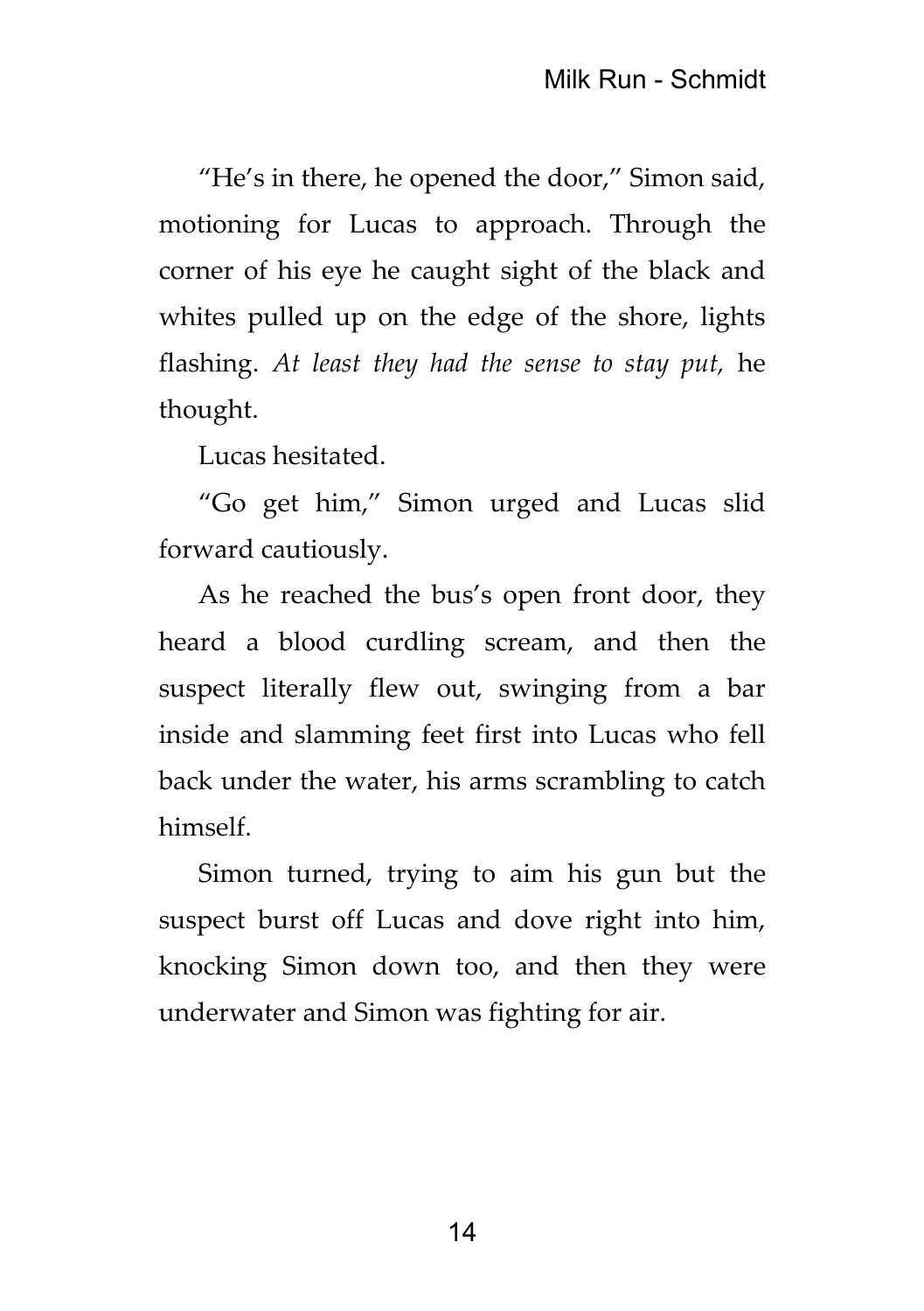The suspect pounded him in the chest and face then broke free, hurrying off as Simon struggled and tried to pull his head above water.

Suddenly, a hand was pulling him and he saw a concerned Lucas looking down and pulling him up. "Are you all right?" the android asked.

Simon nodded. "Yeah, get that son of a bitch." Then he realized he'd dropped his Glock. "Fuck. My weapon." As he leaned back and felt around his feet for it, Lucas splashed past after the fleeing suspect who was wading north again.

Lucas made surprising speed through the water and threw himself forward, tackling the suspect and struggling with him underwater for a bit, before emerging, dragging the suspect cuffed with him as he holstered his weapon.

"Find it?" Lucas called as he looked back at his partner.

"No. I need a flashlight." Simon saw his partner's satisfied look and nodded. "Well,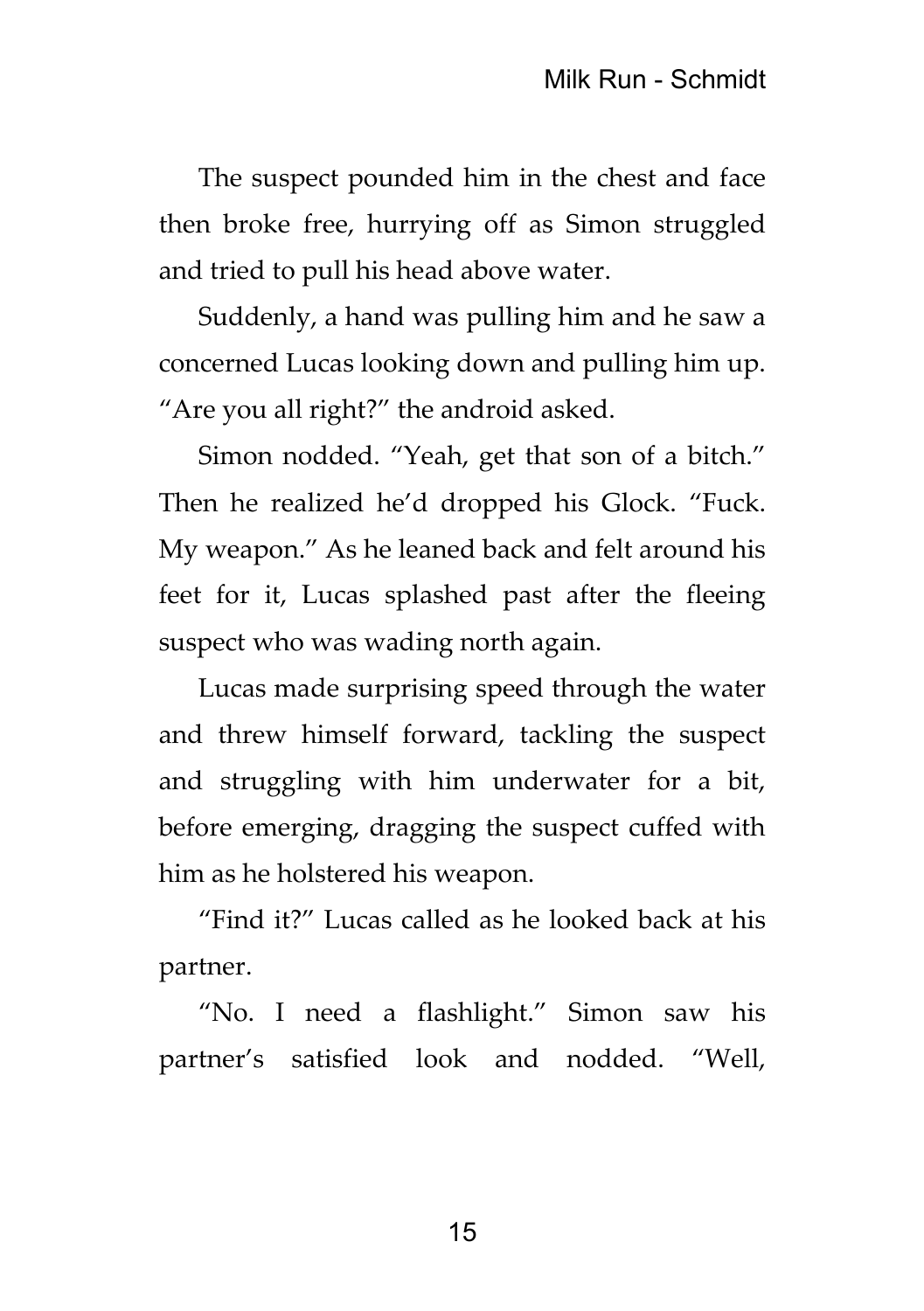congratulations. You owe me a new pair of Dockers and new leather shoes."

"They can be washed," Lucas said.

"Not the shoes," Simon said as he followed Lucas with the suspect back toward the Interceptor. It was the craziest chase he'd experienced yet in his career, and he'd had some doozies. He sighed with relief as they reached the Interceptor and he motioned toward the shore. "Take him to the uniforms, will ya? I'll see if the unit's still running."

As Lucas splashed off with the suspect on a beeline toward the waiting uniforms, Simon climbed into the driver's seat and took a moment to catch his breath. "That's the last time I let you drive," he muttered then keyed the radio to call it in.



"WELL, IT STARTS," Sergeant Brian Delmater confirmed after the tow trucks had pulled the Interceptor back up onto the shore. Late forties, tall,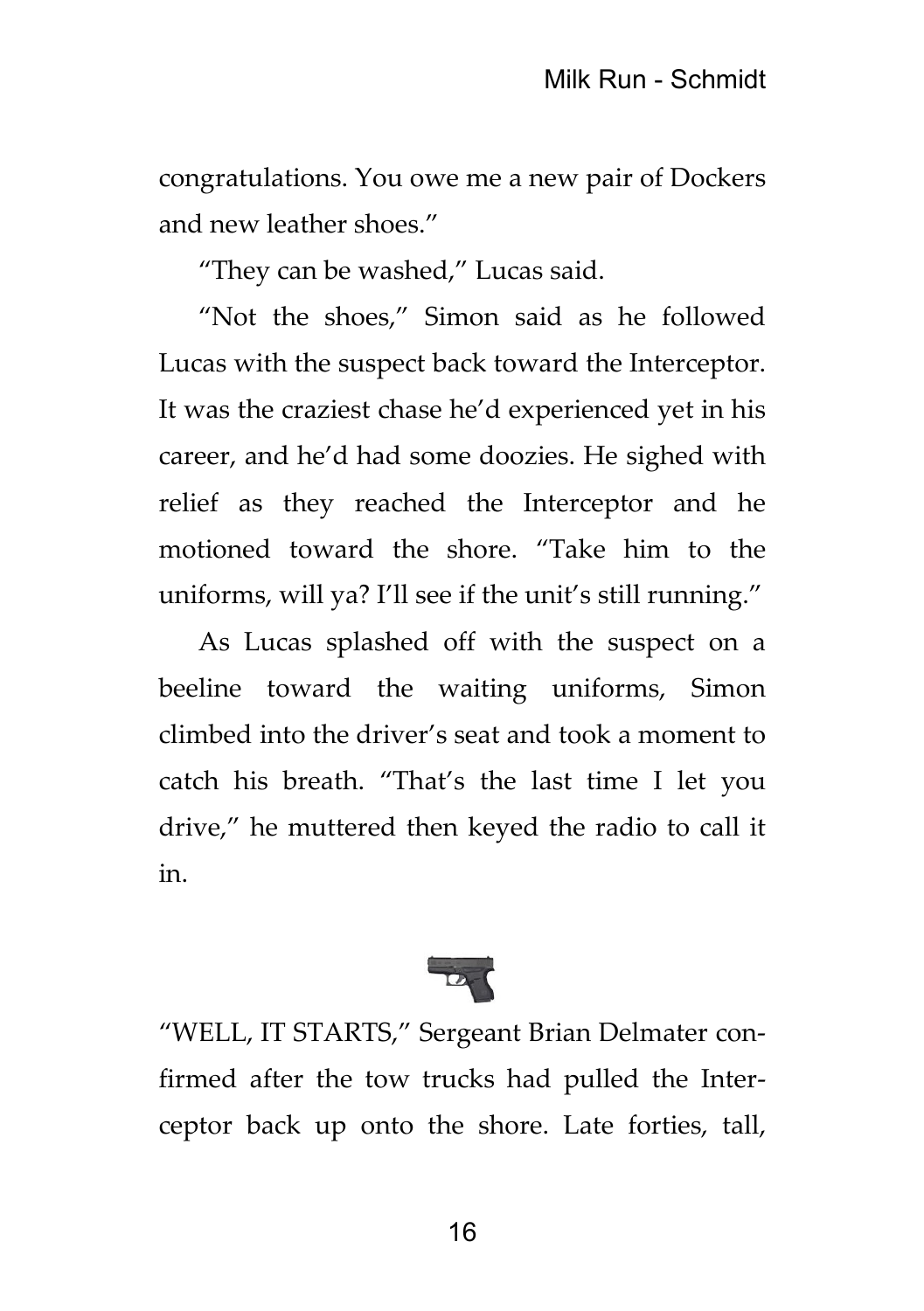with a thickening paunch and limbs and thinning hair, he was Simon and Lucas' current commander in the Generalist Squad at KCPD Headquarters.

"You're damn lucky," Deputy Chief Tony Cardno growled as he stood with hands crossed over his chest and glared at them with piercing green eyes. "The under carriage is probably torn to shreds and who knows what damage the mechanics will discover. What the fuck were you thinking?!"

Simon scoffed, pointing to Lucas.

"I was trying to stay on his tail," Lucas said matter-of-factly.

"You're not funny, Detective," Cardno scolded and shook his head, turning away. Tall and thin with short brown hair and a plain face, he was the first gay man to ever rise so far in the KCPD's ranks. Tough and all business but fair, usually.

"I think it's fortunate you two will spend the next week in court," Delmater said. "You're not earning brownie points on this one." He chuckled.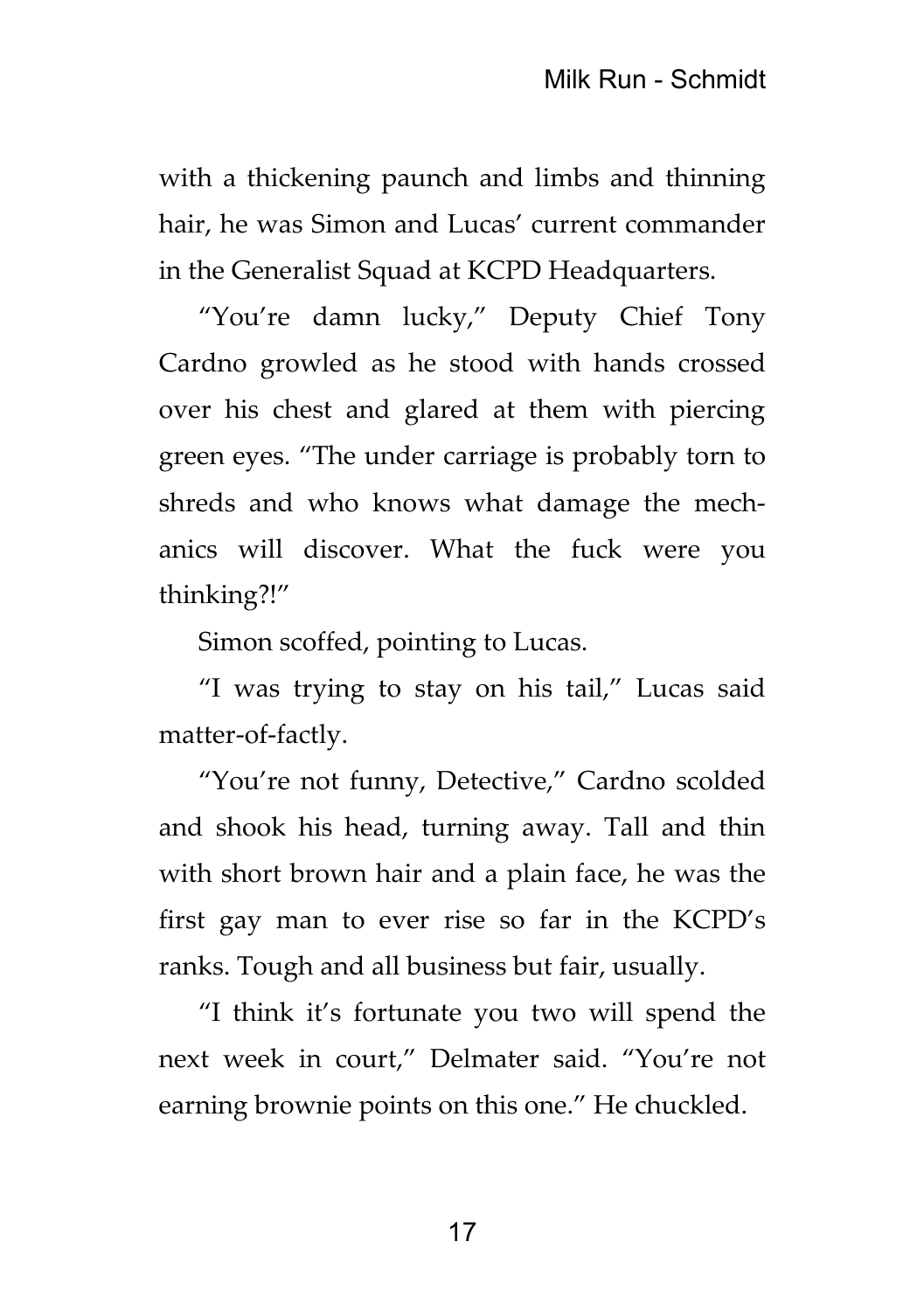"Hey, we caught a serial rapist," Simon protested.

"Which is the one thing that saved your asses," Delmater said. "And why you deserve a milk run like getting that witness to court and testifying. But you might want to go over chase procedures with your partner again."

"Fuck, the guy stores everything in that computer brain, how was I to—"

"Your soaked clothes would say different," Delmater teased, cutting Simon off. "Look, you got your man, that's what matters. The rest will blow over, but keeping a low profile will make that happen faster." He patted Simon on the shoulder before walking away to rejoin Cardno and the KCPD tow truck operators.

"Do we check out another unit or—" Lucas started to say.

Simon cut him off. "Oh no, we have a shit ton of paperwork waiting for us back at headquarters. Once we hitch a ride."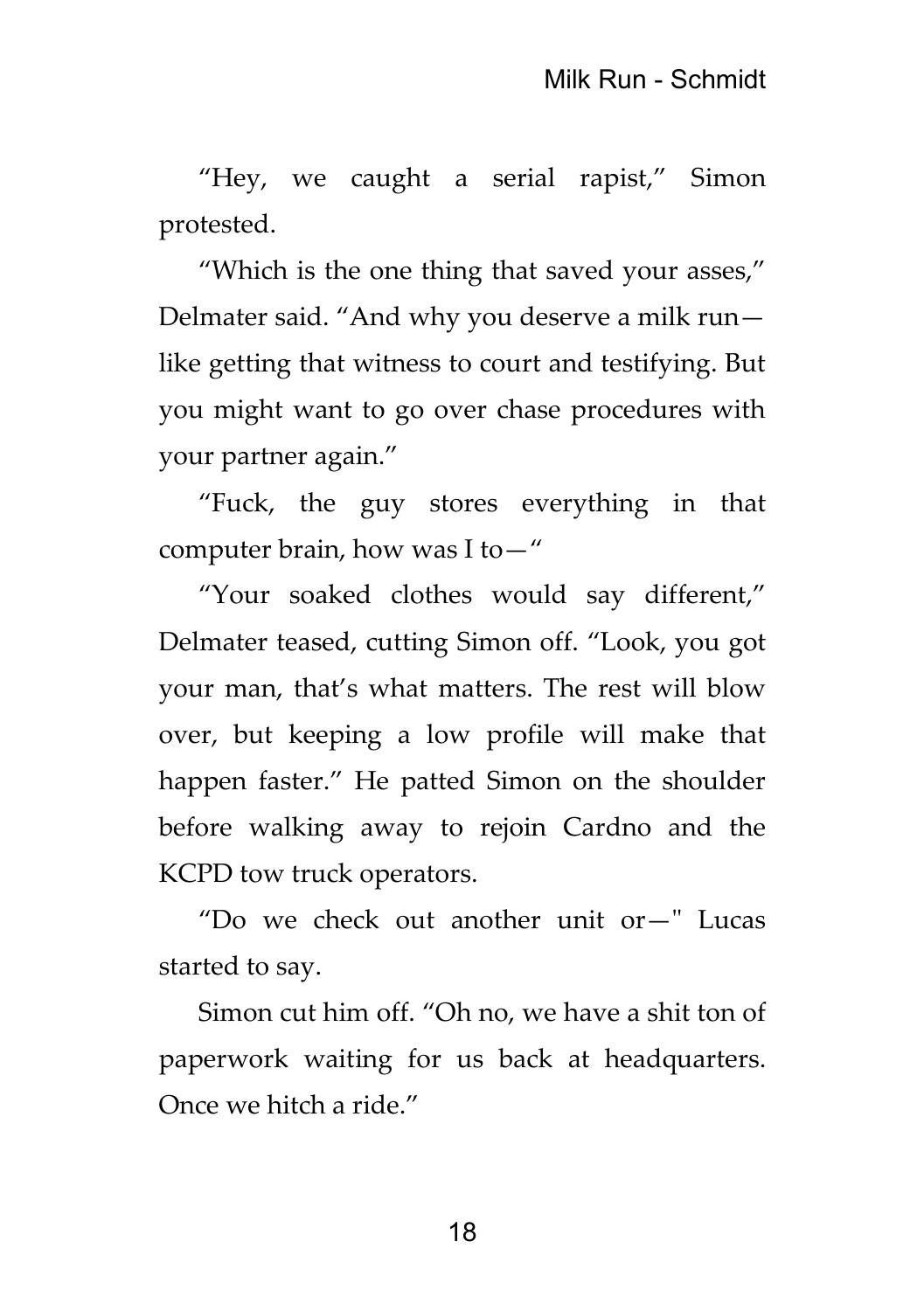Lucas looked around at the other cops as if seeking a likely candidate for chauffeur. Instead, Simon pulled out the flashlight he'd borrowed from a uniform and stuffed in his pocket and headed back for the water.

"Where are you going?" Lucas asked.

"To find my weapon," Simon said. "Bring your enhanced android vision and help me."

"Right," Lucas said and followed.

"Just had to follow him," Simon muttered. "Just what I want at midnight, standing around soaked to the bone and having to go back in again."

"Is it my fault you dropped your gun?" Lucas teased.

"Shut the fuck up or I'll make you search for it alone," Simon cracked as Lucas chuckled and they headed down to the shore again.



AS MUCH AS he'd always despised technology, the one thing Simon was grateful for when it came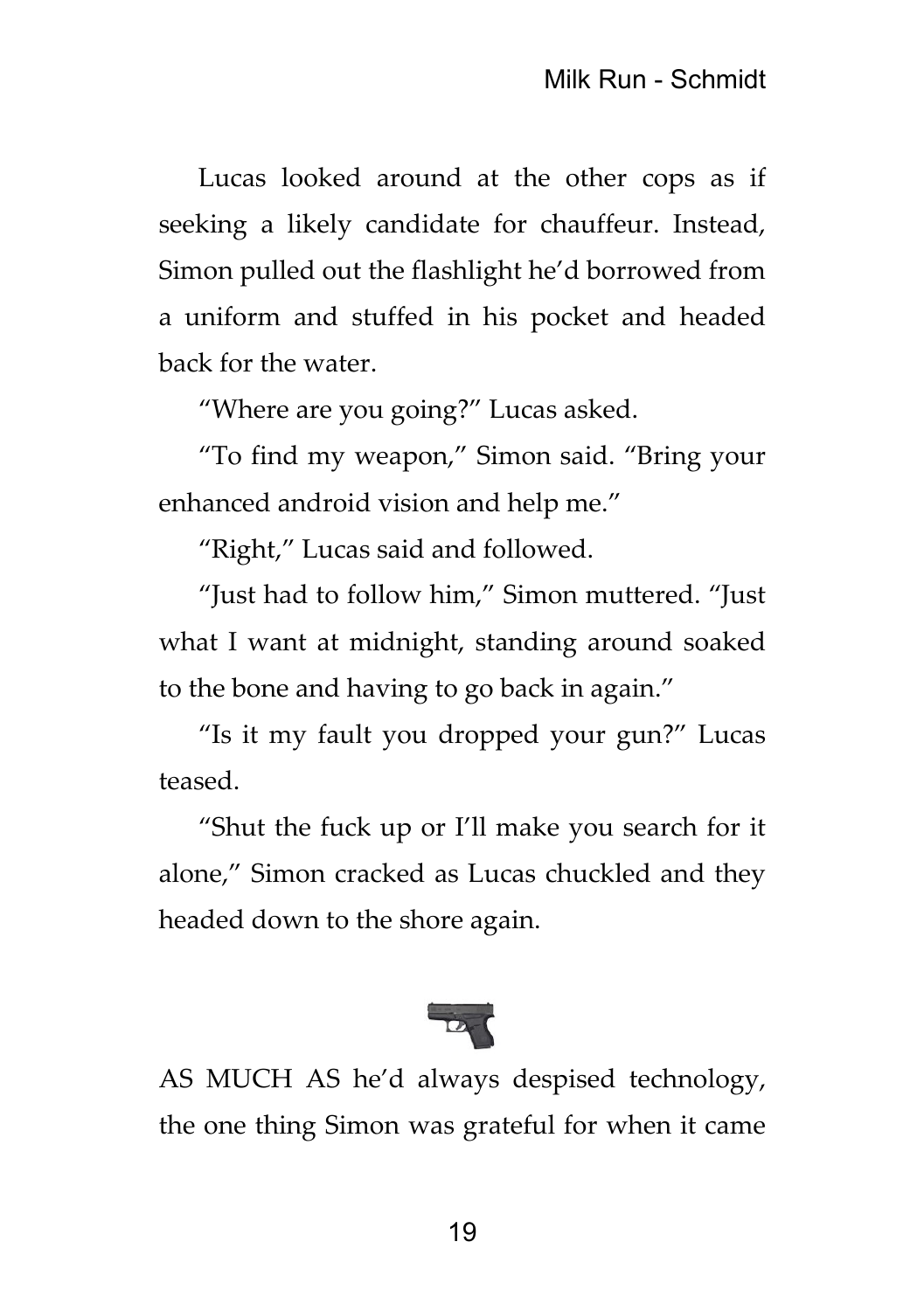to department paperwork was computers. They worked on reports and accident forms until past three a.m., before parting ways to head home— Lucas to his apartment near the River Market, and Simon to the Fairway house he'd inherited from his grandmother and called his unofficial residence. Per ancient department regulations requiring all KCPD officers to live inside the city limits, he also kept an apartment down south listed as his "official" residence but Simon had hardly been there in years.

After a quick shower and change into sweats, he fell into bed and slept until he was awakened at eight a.m. by voices arguing on the street outside. He spent a few moments in a haze until it dawned on him—*I know those voices.*

He jumped out of bed and hurried to open the front door to see his ex-wife Lara and their fifteenyear-old daughter standing beside Lara's Toyota Forerunner at the curb in full mother-daughter discussion.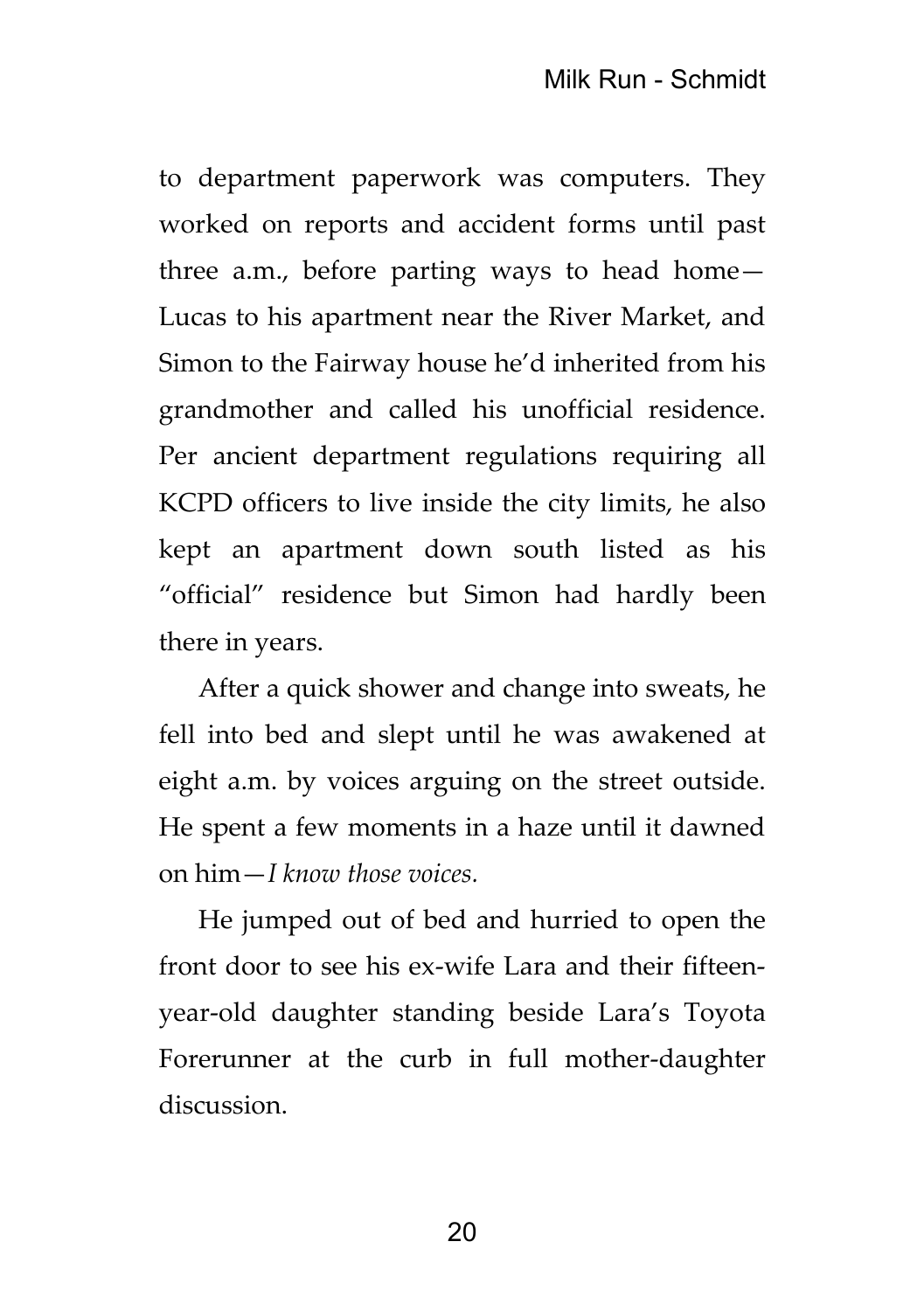"I can't help if they change my schedule, you know that!" Lara said, frowning with anger.

"Sure, just another promise to your daughter blown off as usual!" Emma countered, equally angry, her hands on her hips.

Simon noticed the Forerunner was parked at an odd angle by the curb, with increasing space between the passenger side and curb.

"Nice parking, Lara," Simon joked. "You know we still cite people for being too far from the curb?"

Lara shot him annoyed look, her anger momentarily redirecting from her daughter to her ex. Emma had the same long dark hair and blue eyes as her mother, and both of them were darker complected than Simon. Their voices even sounded similar, especially when they were angry. "Don't blame me, blame your daughter."

"What?" Simon looked at Emma, confused. She was grinning ear to ear, her anger erased by pride and excitement.

"She's got her learner's permit," Lara said.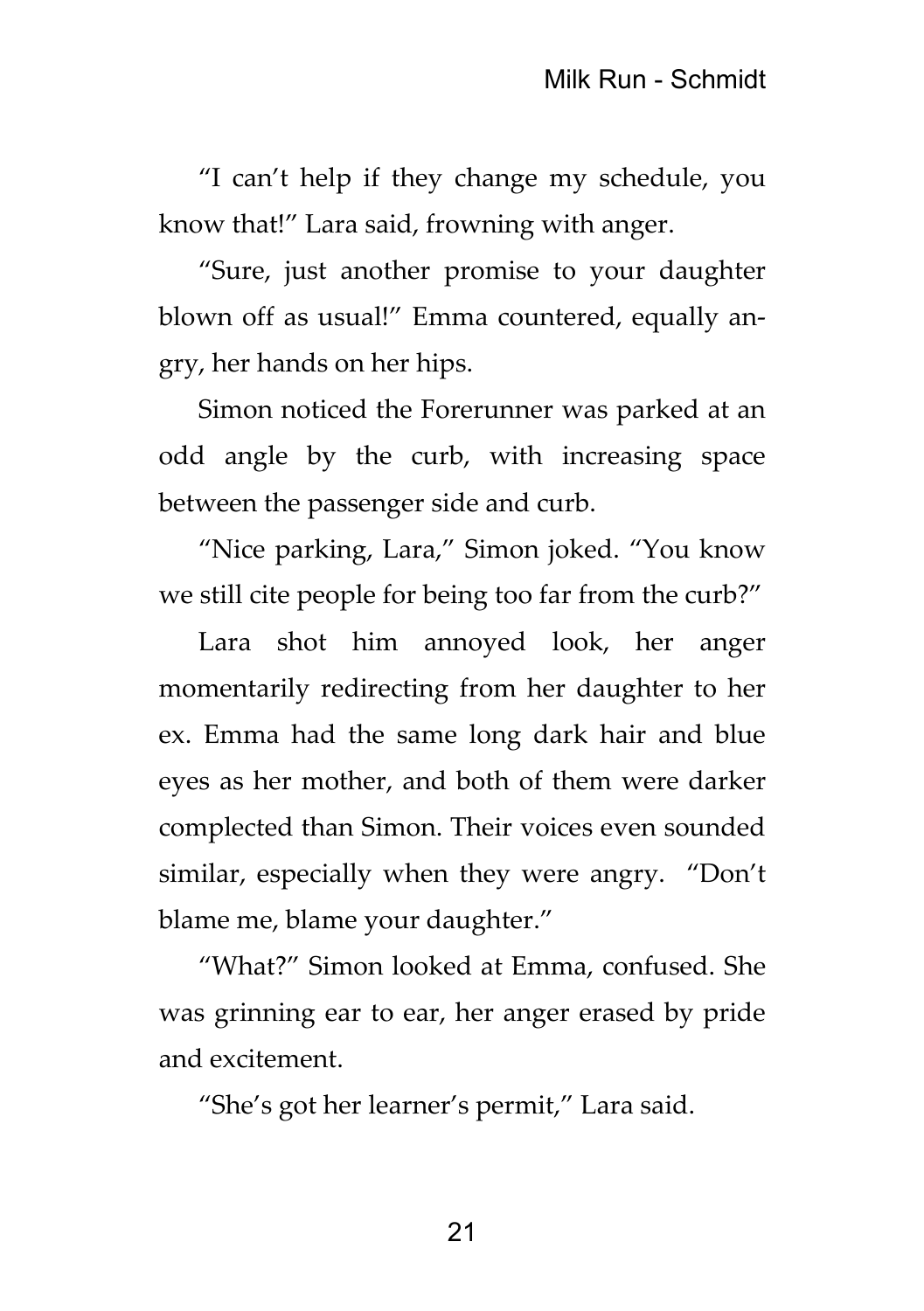"You let her drive all the way over here?!" Simon said, not even trying to hide his disbelief.

"No, just from a few blocks away," Lara protested.

"We haven't covered parallel parking yet, sorry," Emma said, her smile fading under embarrassment and uncertainty now.

"And I thought Lucas had a death wish," Simon said.

"You're not helping," Lara scolded. "We need to encourage her, help her. In fact, it'd be real nice if you could find time to take her driving while she's here."

"In my car?!"

Lara frowned. "Yes, in your car. Don't be an ass."

Simon raised his hands in mock surrender. "I'm just learning about this, okay? Give me a moment to process. Why are you here at eight a.m. and not dropping her at school?"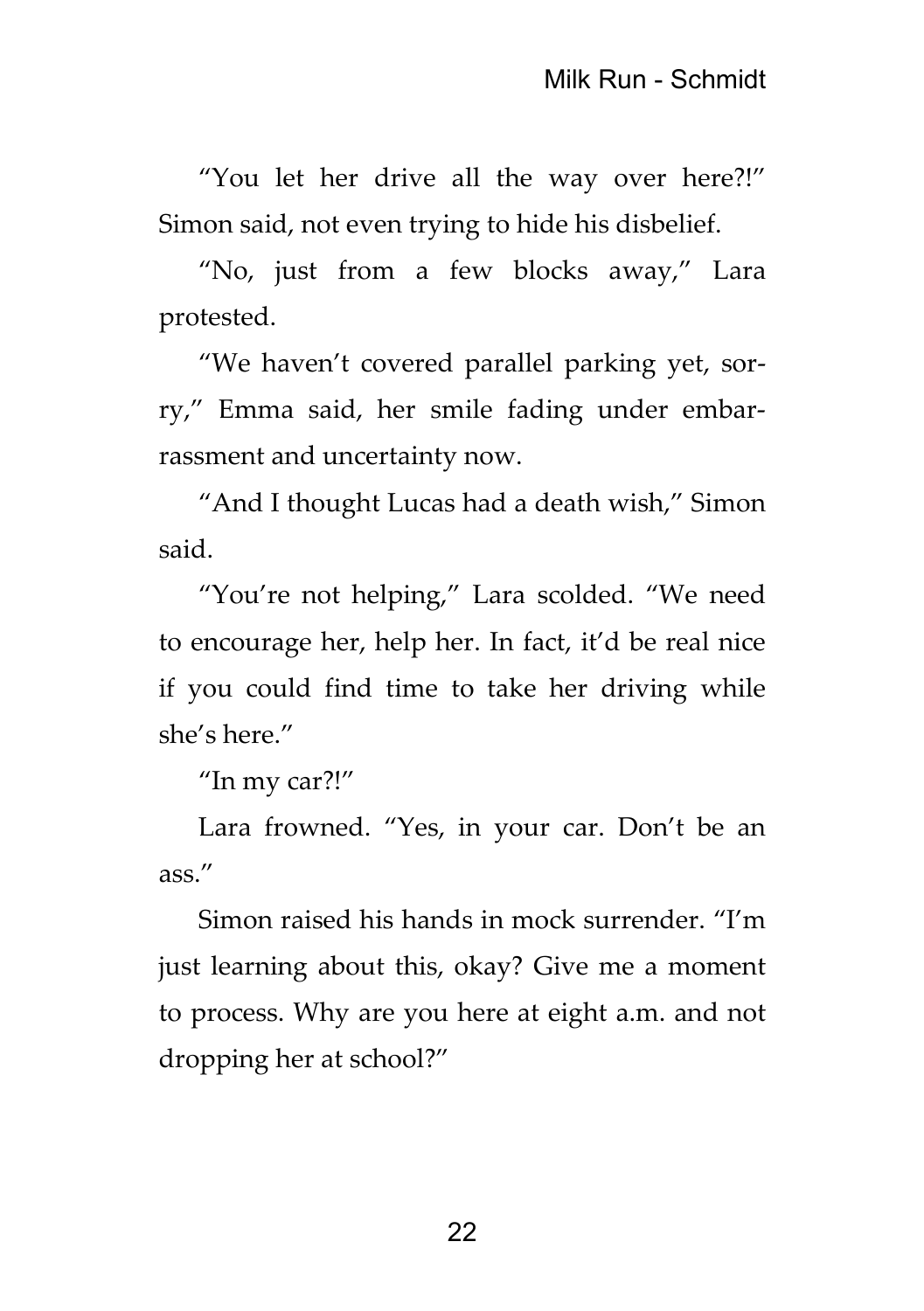"Teacher in service," they both answered together.

"And they pushed up my trip by a day, so here we are," Lara added. "You get to start your week with her early." She looked him over for a bit, hesitating, then asked, "What happened? You look like hell."

"Usual late nights on the job," Simon said. "We caught a major suspect last night."

"That rapist?!" Emma asked, a little too excitedly and Simon shot her a stern look. "It was on the news this morning."

"Yeah," Simon said.

Emma chuckled. "You criticize my driving and your unit ended up in a creek?"

"I let Lucas drive," Simon snapped, not enjoying her amusement.

"Oh, I can't wait to hear that story," Emma said, reaching for her phone. Her friendship with her dad's partner was a source of something between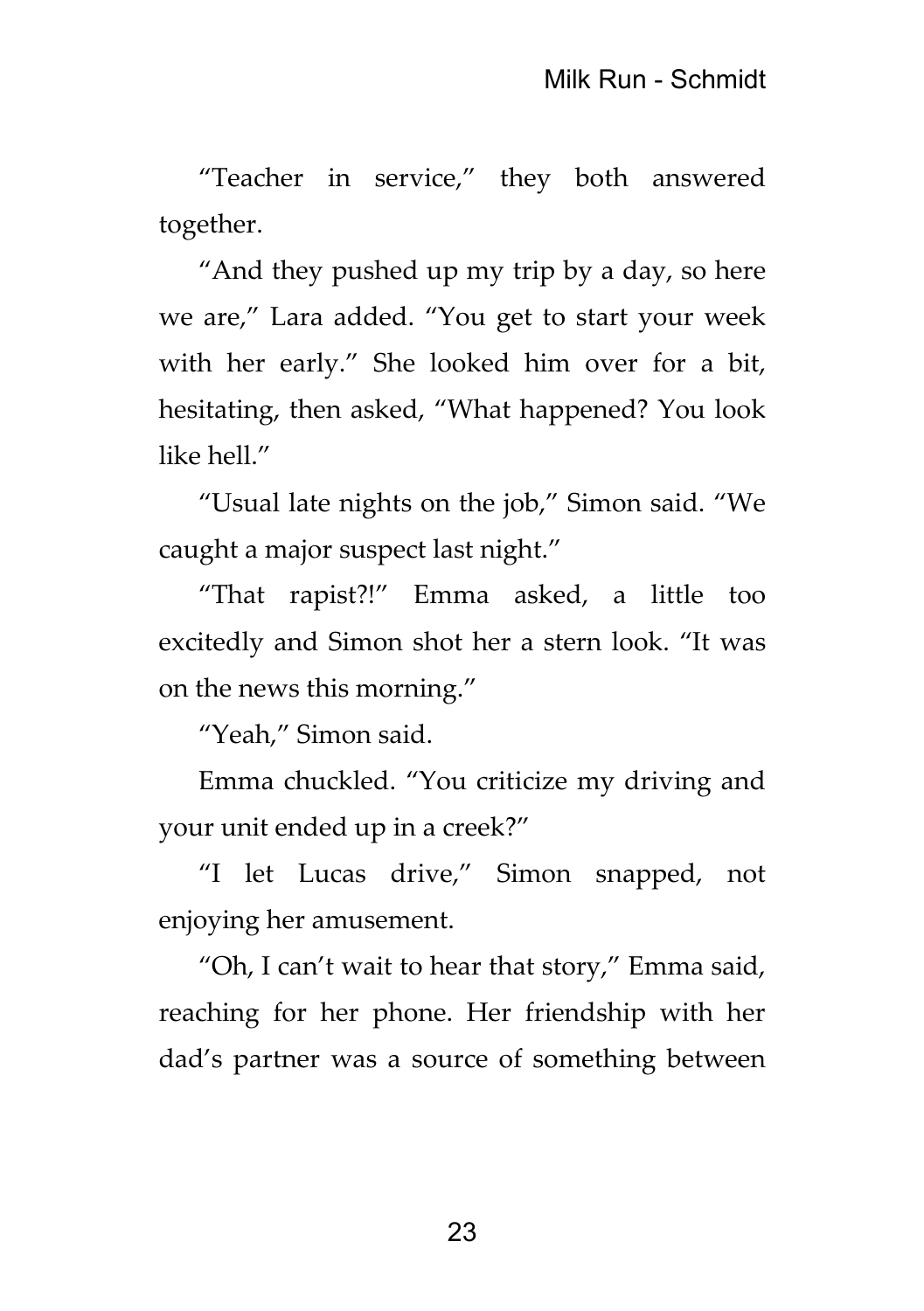amusement and annoyance for him, especially when they chatted like school girls.

"Let him be, he's resting," Lara said as Emma started typing a text.

"Lucas doesn't sleep," Emma replied.

Lara threw up her hands. "I gotta go. She's all yours." She turned and started walking around her Forerunner toward the driver's side.

"You're way too peppy for eight a.m.,a" Simon said, looking at his daughter. "I thought teenagers were supposed to drag their feet and whine about needing more sleep."

"Yeah, well, I got to drive, so..."

"I'm going back to bed," Simon said and turned back toward the house. "Wish your mother well and try and keep the noise down."

"But you're off all day, can't we go practice driving?" Emma teased.

Simon flipped her the bird and disappeared inside as he heard his daughter cackling over her mother's scolding, "John Simon, I saw that!"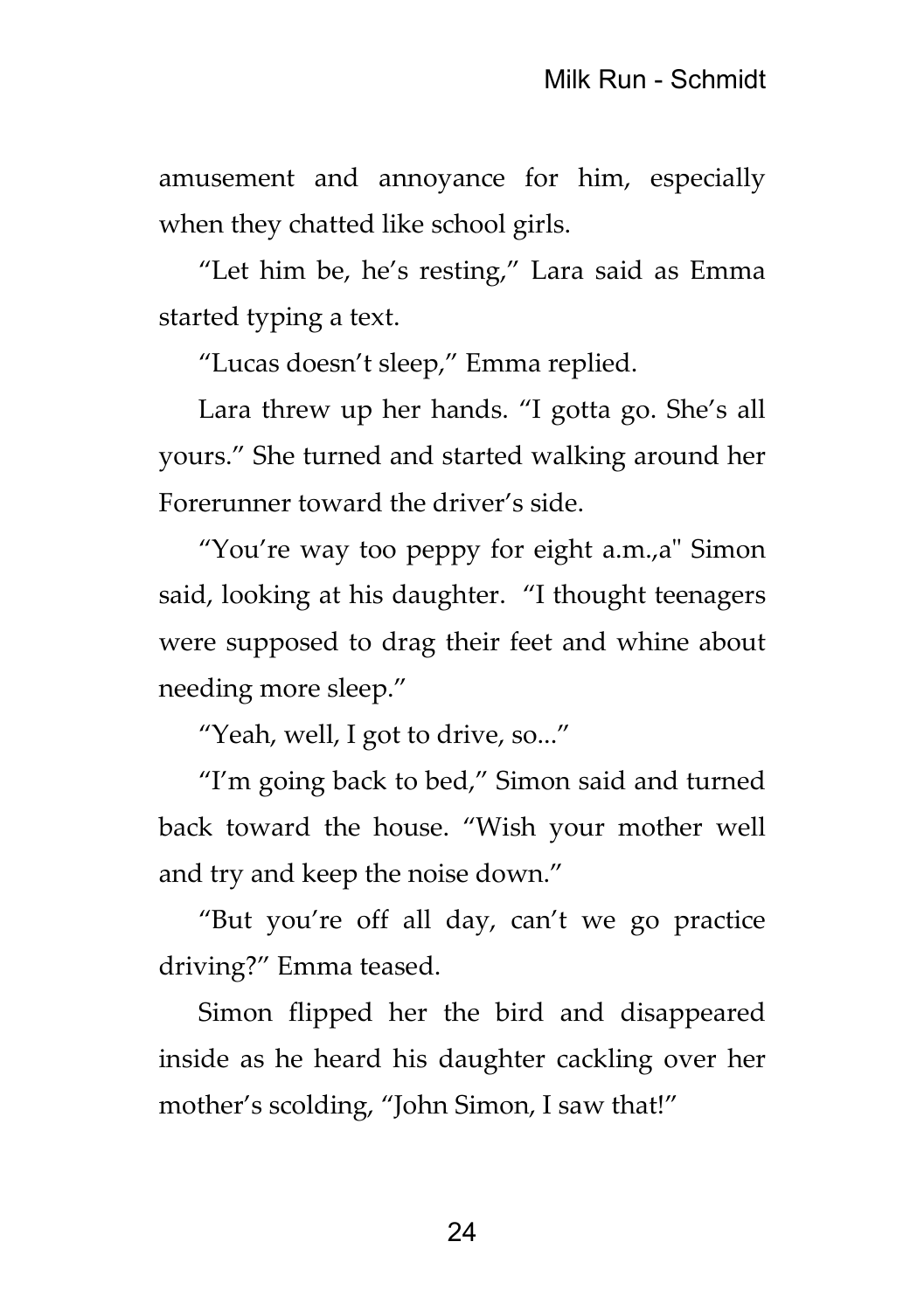

THE CASE WAS Lucas' first as lead detective. A simple fraud case involving a fake real estate developer selling shares to multiple investors, it had been the perfect case to bring him up to speed as a full Detective, Simon thought. The witness, Jeff Browning, sixty-eight, was a veteran of the Gulf War, a retired salesman who looked like everybody's grandfather. One of those nicest guys in the world types who still saw the world through a lens of optimism a grizzled cop like Simon could only envy.

He was waiting for them at his condo, part of a large retirement village off Wornall at West Meyer in an area called Armour Fields, south of the Plaza area. Simon drove in his classic 1995 red Dodge Charger, stopping at the curb just after 9:30 a.m. and waiting as Lucas went to the door to knock and return with Browning, who slid comfortably into the back seat.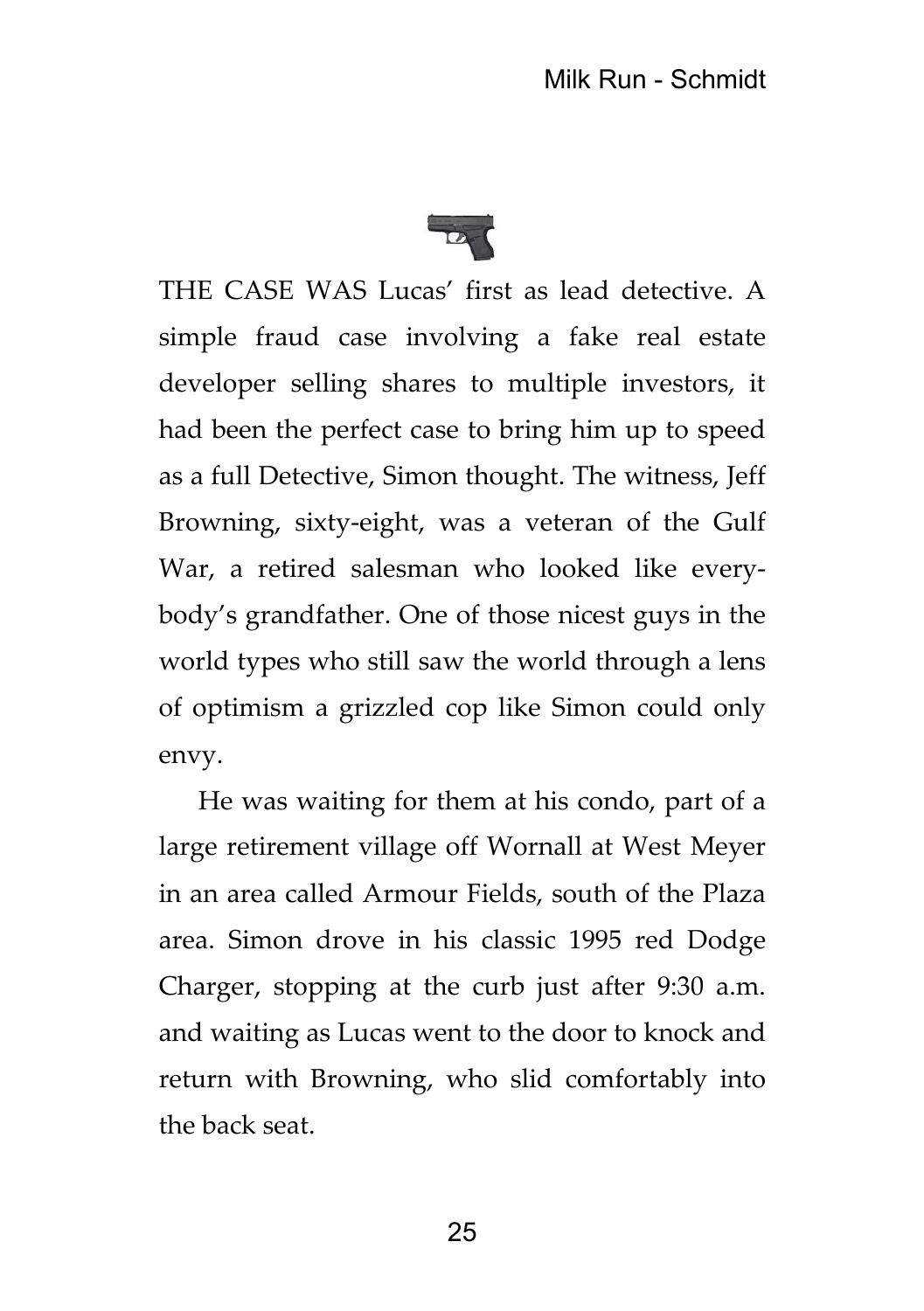"You ready for this?" Simon asked as he pulled away from the curb.

"Born ready," Browning said. "You guys look tired."

"Yeah, it was a long night," Simon said. Both he and Lucas were wearing suits to look nice and professional for court. But the circles around his eyes were harder to hide.

"Can't believe I fell for it, to be honest," Browning confessed. "I feel like a doddering old fool. Pretty sure my kids and grandkids think so."

"It happens to a lot of people," Lucas said.

"These people are professionals," Simon added. "Very good at what they do. Very smart. Lots of smart victims. It doesn't mean you're dumb."

"Feels that way. Can we stop for coffee?" Browning asked. "I ran out and I hate to start my day without a good hit."

"You sound like an addict," Lucas observed.

Simon and Browning answered at the same time: "I am." "He is."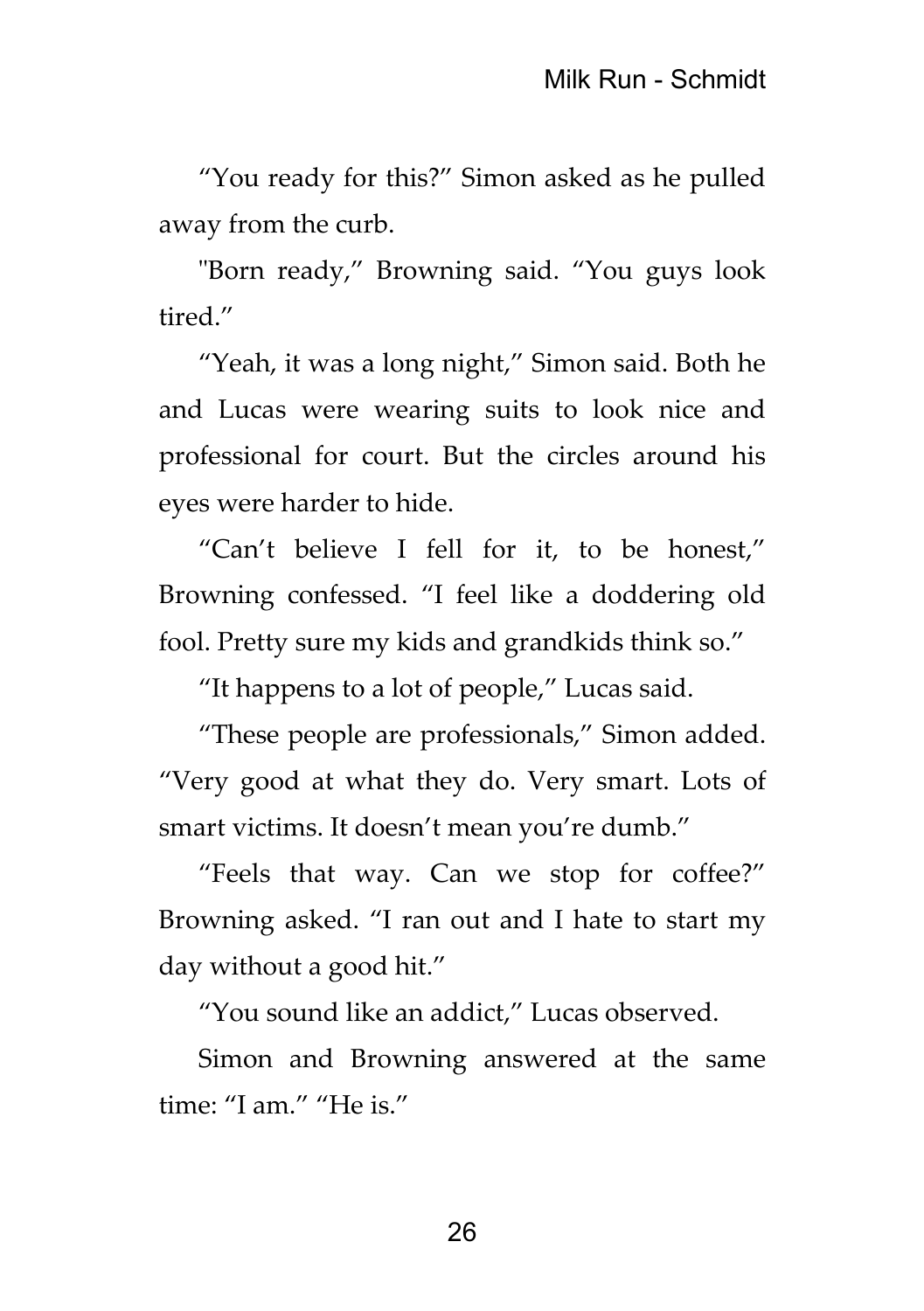Simon added, "I'll stop at a Quik Trip on the way."

"They must be smart to get two dozen people falling for this," Browning said, switching back to his scammers again.

"Actually, it was spread over several years and developments but all connected," Lucas corrected.

"Still, good to know I'm not the only fool," Browning replied.

"The papers looked legit. They were very well done and professional," Lucas said. "But all of them were forged."

"These types perfect their schemes over many years and attempts, too," Simon said. "Getting better and better at fooling good hearted, decent, trusting people."

"Yeah, well, I'm not so trusting these days, I'll tell you that," Browning said.

"Testifying is your chance to get revenge, in a way," Lucas said. "To make sure they pay for what they did, get punished."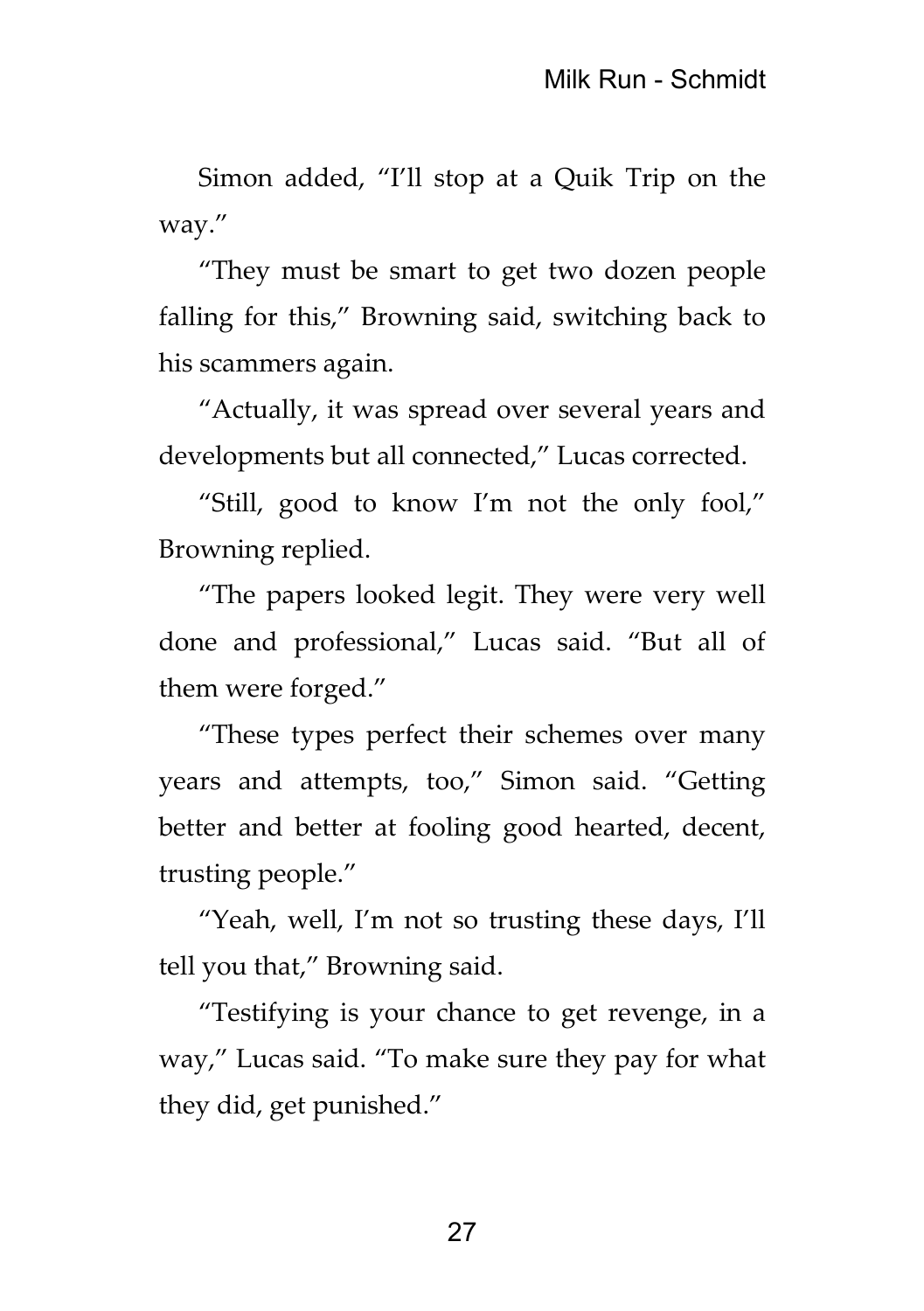"I just hope my doddering old mind can remember all the details," Browning joked.

"What matters is that you remember your part in it and testify the best you can on what he told you and what you saw," Simon said.

"That part is crystal clear," Browning said. "So let's make sure the bastards go away for a long time."

"That's the attitude," Simon agreed. "You'll do fine." He pulled the Charger into the lot at a Quik Trip, pulling to a stop at a pump on the end of a row. Just across the barrier, a fuel tanker was filling the station's tanks, its pump emanating a steady drone. "I'm gonna gas up. You take him in and get what he needs," Simon said to Lucas.

They all climbed out and Simon went around to the pump while Lucas and Browning headed inside.

He'd almost finished topping off his tank when Lucas and Browning emerged from the Quik Trip with large, lidded coffee cups and hurried back to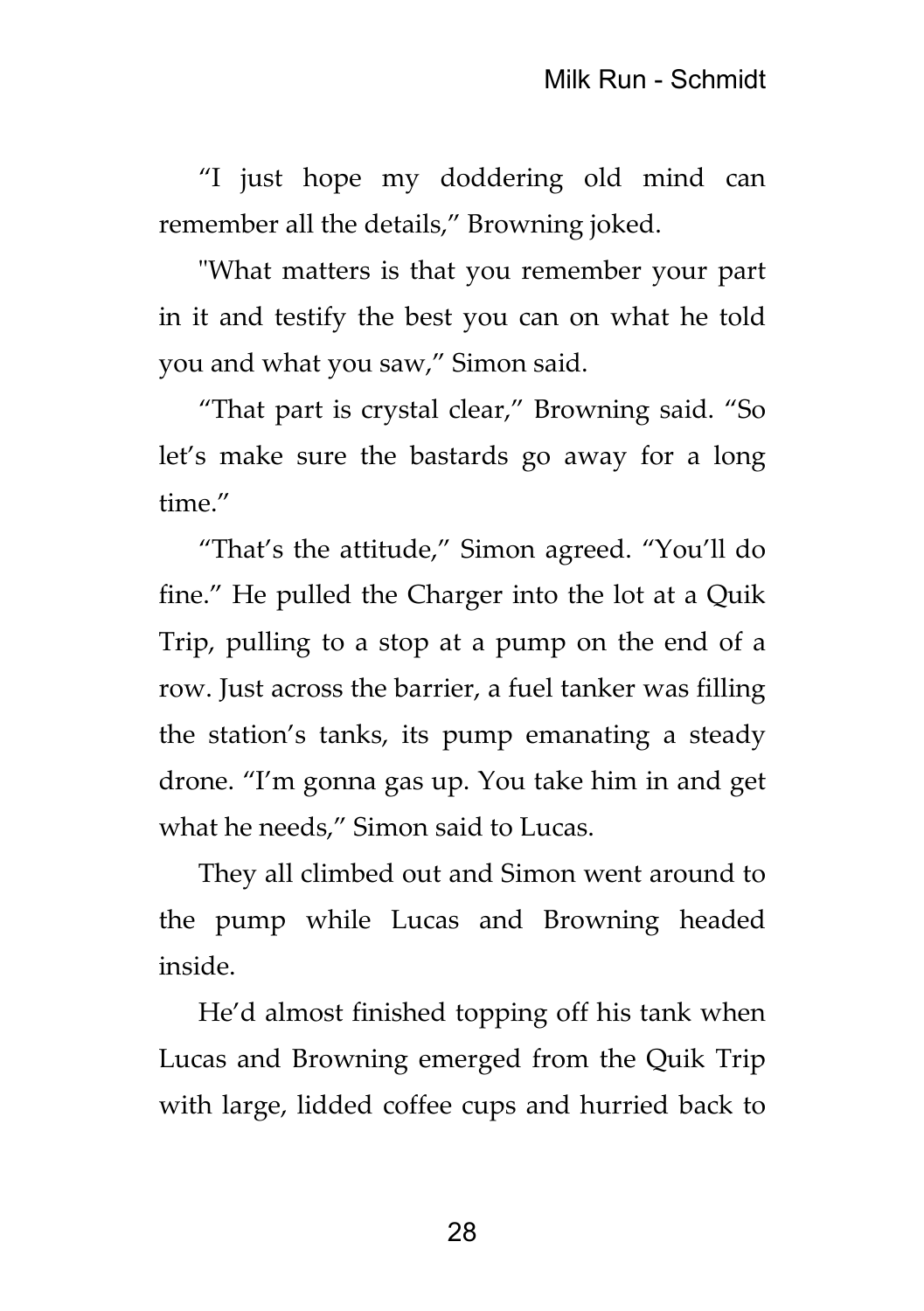the car. As Simon turned to hang the pump handle back on the housing, the tanker's air brakes hissed and it began rolling forward, inadvertently splattering him with water from a puddle underneath. Simon jumped back but the damage was done.

"Fuck!"

"What happened?" Lucas asked as he opened the door for their witness and Browning climbed inside.

"I'm soaked," Simon said. Both KCPD and judges tended to frown on officers showing up for court with less than pristine appearance, so he had to change. "Let's hurry, we have to go by my house."

He and Lucas got inside and he flipped on the lights and sirens and headed for Fairwood.

"Tanker got you, huh?" Browning observed from the back.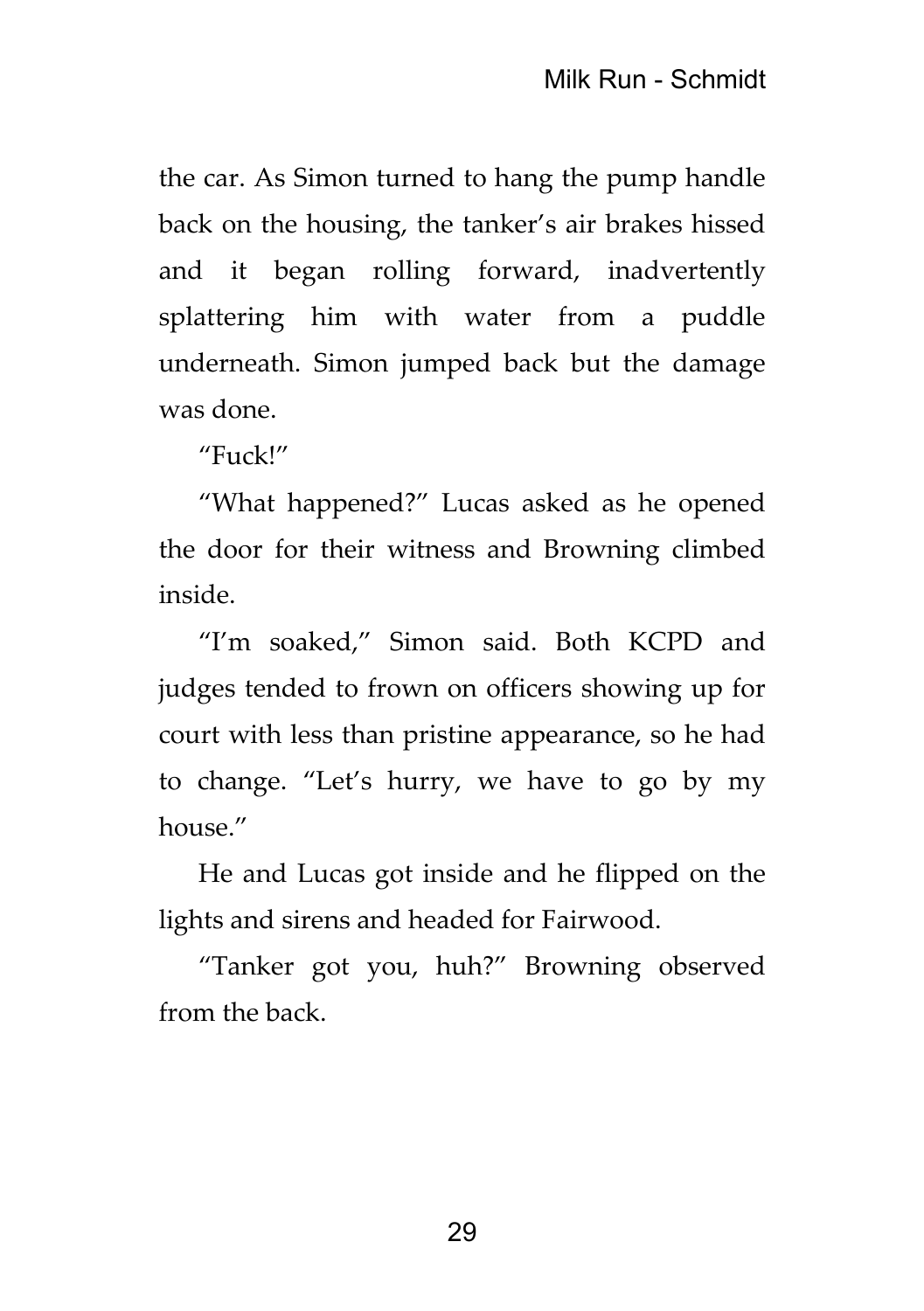"Yeah," Simon said. "Sorry about this. I'll just slip on a clean suit and be right back out. We'll still make it with time to spare."

"No worries, I understand," Browning said.

Ten minutes later, they pulled into his drive and Simon climbed out, hurrying inside. As he rushed around his bedroom, he heard Lucas and Browning enter the front door, chatting.

"This is a nice place, older classic style," Browning observed.

"Yeah, John inherited it from his grandmother," Lucas replied.

"I thought the KCPD required officers to live within the city limits," Browning said.

"He has an apartment in the south of the city as well, but this is his main residence," Lucas explained.

"Oh, gotta love a loophole."

And then glass exploded and brick and wood thumped as gunfire erupted from outside and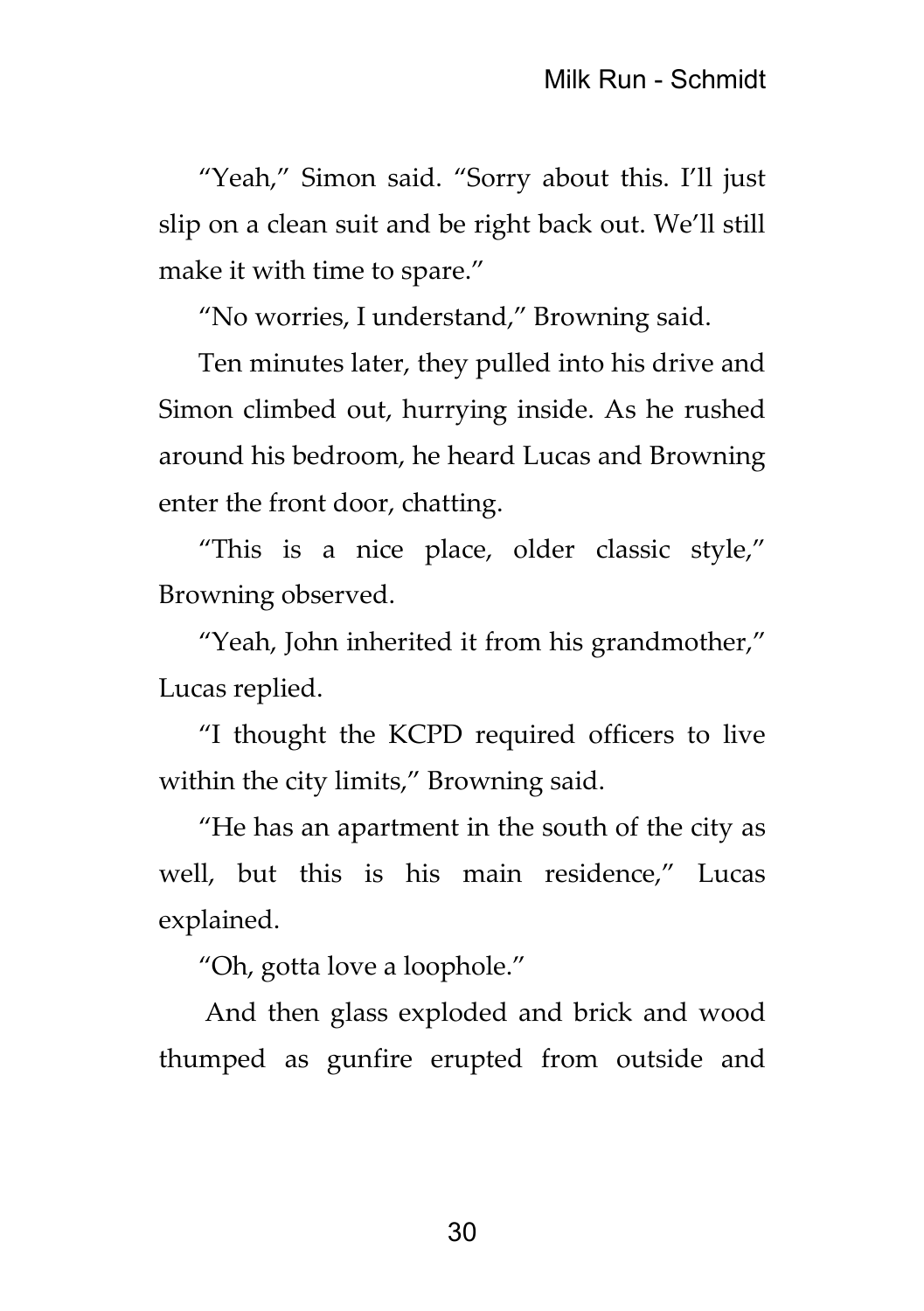strafed the house, Simon diving for cover and hoping Lucas and Browning were doing the same.

"Emma!" he screamed, wishing he'd checked on his daughter when he came in, but the gunfire drowned out any possible response.

Bullets tore through his curtains and across his mattress and Simon cursed as he crawled into the small walk-in closet for extra cover and laid on his stomach, reaching for his radio to call dispatch.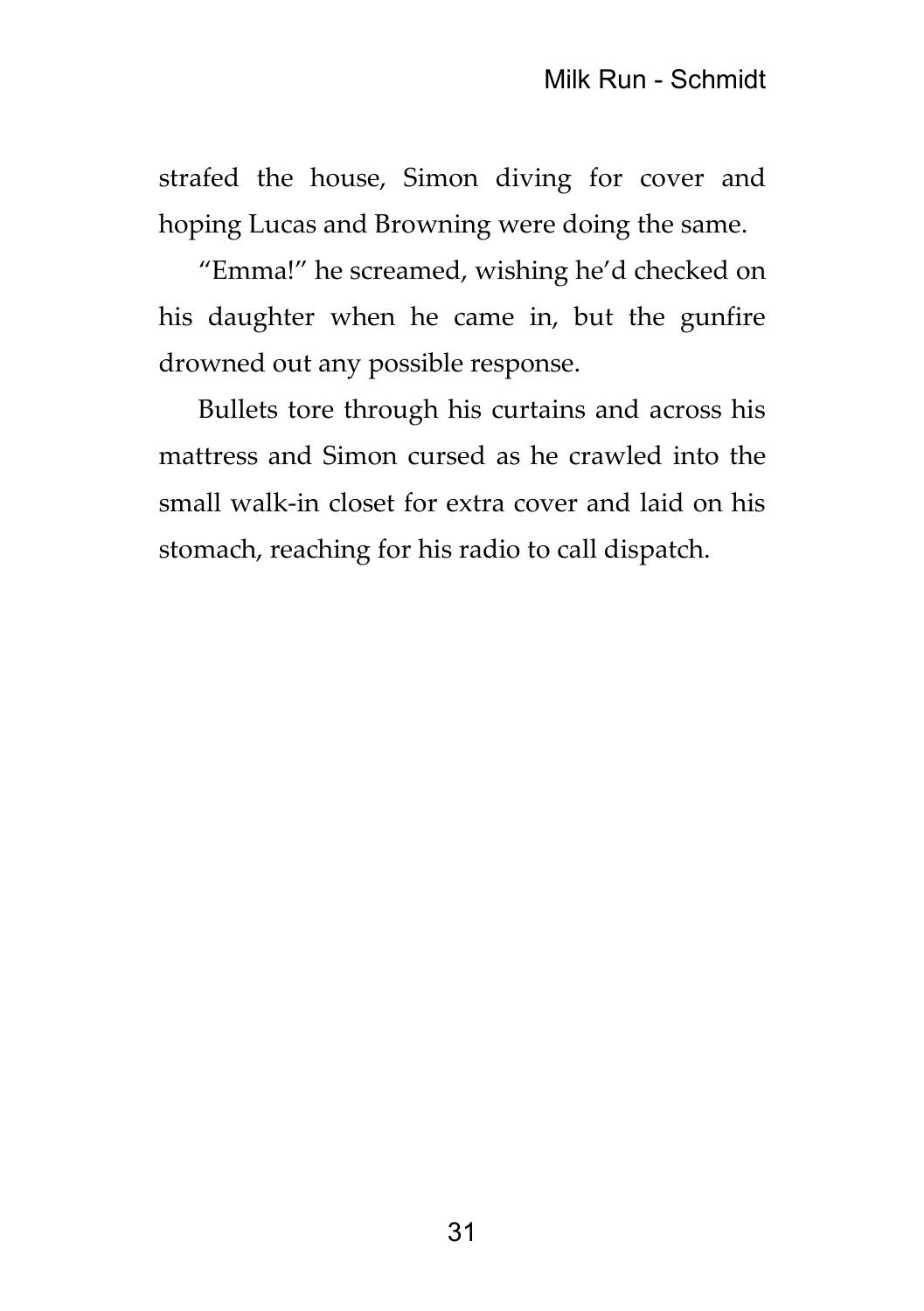## Chapter 2

EFF BROWNING HAD first encountered them in the community center on game night. Two men handing out information on a special event to be held in the retirement center's community room that Saturday, as often occurred throughout the year. This one about opportunities for real estate investment. Jeff was immediately intrigued. He had equity and income he had thought about investing, so he went. What got him was the sales pitch. He knew they were putting on a show talking up their best front, hype and all, of course, but when they promised to multiply the return by ten times in six to eight months, he was hooked. J

They took his information and promised to be in touch and sent him out smiling along with a few others from the retirement community.

"It sounds too good to be true, doesn't it?" Jeff's pal O.C. Hicks said as they strolled out together.

"Yes, it does," Jeff agreed.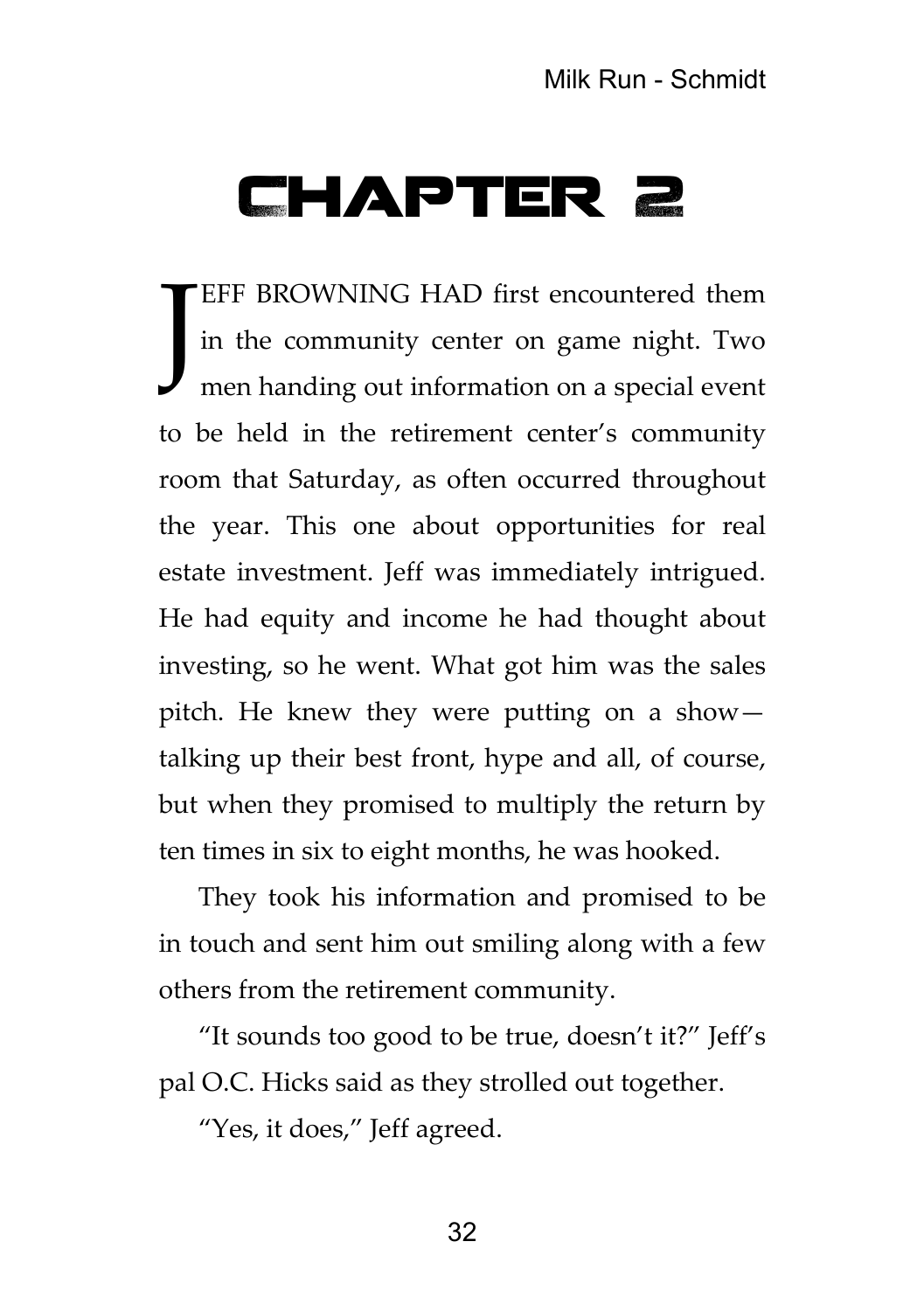"You trust them?" O.C. asked.

Jeff shrugged. "They seem sincere for sure, but that short one's a little shifty." He should have trusted that instinct. The two men were dressed in nice suits and introduced themselves as B.J. Penred and David Clinton. They were both well-spoken, well-groomed, and well-mannered, and looked to be in their mid-thirties. Both seemed totally comforttable around senior citizens, which wasn't always the case Jeff had found with those visiting retirement centers. Penred and Clinton moved among the center's residence like they were right at home.

"It's a hell of a profit margin," O.C. said now, shaking Jeff out of his thoughts. "Ten times in six to eight months."

"Yeah," Jeff agreed. "Pretty hard to resist."

The men had photographs of the development land in St. Joseph, Missouri which they planned to develop for mixed-use—building an office complex and set of apartments. Between rents and sales of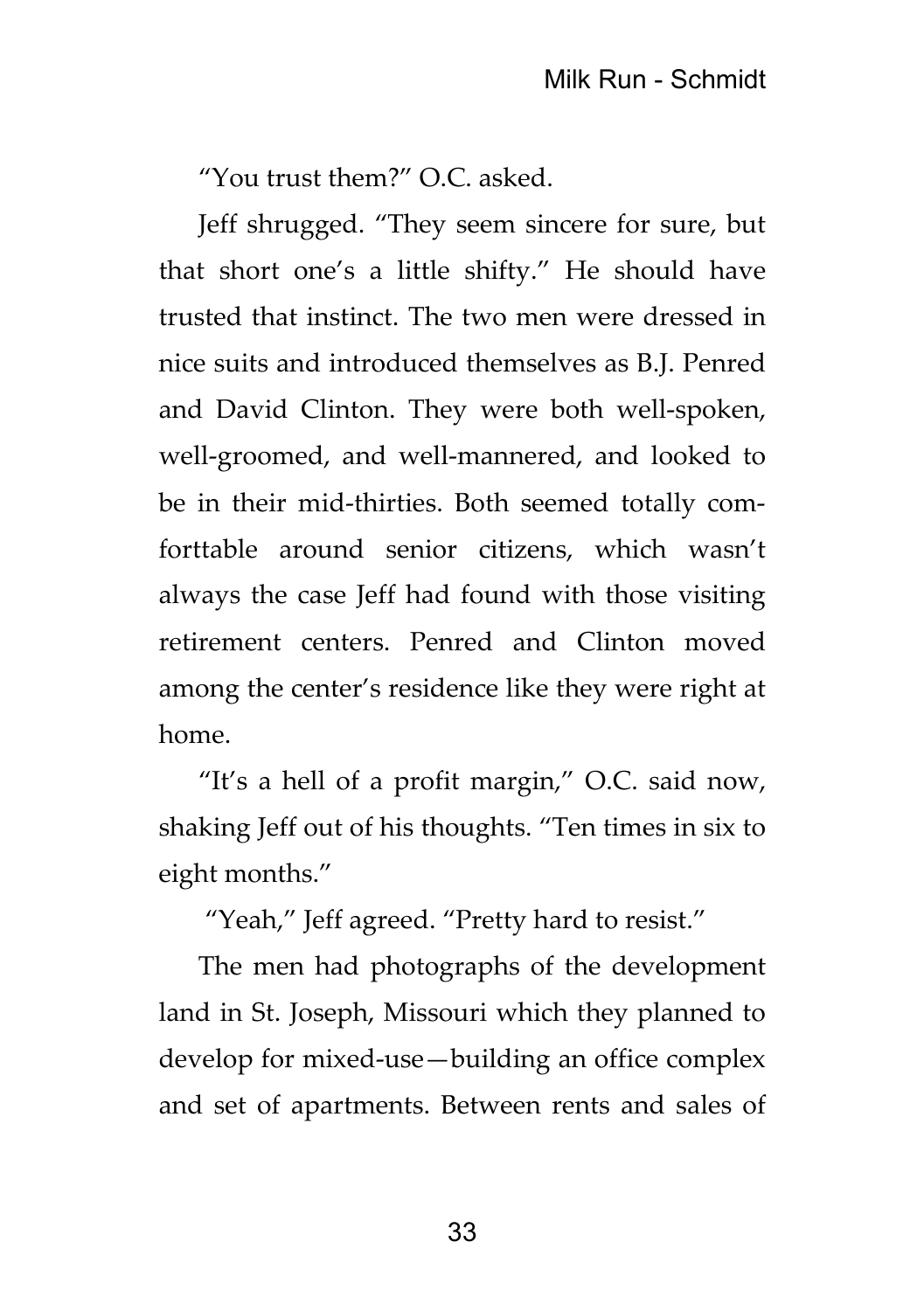spaces, the huge return should come fast because the land was situated in a high demand, fast growing area. They'd knocked down some old houses and run-down gas and convenience stores and a few trees to clear it, but it had been sitting abandoned for two decades by then. The surrounding area was in the midst of one of the biggest building booms the area had ever seen. While St. Joe, as the locals called it, had made national news during the COVID-19 crisis for the huge numbers of workers taken sick at its pork processing plant—one of the largest in the country—the fame had also led to interest from parties seeking to take advantage of new opportunities in a post-COVID-19 world, and that had inspired a boom of industries both tech and industrial. With one boom came another for houses, schools, and so forth—all the support needed for new residents. Clinton and Penred and their partners were seizing the opportunity as developers to make investors rich, they claimed.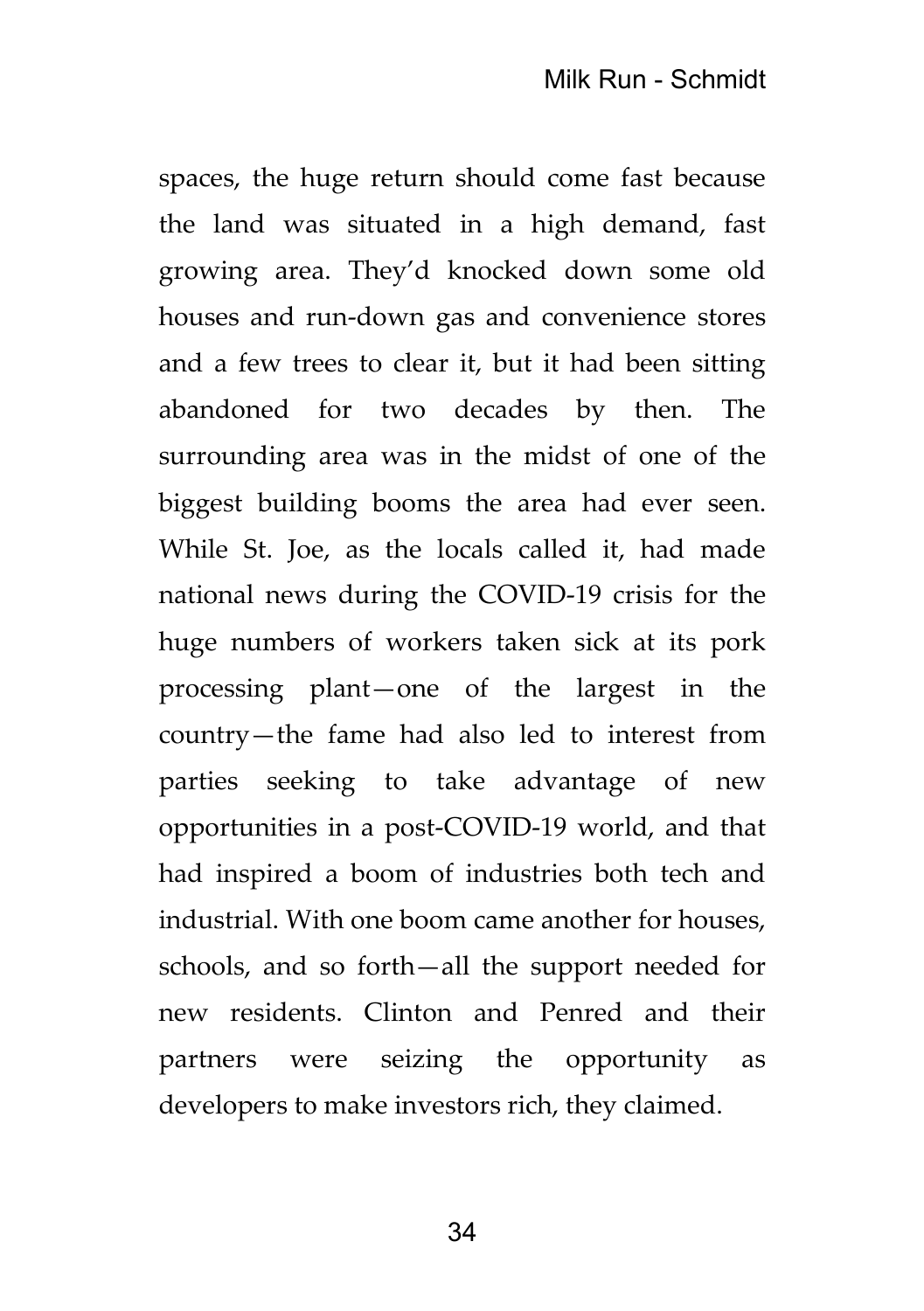To healthy retired people with disposable income seeking opportunities to make the most of the sunset of life like Jeff and O.C. Hicks, the promised profits were irresistible. Thus, Jeff had put aside any reservations he'd had about the two men and signed up. And everything had seemed on the up-and-up for a while, exciting and promising.

The first "speed bump," as Clinton and Penred called it, happened the fourth month. The ground breaking had already been delayed two months due to permit issues and red tape, but now the investors were being asked for additional funds to help the developers push past the problems and get things rolling. As Clinton and Penred explained, the underground gas-tanks from the old station had contaminated the soil, so they needed more money for abatement. Jeff and O.C. had each invested a quarter million initially. Now they each found themselves ponying up another one hundred thousand, and while the developers described the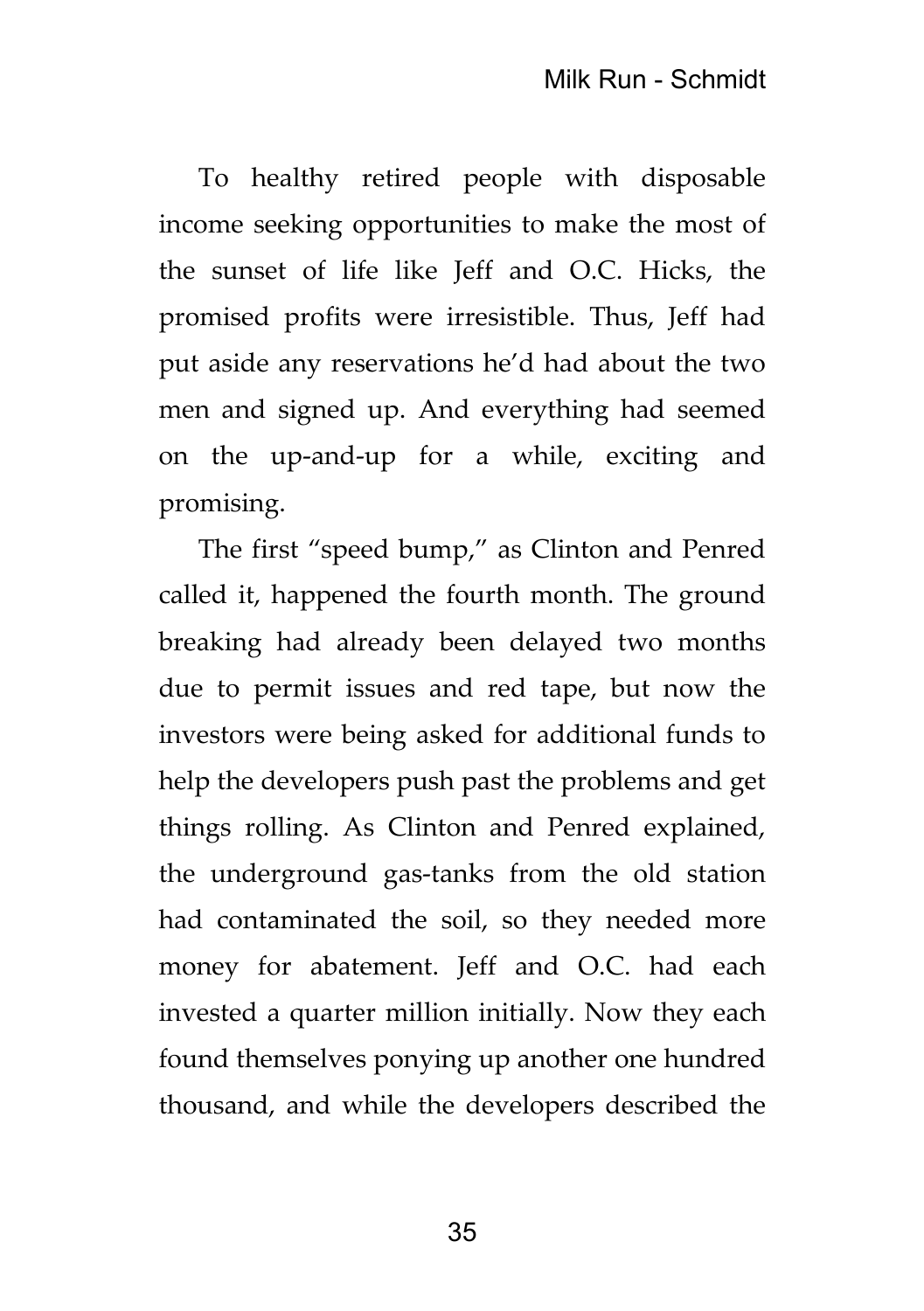problems as routine—"it happens sometimes'' both men were starting to get nervous and ask more questions. The result was Penred and Clinton became less and less quick about returning emails and phone calls, which, in turn, only fed the two men's worries.

As they had time to think, Jeff and O.C. became nervous about the fact the money they'd contributed had been sent by wire transfer to a bank out of state. If the men were so involved locally, why wouldn't they want the money here, nearby where they could more easily access it? Certainly it wasn't uncommon for large developers to have corporations that operated in multiple states, but these two men were the only people involved with River Eagle Enterprises the investors had ever met, and no other names had been mentioned in any of the literature. Clinton frequently made comments like "I'll get my people on it" and "We've made the decision" as if he and Penred were in charge of everything. And although they had a number to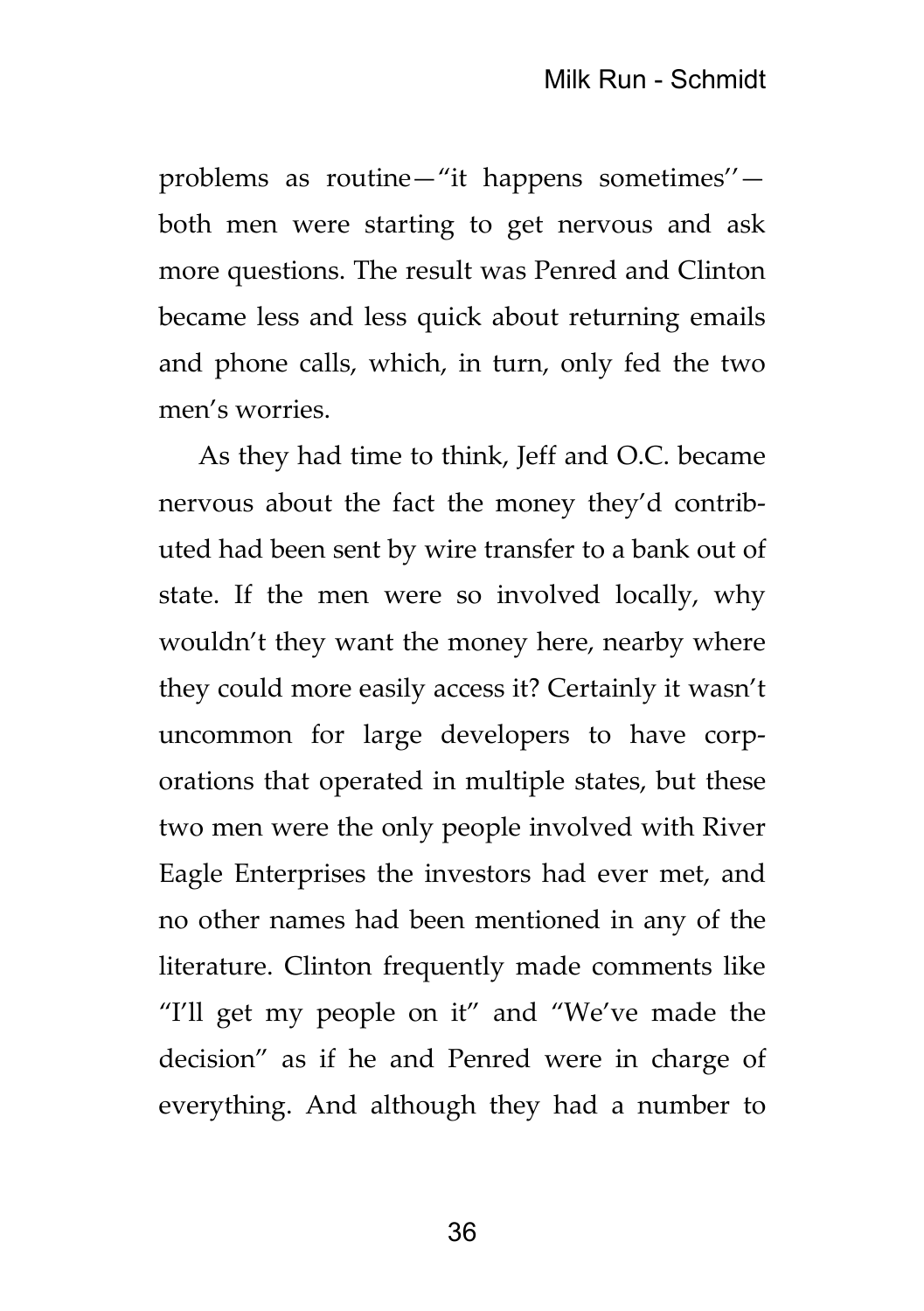call, it was answered by a receptionist who promised "Mister Clinton will call you back soon."

The final straw was when the investors were informed the development was in trouble. The ground breaking was on indefinite hold because archeologists surveying the site had uncovered an Indian burial ground for the Pawnee tribe. The tribe was protesting. They might have to fight it out in court.

After that, Clinton and Penred became scarce and harder than ever to contact, so O.C. and Jeff's old worries began festering again and they started looking into the developers, River Eagle Enterprises, and anything they could find associated with it.

"There's no such bank," Jeff found himself saying a week later.

"What?" O.C. asked, flabbergasted.

"I tried Google and everything else, finally gave up and called the Chamber of Commerce," Jeff explained. "First State Bank of Nevada doesn't exist.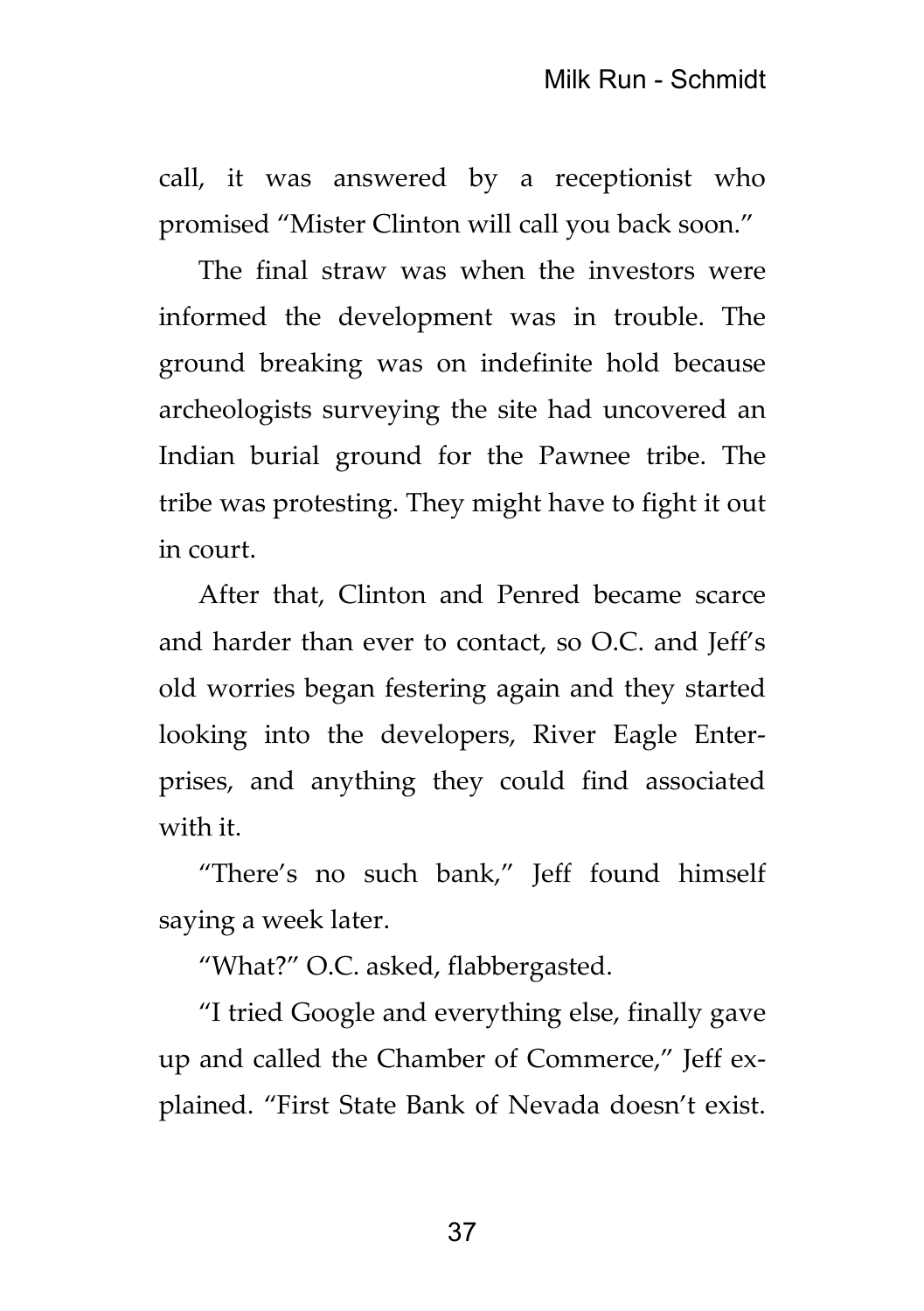They suggested Nevada State Bank but there's no accounts there for River Eagle Enterprises, Clinton, or Penred."

"Jesus," O.C. said.

"I think we've been had," Jeff continued.

"Call those bastards! We want our money back!"

"I tried," Jeff said. "The number is disconnected. No receptionist anymore either."

"Oh my God," O.C. said as he sank into a chair, face in his hands.

That was when they'd decided to call the police and set things in motion. To this day, Jeff still couldn't believe Clinton had actually been caught. Penred had disappeared into the wind. At least one of the bastards would get what was coming to them. But he knew he'd never see a dime, and poor O.C. had died of a heart attack a month after they filed a complaint with the police—dead of stress and a broken heart.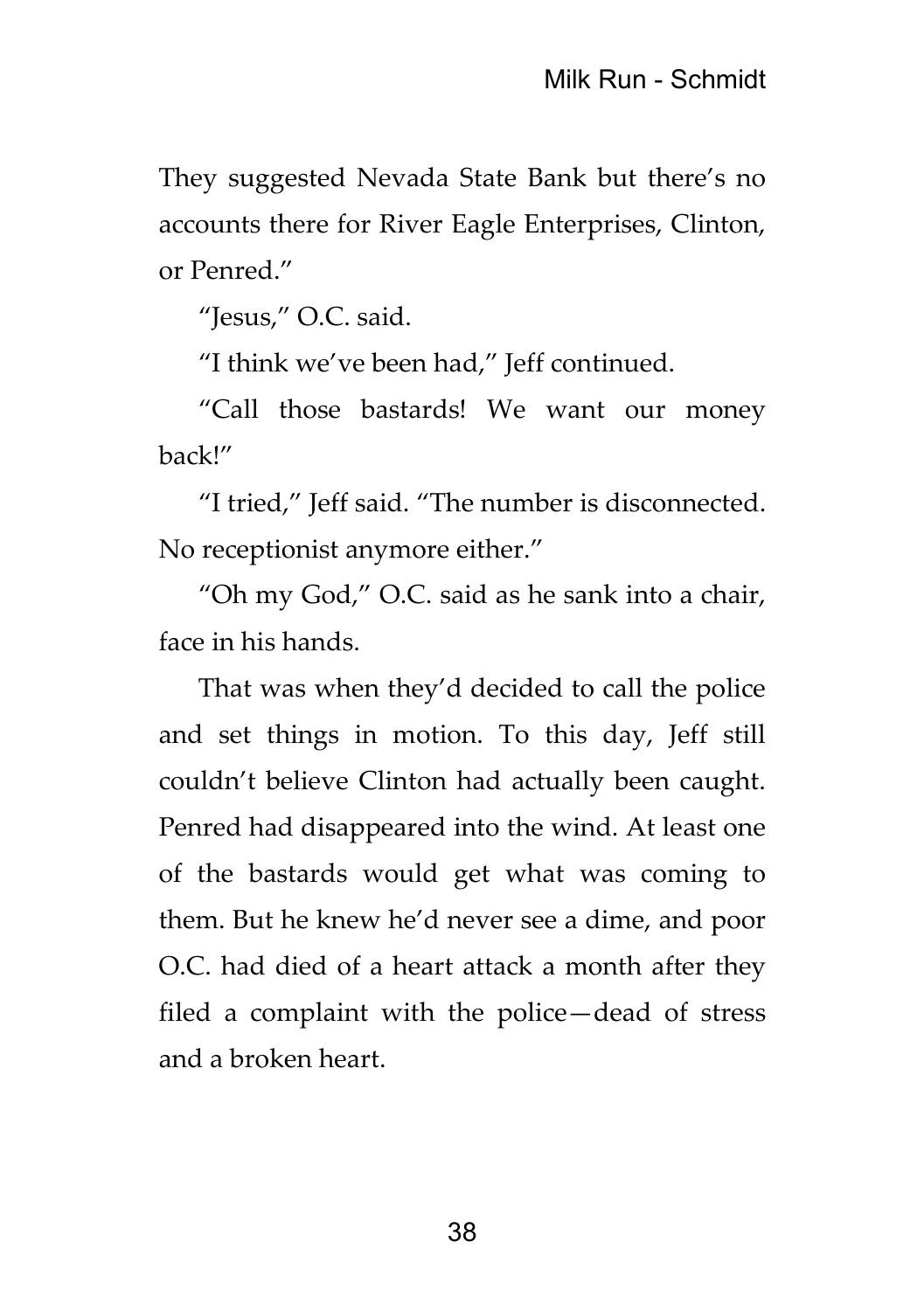Jeff had awoken in a surprisingly chipper mood the morning of court. He'd expected he'd be bitter but life had gone on and he still had money and, most of all, his health. Poor O.C. If nothing else, he'd nail the bastard for his friend.

But then the shooting started and Jeff thought for sure he was going to die.



SIMON SHOOK OFF the paramedic and looked around. His yard was a madhouse. Police both from KCPD, Fairway, and surrounding areas had responded en masse as they always did to "Officers need assistance"calls and the gunmen, whose number remained a mystery, had quickly fled, but not without doing plenty of damage to his house.

As soon as the shooting stopped, Simon had sprung to his feet and raced to Emma's room, where he found his sobbing daughter lying on her stomach under her bed. Fortunately, his room and the bathroom had mostly insulated her room from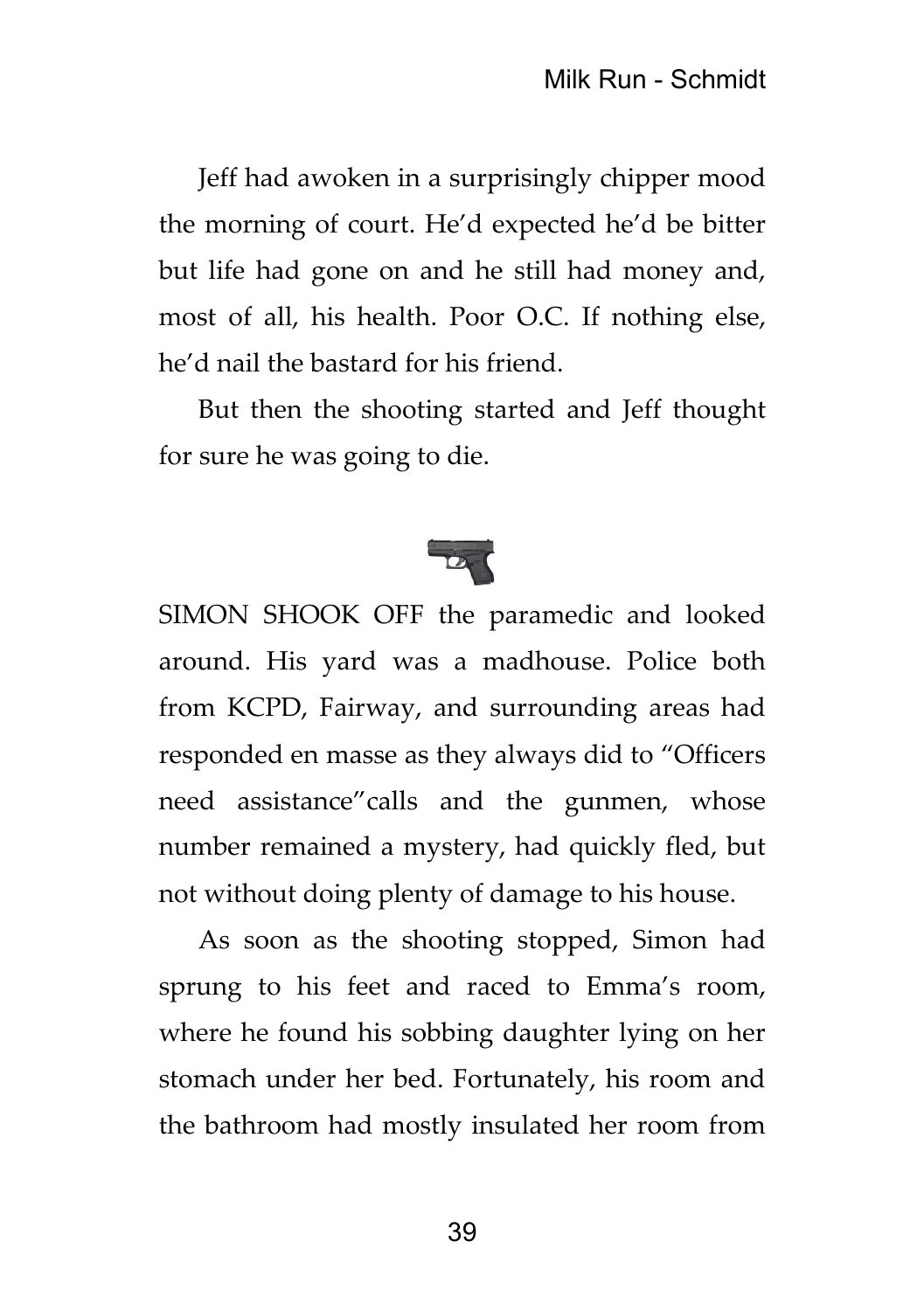any bullet streams, but she was terrified, and he hugged her tighter than he had in months.

Two minutes later, they made their way out front to find Lucas unscathed as well, and other than a few minor cuts from flying glass, Browning was fine. Fairway police officers met them at the door.

"Are you all right?" an officer whose nameplate read "Watkins" asked.

Simon nodded. "Yeah, did anyone see them?"

"They were gone when we pulled up," Watkins said, "We're canvassing neighbors now. Any idea why they're after you this time? Apparently we've been here before." She was right. His house had been shot up a couple years before during an investigation into the kidnapping of Simon's previous partner.

Simon shook his head as he noticed traces of sulfuric from the gunfire filling the air. "I've pissed a few people off over the years, but no." Simon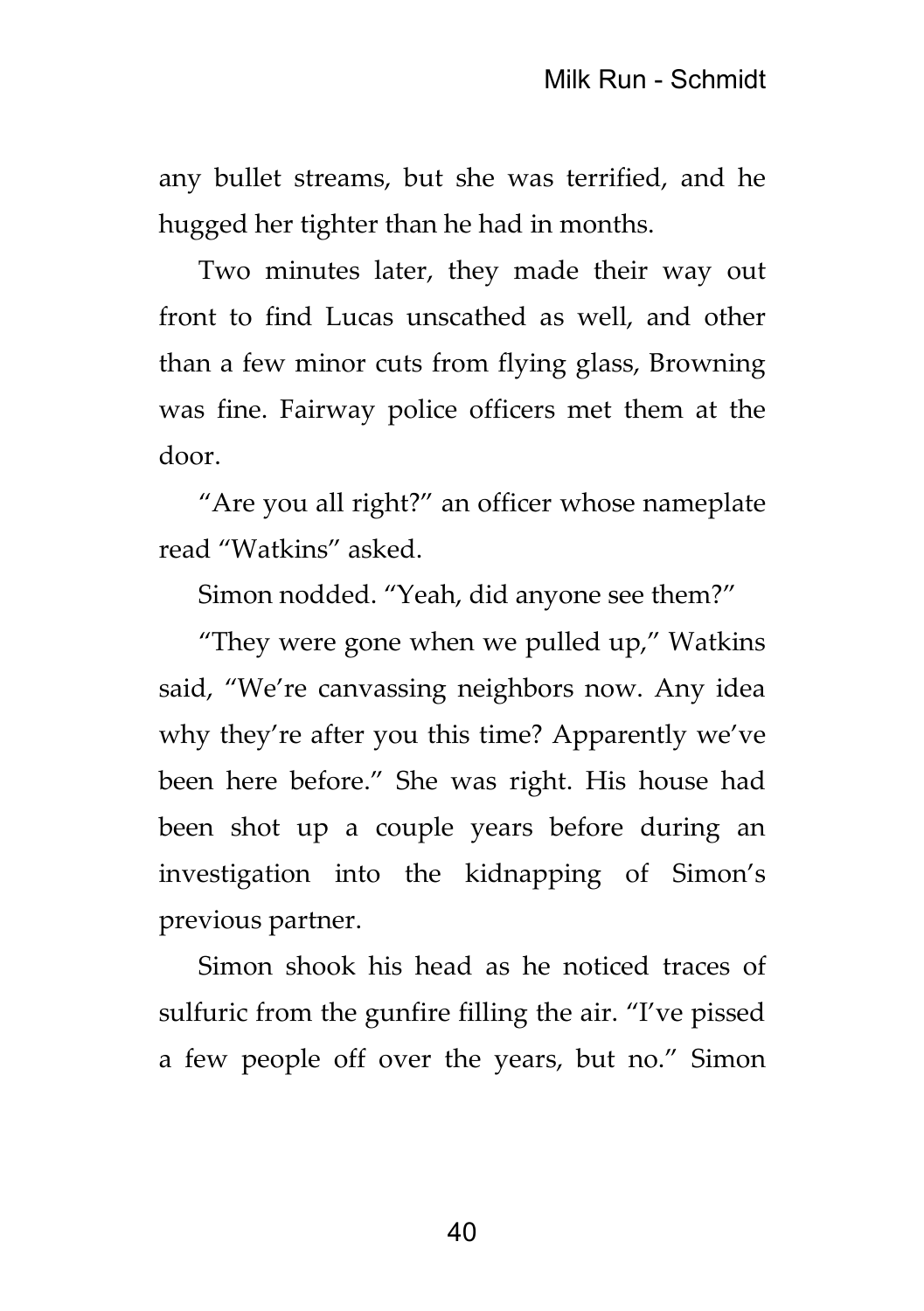glanced over to see Lucas watching over Browning as the paramedics treated him.

Just then an official KCPD car pulled up and Delmater and Deputy Chief Greg Melson, who ran the detective divisions and was an old friend of Simon's got out. They hurried across the lawn to join him.

"What happened?" Delmater asked, looking worried.

"The house is gonna need a remodeling," Simon said.

"What were you doing here? I thought you were on the way to court," Melson asked.

Simon sighed. "It's my grandmother's house. I got sprayed by water at a gas station on the way and came by to change suits."

"Was your grandmother here?" Melson asked, concerned.

"No, but Emma was," Simon replied. "We're all okay."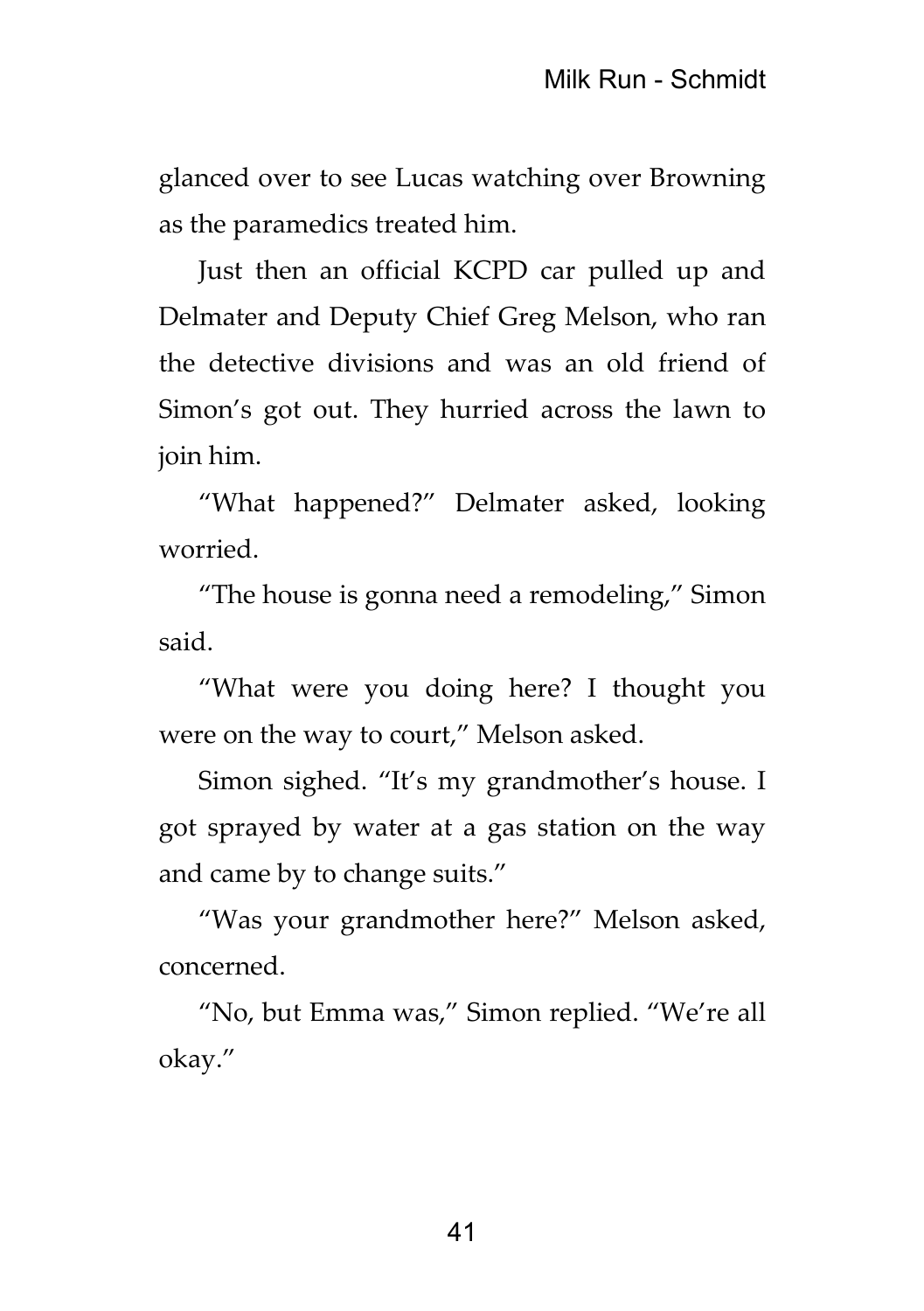"Do you think this had anything to do with one of your cases?" Delmater asked.

Simon shrugged. "I have no idea. No one's made threats. It came out of nowhere."

"What about your witness?" Delmater asked next.

They glanced over at Browning who was walking away from the ambulance with Lucas.

"It's a cut and dry fraud case," Simon said. "I can't imagine it would have anything to do with him."

"Well, just in case, you take him to a hotel tonight," Melson said. "And we'll assign a team to keep watch."

"I notified the D.A. and explained the circumstances," Delmater said.

"Yeah, we're gonna be very late," Simon cracked.

"They'll either get a continuance or hold his testimony for tomorrow," Melson said. "Don't worry about it."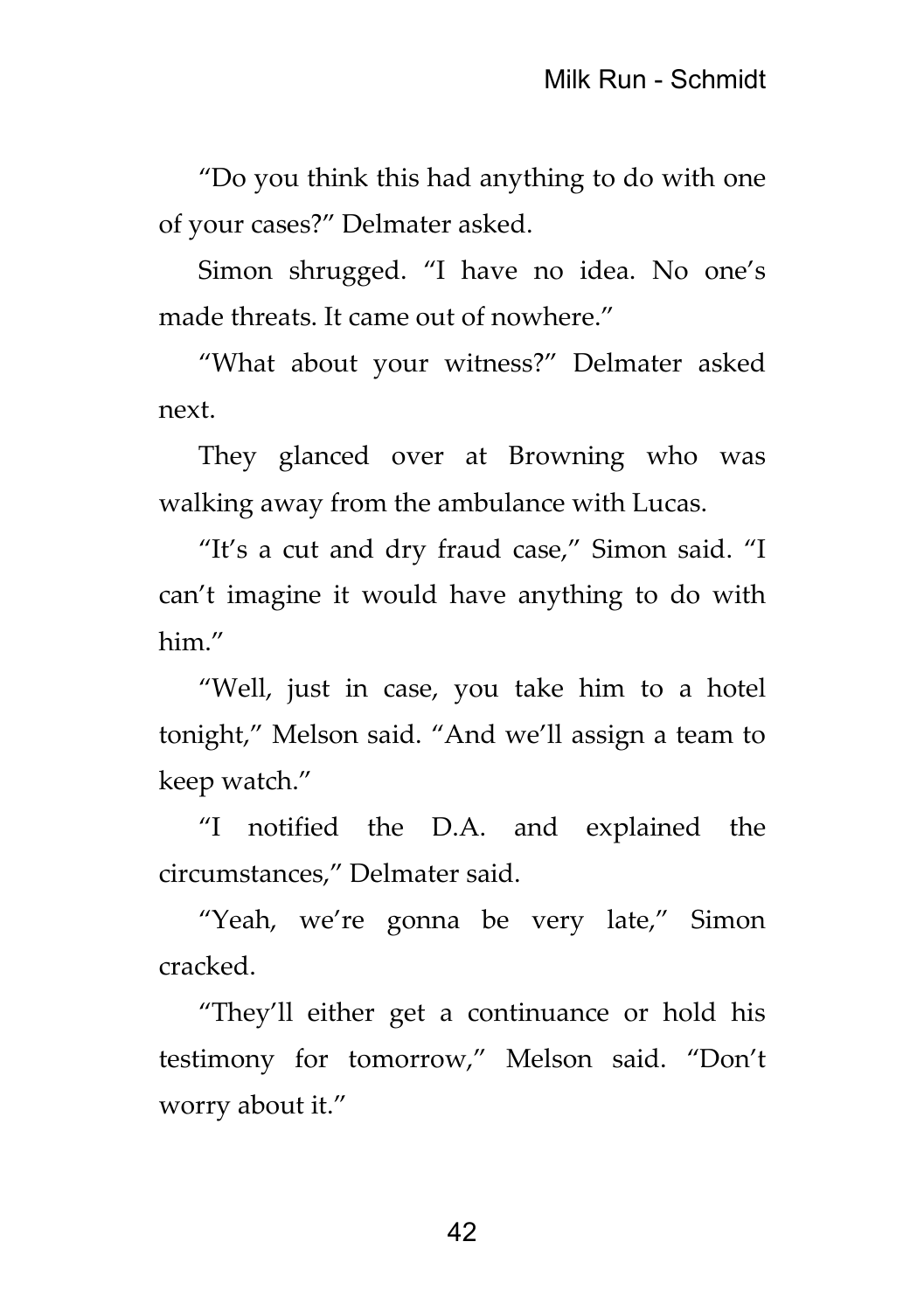"Very glad everyone is okay," Delmater said.

"Yeah," Simon and Melson agreed.

"Why don't you get him back to headquarters," Melson said. "They can take statements there. Give us time to locate a safehouse."

"All right," Simon agreed then examined his Charger which was surprisingly untouched.

"We'll get you a ride," Delmater added. "In case they followed and know the car."

As Delmater walked away, Simon turned and bumped into a glowing beauty who threw her arms around him.

"Are you all right?" Holly Sanders, Simon's girlfriend asked. Medium height with long reddish brunette tresses and seductive curves, she was dressed to the hilt as usual for her profession: a news report for the local Fox tv station. She was 38 and gorgeous and he took a moment to savor the seductive aroma of her perfume. "I heard about it on the scanner."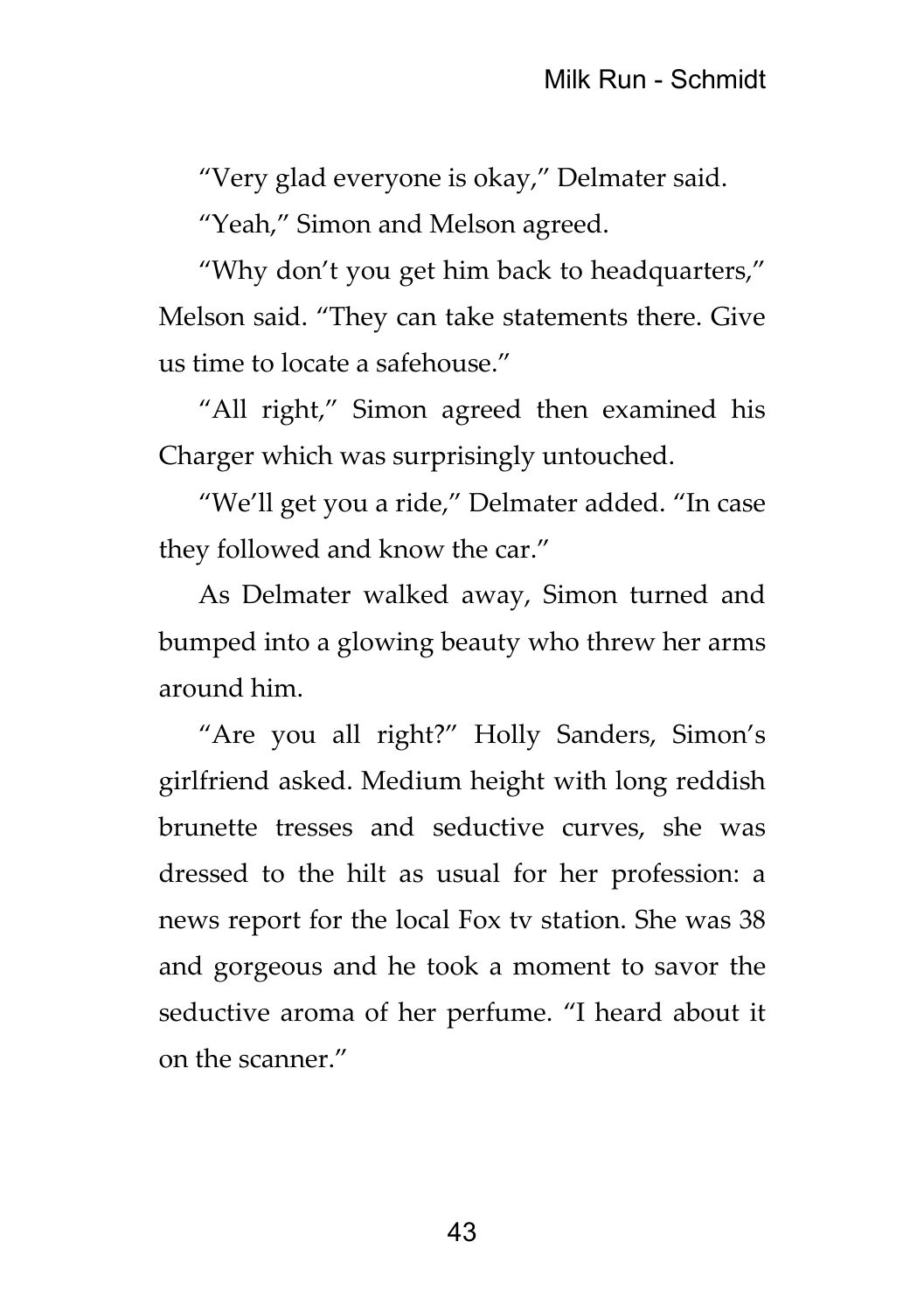"We're fine, I promise," Simon said as she gave him a quick kiss. He shifted uncomfortably, extracting himself from her embrace. He wasn't embarrassed about their relationship but he hadn't exactly made it common knowledge at the KCPD yet and wasn't sure he wanted to.

"How many gunmen? Who were they?" she asked.

"Are you asking as my girlfriend or a reporter?" he replied, only half-kidding and keeping his voice down.

"Both," she said. "You know I can't turn it off."

"We never saw them," he said. "We're headed back to headquarters to give statements. We have a witness to secure. Make sure no one puts his photo out there."

"The guy with Lucas?" Holly asked.

"Yeah," Simon said. "I'll call you later."

She blew him a kiss. "Be safe."

A few minutes later, Simon and Lucas sat in the back of another Interceptor with Browning between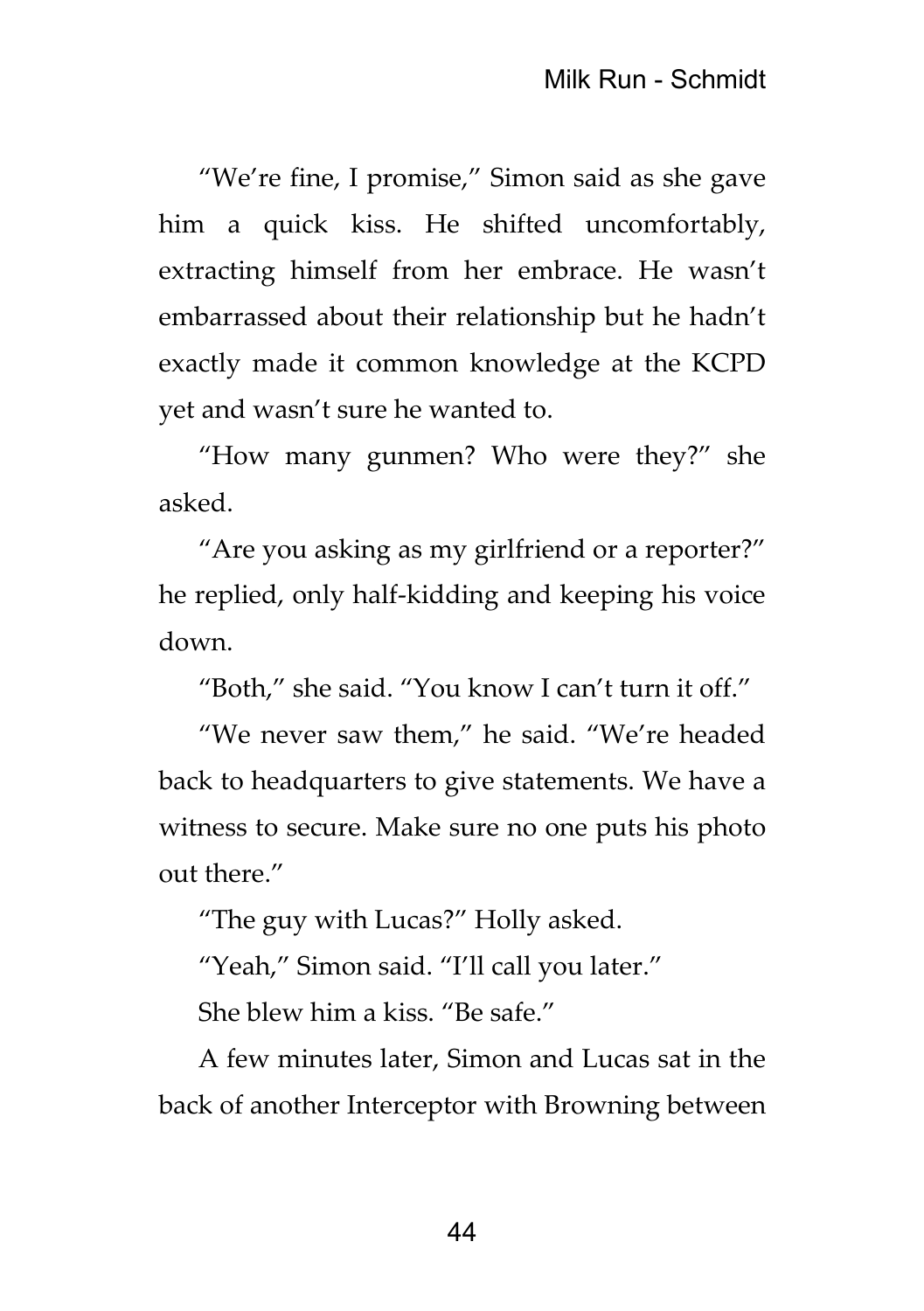them and Emma riding up front beside a uniform named Doss as she drove them back to headquarters. Internally, Lucas was searching KCPD databases for a suitable hotel safehouse, while Simon questioned Browning.

"Why did they shoot at us?" Browning asked, still frightened.

"We don't know," Simon said.

"But it's someone with a vendetta against you, right? It couldn't be related to—" Browning saw Simon's face and stopped. "My God! They could be after me?"

"Well, millions of dollars make a hell of a motive," Simon said.

"What are we going to do?"

"Check into a safehouse—basically a hotel—and get you to court tomorrow, then we'll take it from there," Simon said.

"Will I have to go in protective custody? Change my name?"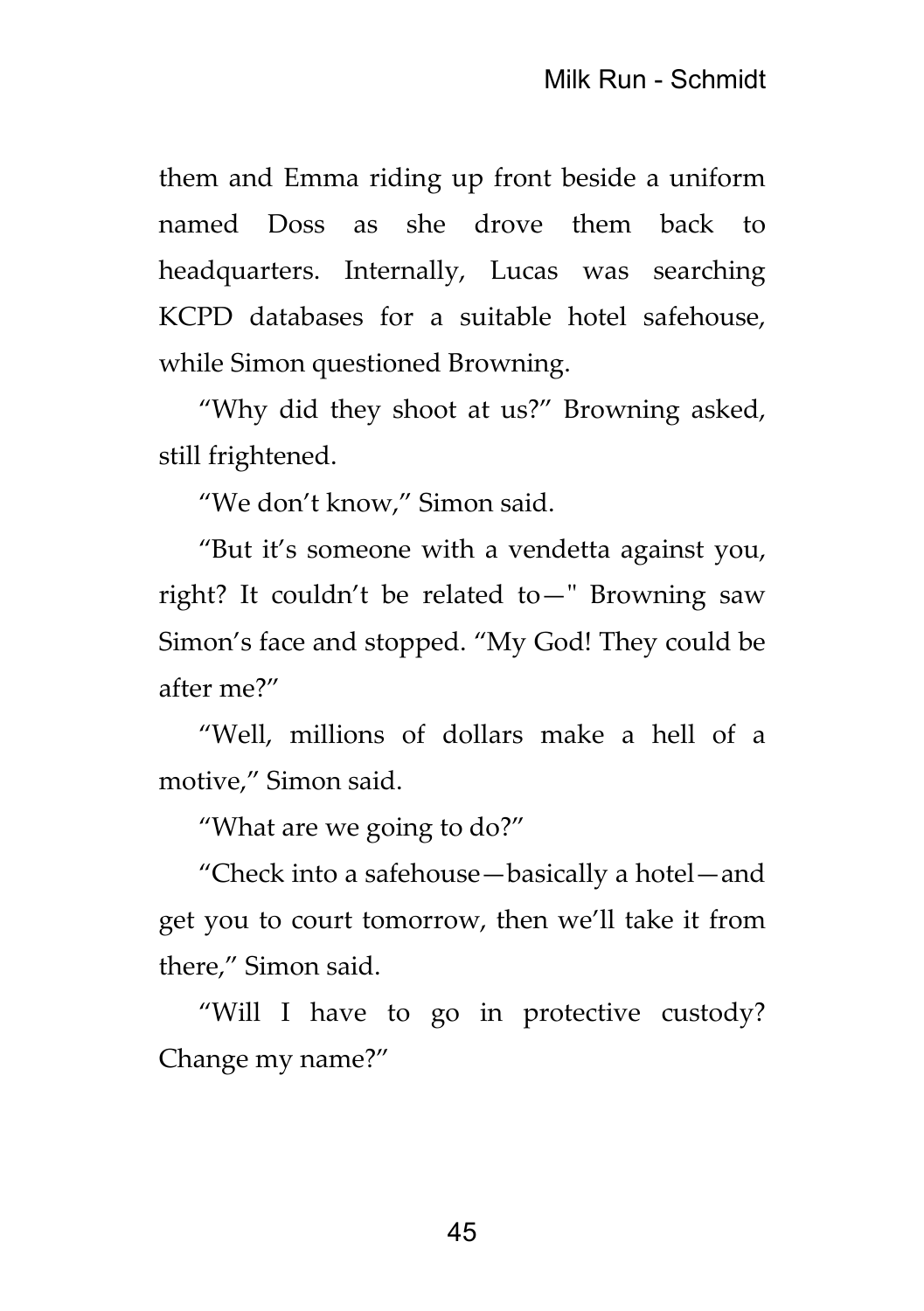Simon's eyes met Browning's, his voice steady. "Calm down, Mister Browning. We're not even sure they were after you. Cops do make enemies. It's a precaution. We want to keep you safe."

Browning sighed. "I'm sorry about your house."

Simon grunted. "Luckily, I'm friends with a contractor. Houses can be repaired. I'm just glad we're all relatively unscathed."

"Yes, the good Lord was watching over us," Browning agreed.

And then Lucas and Simon began discussing hotels.



"HOW'D IT GO?" Simon asked when Lucas returned to the Squad Room at headquarters from the interview rooms.

Simon and Lucas had each given statements to a team from the Gun Squad then Simon sat in as Emma gave her own statement while Lucas sat in with Browning. There would be more statements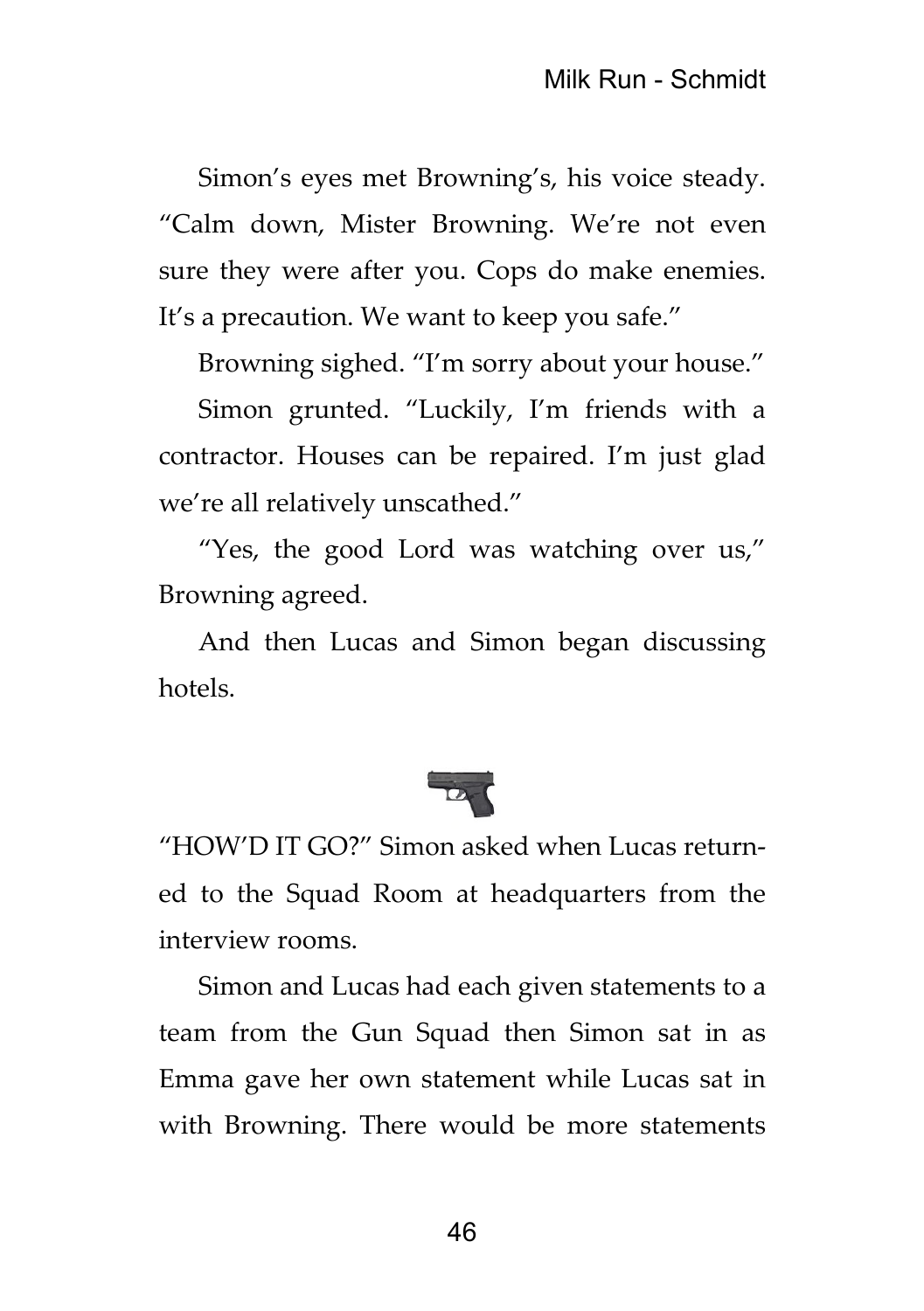for the two detectives later once a Shooting Team got involved, but Delmater wanted initial impressions while they were fresh and untainted, so Simon and Lucas went from cops to victims, at least for a little while.

Simon had wanted to sit in with Browning but Emma was visibly upset, on the verge of tears, and he couldn't bear to abandon his daughter under such circumstances after the ordeal they'd all been through.

"Fine. How is Emma?" Lucas said, pulling out his chair and sitting down in his cube beside Simon's.

On the third floor of KCPD headquarters at 1125 Locust in downtown Kansas City, the Generalist squad's squad room was like any other: a maze of soft-walled cubicles interspersed with file cabinets and tables holding printers, a copy machine, and various binders and books. Its outer walls were government-issue plain off-white over thin, gray carpet and bulletin boards and white boards filled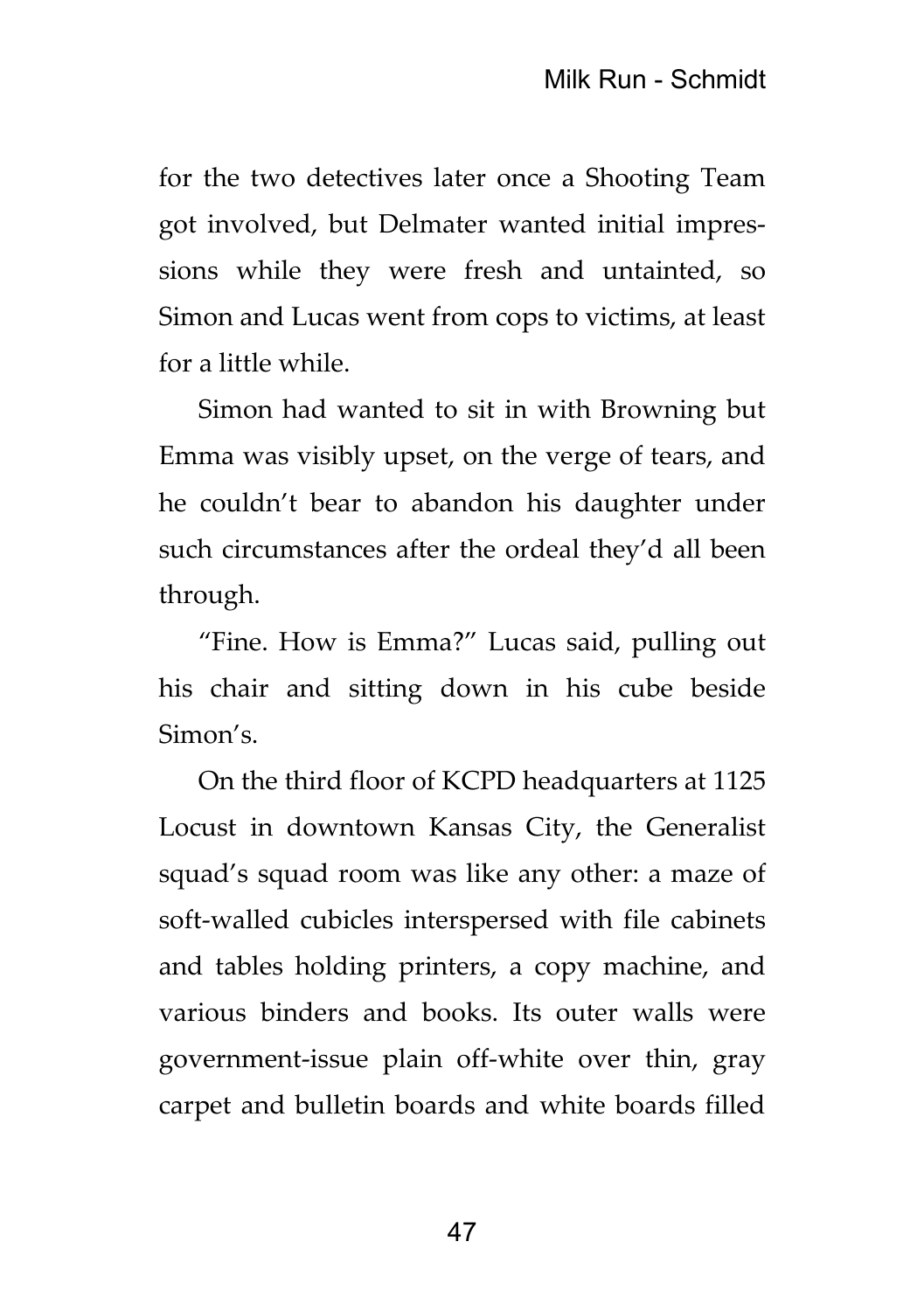any wall space besides that occupied by doors and windows. The whole place smelled of stale paper, toner, highlighter markers and dust. Simon's and Lucas' cubes were on the west side near the windows just outside a conference room and Delmater's office.

"She's scared," Simon said, "but she's tough. She'll be fine. Did we find a safehouse?"

"The Holiday Inn up off Randolph near Worlds of Fun," Lucas said.

Simon grunted. It was a good choice. With the amusement parks still closed for winter, traffic would be light and pedestrians few. And it was far enough from court, they could spot any tails. The chance of being found was slim. "You set it up?"

"Delmater made the call," Lucas replied.

"What did Browning have to say?" Simon asked.

"Nothing we didn't know already," Lucas said. "He seems convinced he caused all this, but there is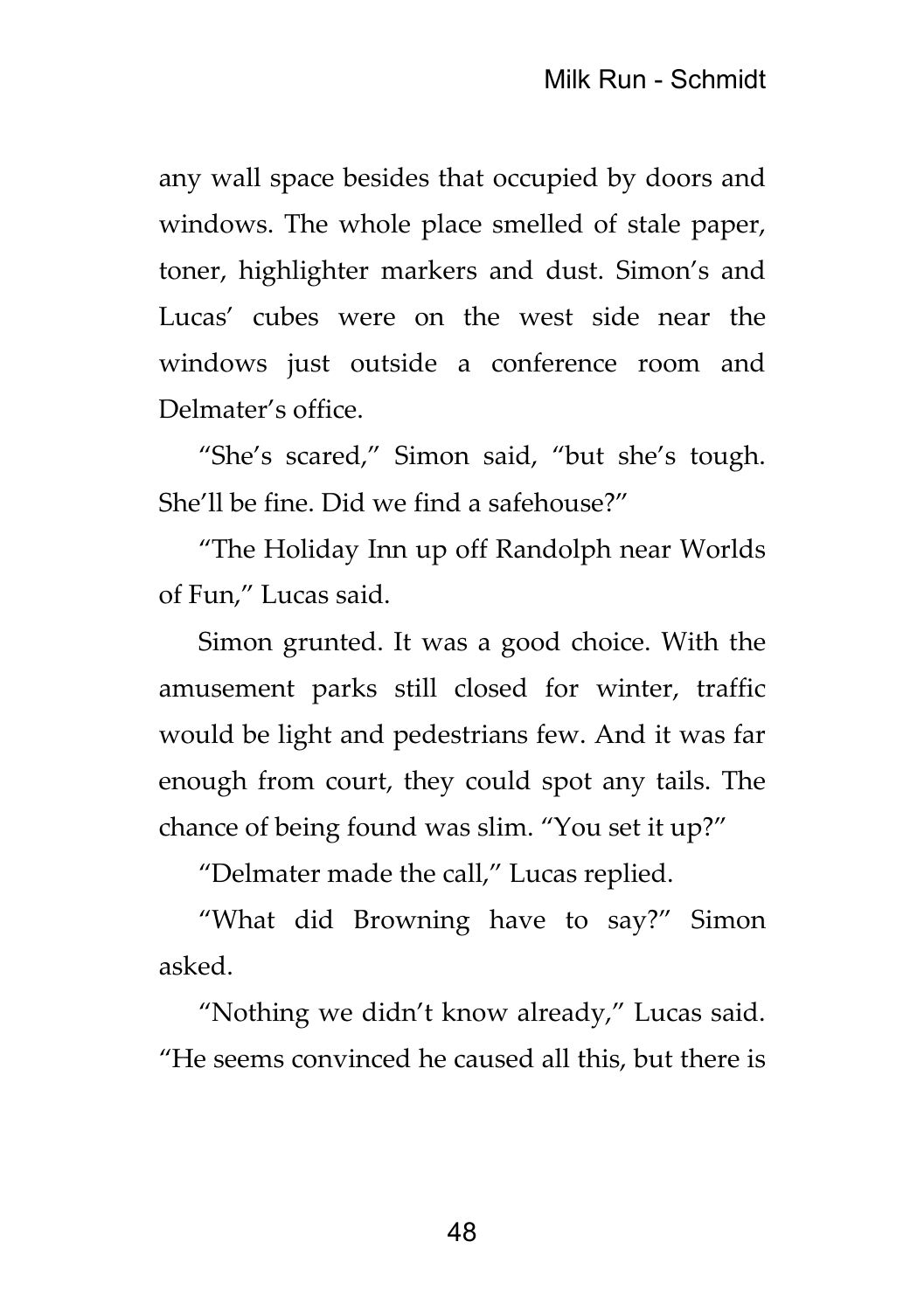nothing that definitively links the shooters to him verses any other possibility."

"So we're right where we started," Simon said. "Okay." He glanced toward Delmater's office. "I hope the Sarge gets us a suite. With Emma along, we're going to need the space."

"He said adjoining rooms," Lucas replied. "And Becker is loaning us Maberry and Dolby to handle days. The Generalist team will rotate on nights."

"I hope we won't be there long," Simon said.

"Yes, but we are covered for whatever we need."

Protective custody was nowhere near as glamorous as many TV shows and movies made it out to be. There were no four star hotels and room service. Especially not on a department budget. The hotels tended to be small, simple and out of the way, easy to guard, with plenty of escape routes. They'd order in a lot of junk food like pizza and burgers, or one of the cops would run out for carry out. Adjoining rooms or small suites were the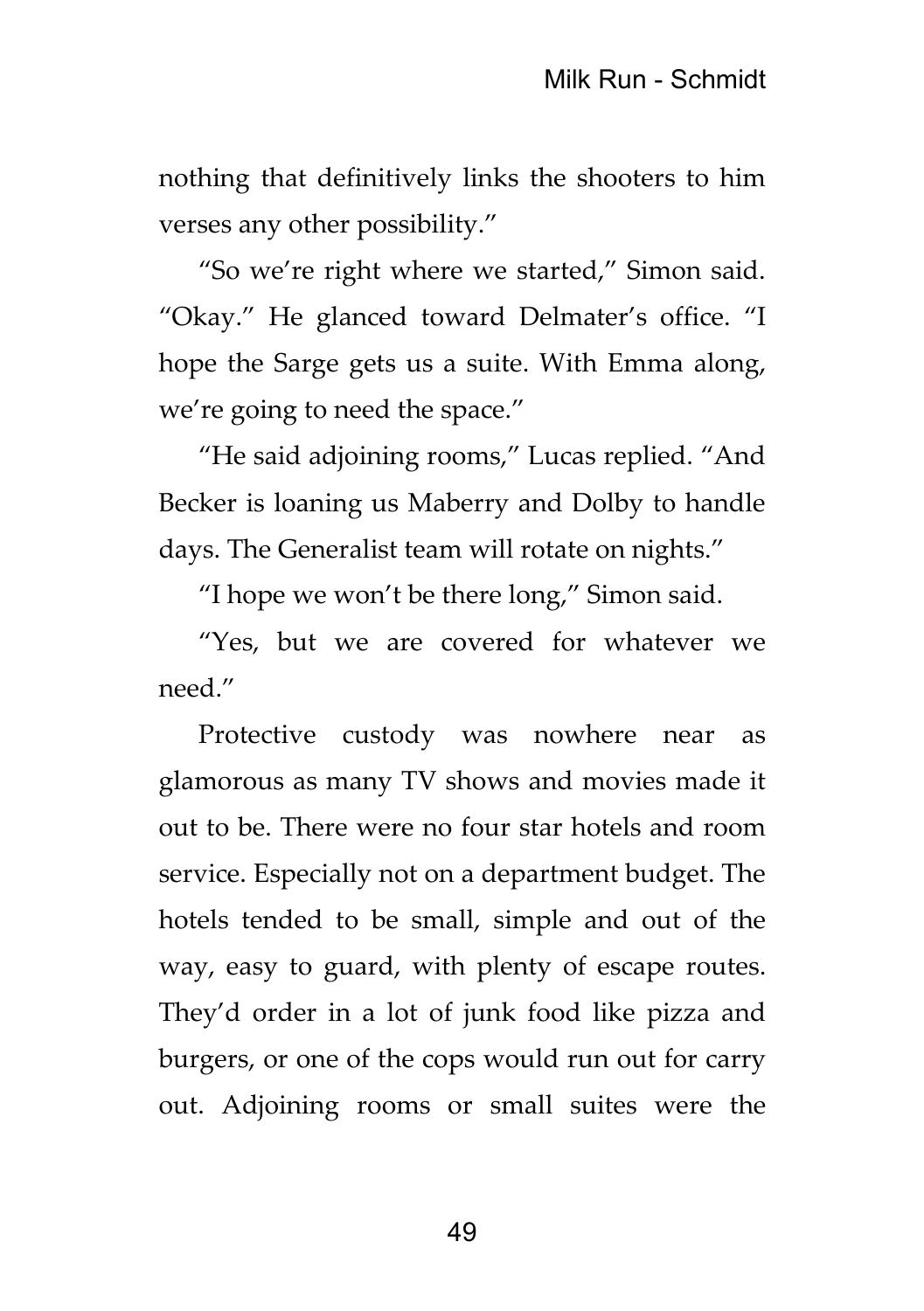fanciest it got, and after several days together in close quarters for many hours a day, usually tempers flared. Cops and witnesses got sick of each other and best behavior tended to fade after a day or two. It was a necessary evil as far as most cops were concerned, and one they hoped would pass quickly and uneventfully. Nobody liked having to relocate over and over. They liked being shot at even less. Having people you liked to work with tended to make it easier, and Maberry and Dolby were from Simon's and Lucas' prior unit and old friends. Their Generalist squad mates were all right but with far less mutual history.

"Is Browning still in the room?" Simon asked, meaning the interrogation room down the hall.

"Yeah, I asked him to wait, in case you wanted to talk to him," Lucas said.

"No, let's get to the hotel and settle in," Simon said. "Delmater had uniforms pack some clothes from the house for me and Emma. He'll bring them by later."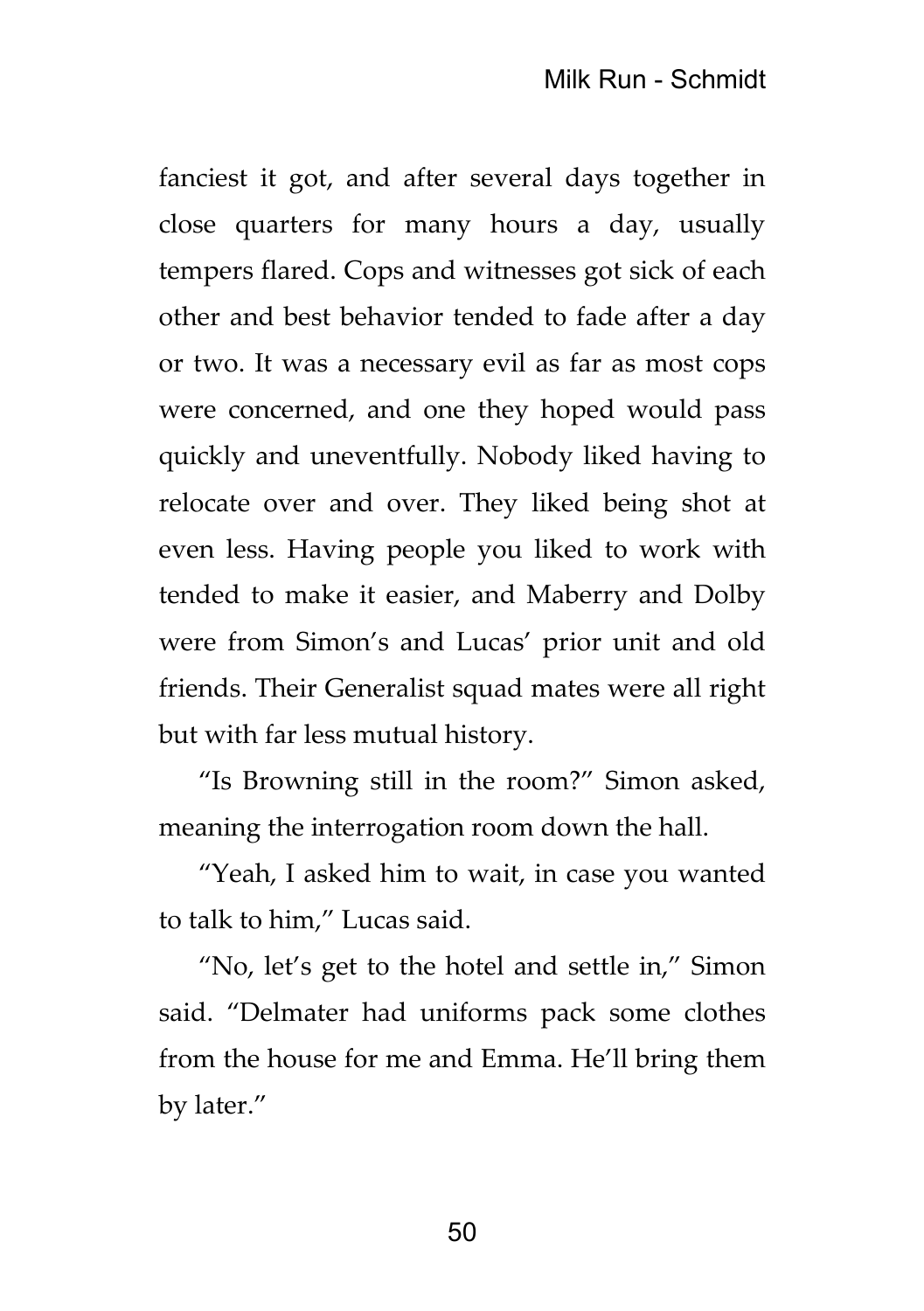"Okay, I will ask Maberry and Dolby to meet us there," Lucas said.

Simon chuckled. "You've never been on one of these before, have you?"

Lucas shook his head.

"Maberry is a character," Simon said.

"Is that a good thing?" Lucas asked.

Simon grunted as he stood and turned toward the door. "He'll keep us entertained." Lucas followed him out.

As they stepped into the corridor, they ran into two female officers, an odd pairing everyone in the department called "the two BBs"—tough as nail Shooting Team investigators who seemed to take as much pleasure in policing cops as some cops did with the public. The older, Marge Bahm, 60s, was grandmotherly with a school marm look, while Lena Beebe, 50s, had brunette hair cut militarystyle and was half a foot taller, her green eyes piercing. Both wore suits that were a year or two out of style.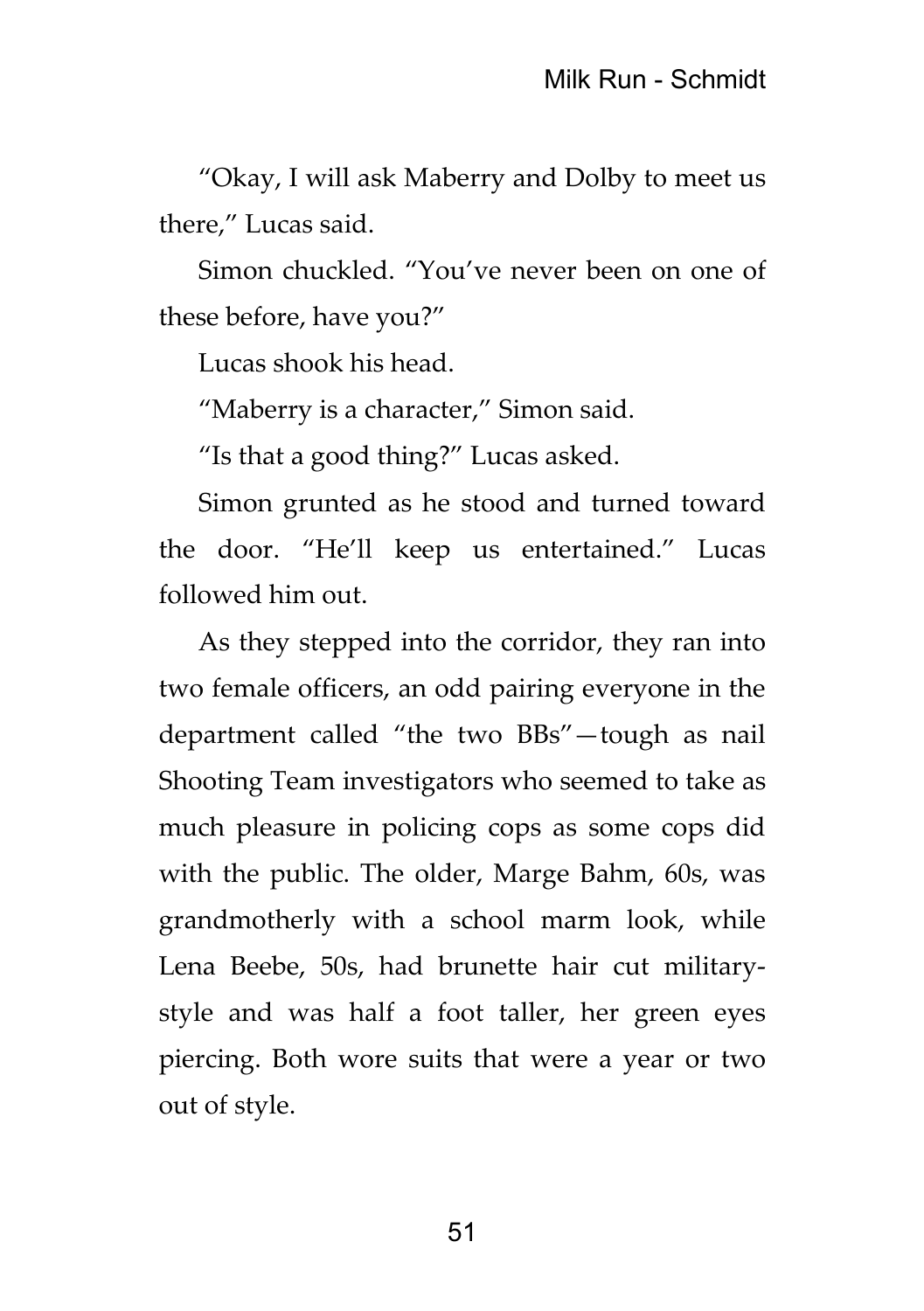"Just the men we're looking for," Bahm said with surprising warmth.

"I didn't think Lena was looking for men at all," Simon cracked and Beebe's cold stare cut through him like an ice pick.

"You're not funny," Beebe snapped. "Interrogation 6. You go first."

"Sorry, DC's orders," Simon said. "We have to get a witness to a safehouse ASAP. It'll have to wait."

Bahm checked her watch. "We were told to be here at eleven."

"Plans change," Simon said with a shrug.

"You were in an officer involved shooting," Beebe said. "You'll be talking to us eventually."

"We've been through enough today," Simon said and grinned as he pushed past and hurried for the interrogation rooms.

Lucas followed, offering a shrug. "The DC insisted."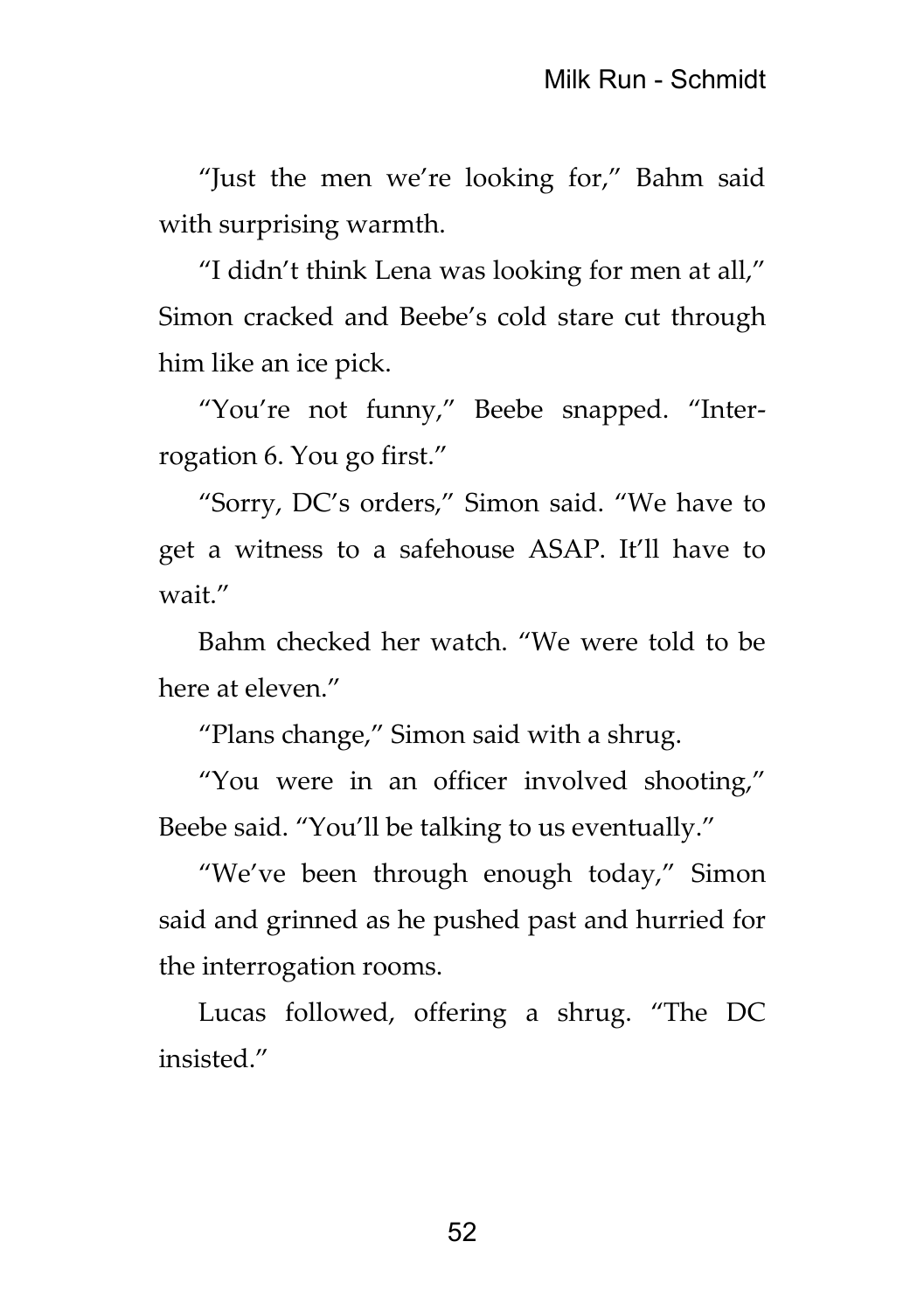Simon looked back as he reached to open the door of the interrogation room marked '1' to see the women scowling after them, watching them go and fought the urge to laugh as he disappeared inside.



SIMON HAD ONE hesitation about using the Holiday Inn off Randolph— Emma and her best friend Julie had been briefly held there by terrorists a couple years before and he worried about the memories, or nightmares, it might evoke for her. The hotel dated back to the 1980s, though it had gone through new a few coats of paint since then and at least one remodeling. The room Emma and her friend Julie had been held in had been only partially remodeled, the bathroom and area just outside having a cement floor quickly painted in an attempt to heighten its appearance before the room was rushed into service for the summer, amusement park season rush. Since Julie and Emma had spent a good deal of time being held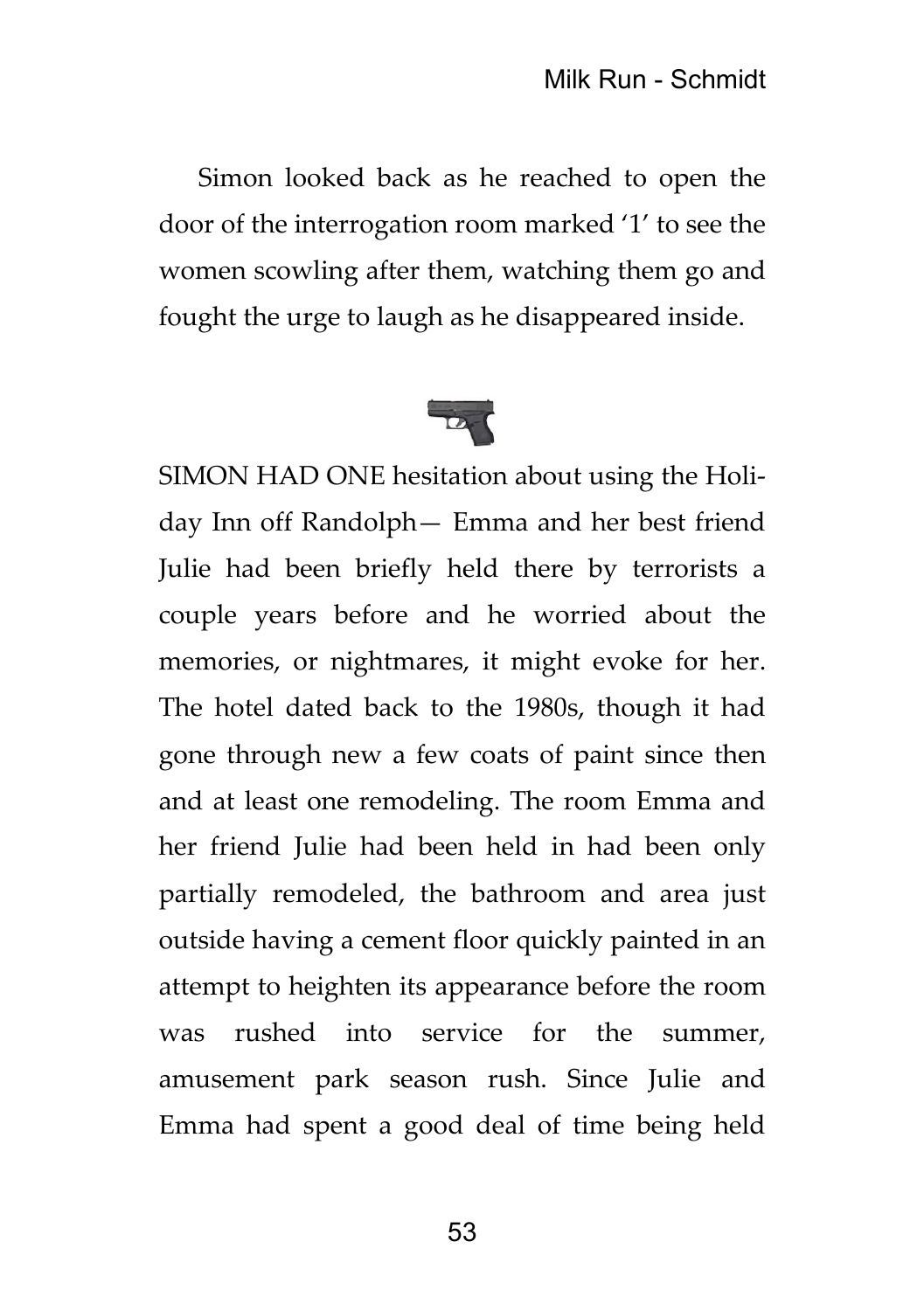tied up on a chair against the unfinished wall, she was quite surprised to see the condition of the freshly remodeled and greatly beautified room Delmater had acquired for them.

Simon watched her reaction carefully, prepared to insist on a change of venue if she showed the slightest sign of stress, but she quickly relaxed, plopping onto one of the room's two beds and bouncing around. "Nice!" she said. "Much improved from the last time I was here. Good thing, too, since you owe me."

Simon shot her a look.

"For almost getting me killed," she added, "again." He wasn't sure if she meant the time she had been with them before when they'd been shot at or the kidnapping, then he reminded himself he needed to stop putting his daughter in danger.

"Yeah, no chemical smell either," Simon noted, recalling the condition of that old room. This room had new carpet, curtains, ceiling tiles, and wallpaper and looked brand new. All of the furniture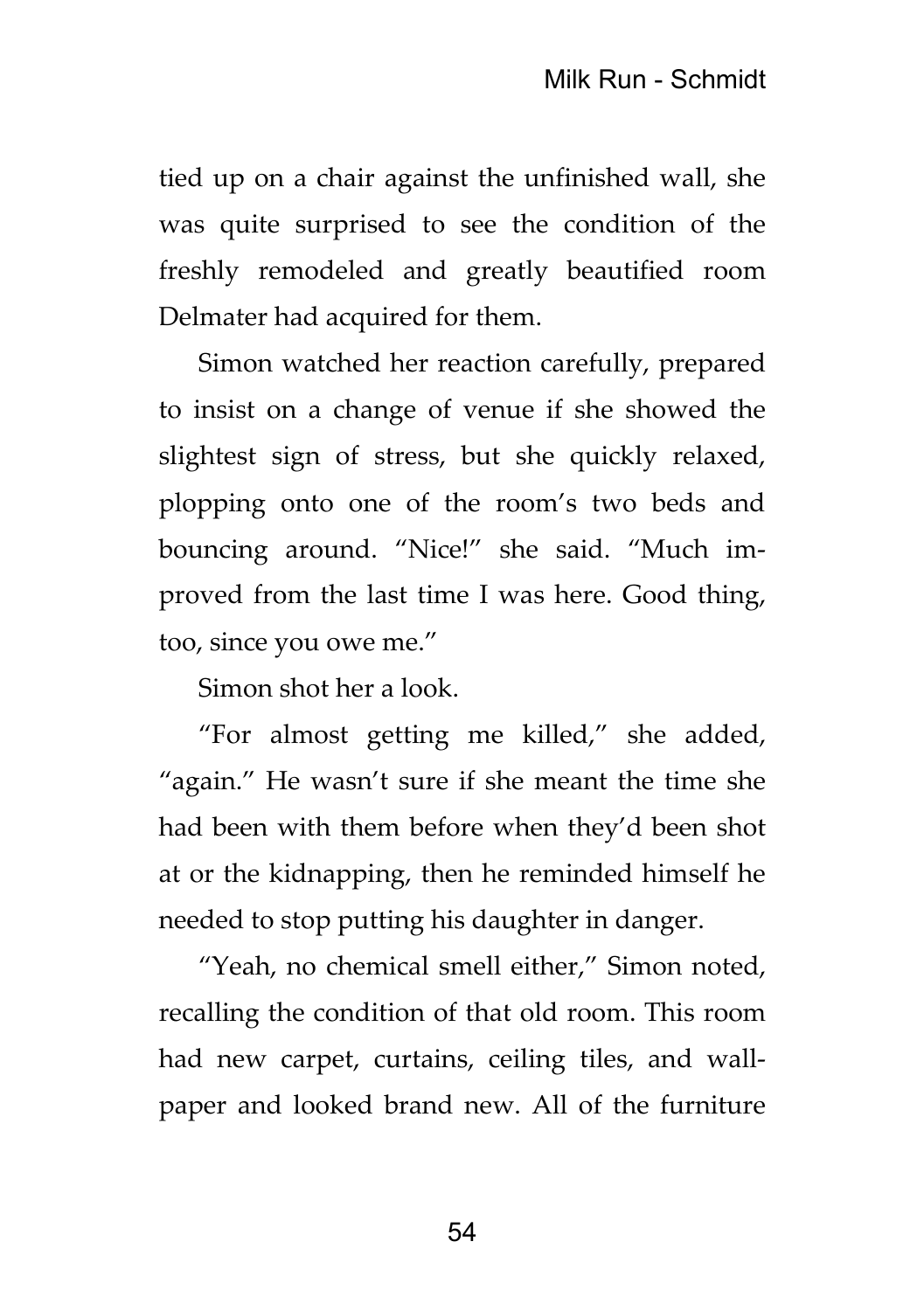had been replaced with modern, nice looking pieces—a desk and two executive chairs, two more chairs around a small table, dressers, an entertainment center, bedside stands and a love seat. The room was comfortable if slightly crowded. It even smelled fresh.

"Heh, and my hosts are nicer," she joked, then narrowed her eyes at him. "So far, but they still have guns." Then she laughed.

Simon sat their bags on the other bed and motioned. "You okay here for a bit? I gotta go help Lucas get Browning settled in."

Emma grabbed the remote and flicked on the TV with one hand while waving dismissively at her father with the other. "Ooo, free Netflix, nice!"

"Be right back," he said then slipped out and headed for the attached room next door.

He found Lucas sitting on a chair in the corner as Browning carefully transferred the neatly folded contents of his immaculately packed suitcase into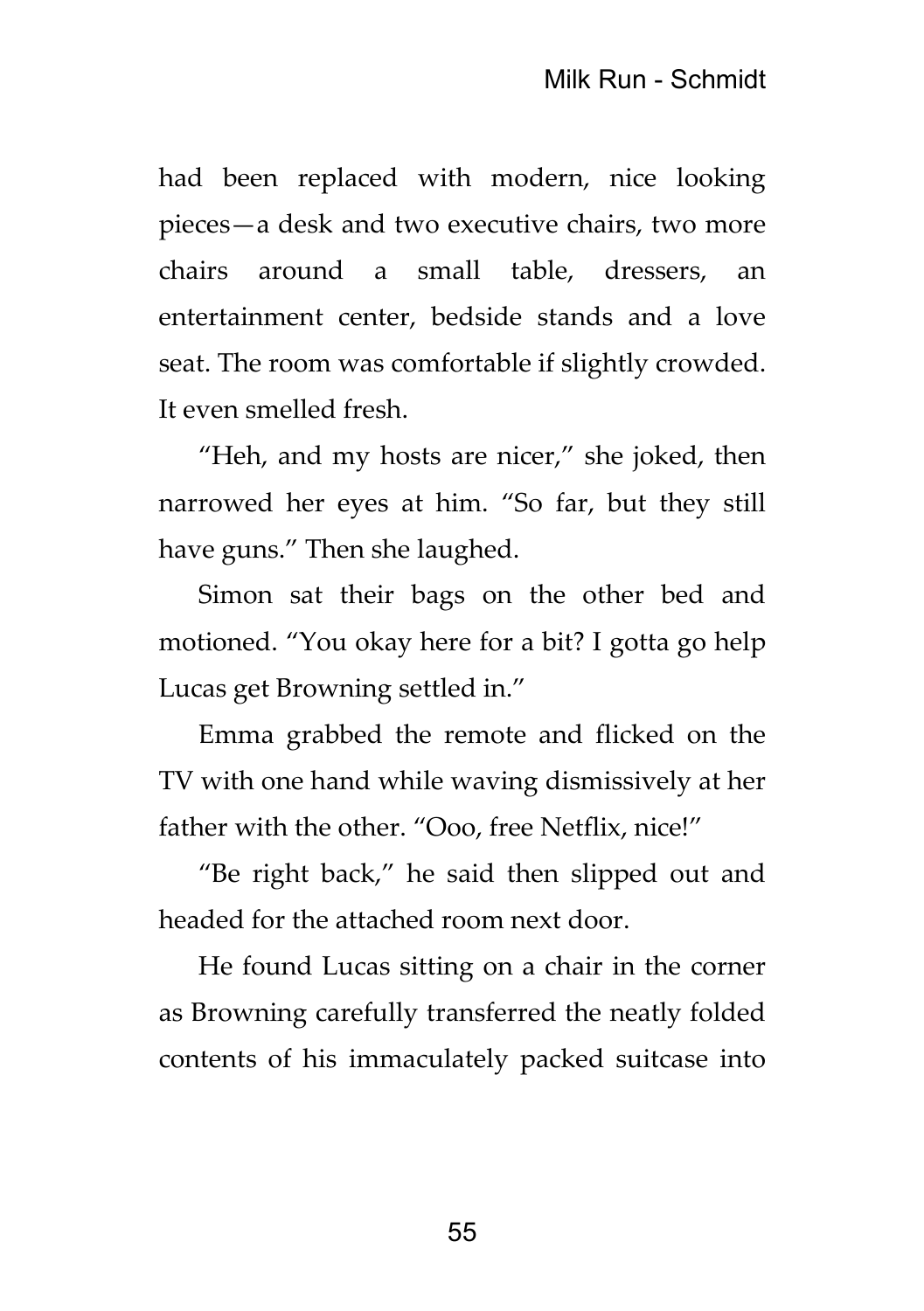the dresser. The room was almost a twin of the one where Simon had left Emma.

"Everything good here?" Simon asked.

"Sure. What's for lunch?" Browning joked.

"Well, we'll have to see what's around with delivery and carry out," Simon said. "Once we've finished settling in. We'll take good care of you."

"Guess this is me getting back a little refund on my taxes, huh?" Browning said and laughed.

"That is one way to think of it," Lucas agreed.

"Maberry and Dolby?" Simon asked.

"Checking the building," Lucas said. "They have chairs outside."

"Ah, no strip poker this time?" Simon grinned.

"Perhaps your daughter and I should sit that one out," Browning said.

"Maberry cheats," Lucas added with a chuckle.

"She's got free Netflix," Simon said. "She won't even notice we're gone."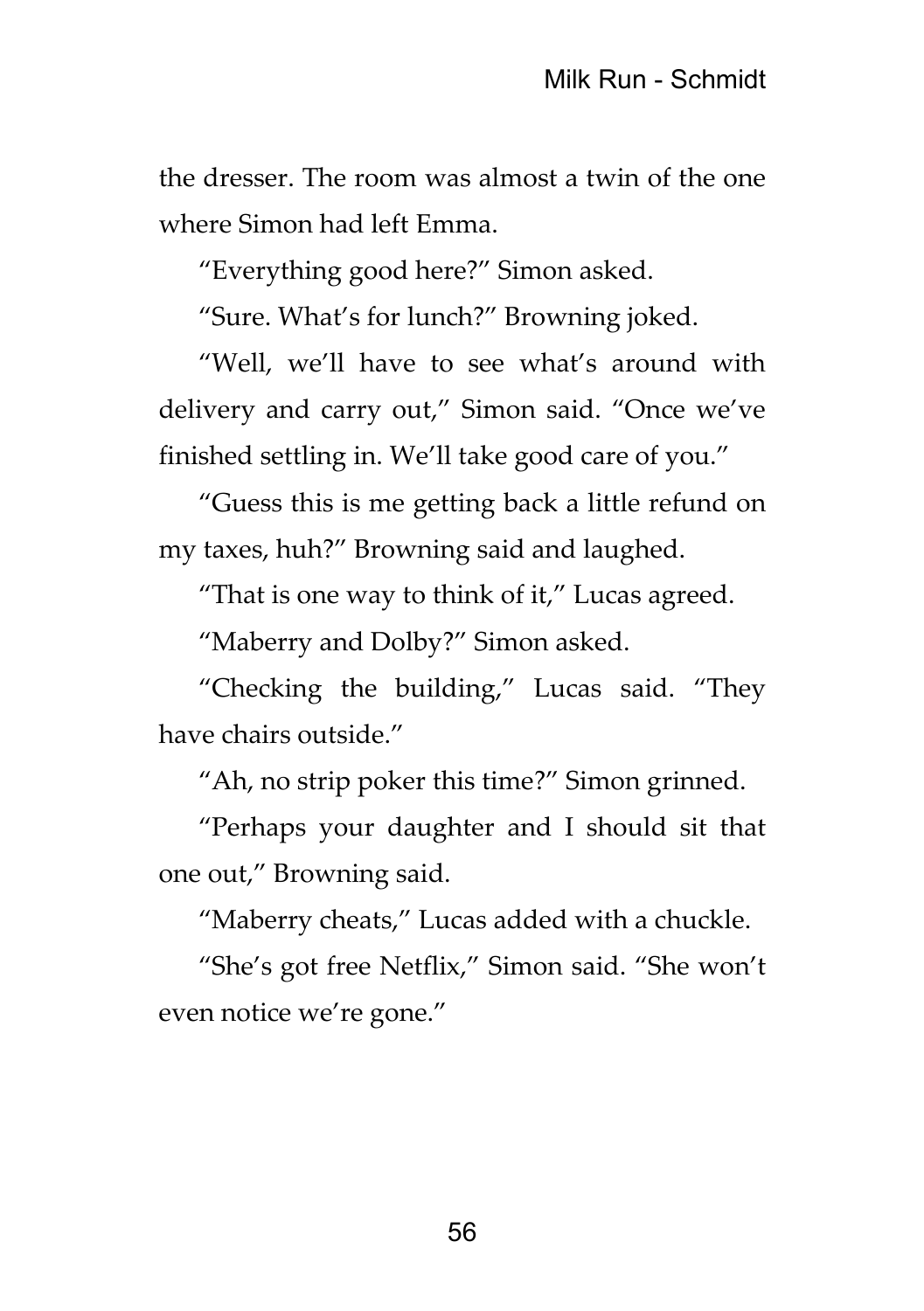Browning laughed again, shaking his head. "I'm getting to see a whole different side of you detectives."

"Not the good side," Lucas replied and this time Simon chortled. His partner was really getting the hang of the snappy comebacks. Made him proud.

"What's the plan?" Browning asked, turning serious again.

"We kill time here until morning, then get you safely to court," Simon said. "If required, we come back and do it again."

"Or relocate," Lucas added.

"We try not to do that a lot," Simon said.

"Only if we're discovered?" Browning asked.

"If we suspect that, yes," Lucas said.

"How do you know?" Browning asked.

"The bullets are a pretty good give away," Simon snapped.

"Hotels must love having you guys," Browning replied.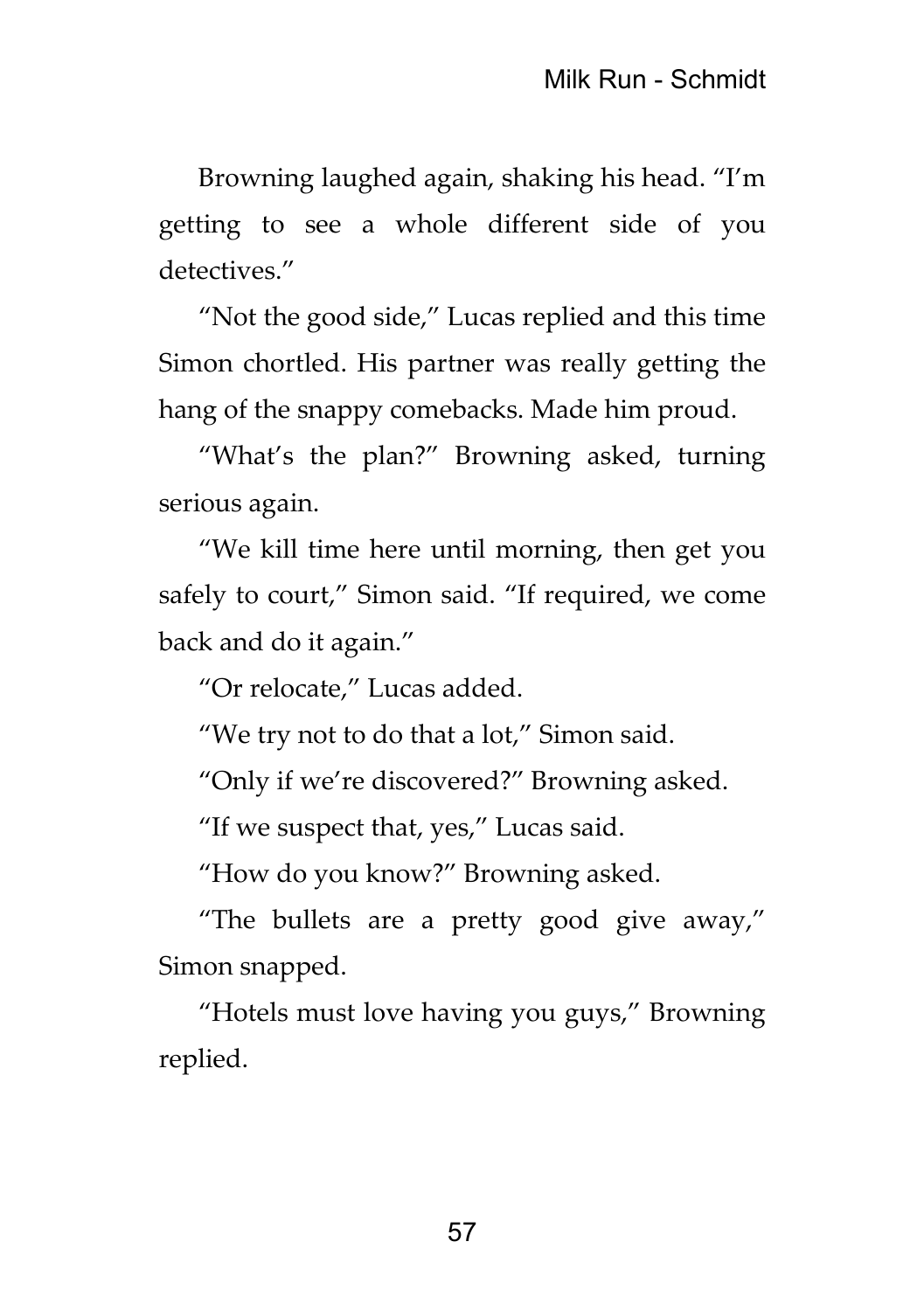"Maberry and Dolby or someone else will be outside at all times," Simon turned serious again. "Either Lucas or I will be in here with you. If we need sleep, I'll go with my daughter, Lucas with you."

"I don't sleep," Lucas added.

"How do we kill time?" Browning asked.

"We'll get you a book," Simon said.

"We can play some games or talk," Lucas offered. "We'll figure it out."

"But court can be stressful so you should feel free to rest as much as you need," Simon added.

"I'll be fine," Browning said. "I'm not that much of an old man." He opened a drawer, searching, then another.

"What are you looking for?" Lucas asked.

"Phone book or a menu," Browning said and smiled. "I'm hungry."

"Lucas can google restaurants in his head," Simon said.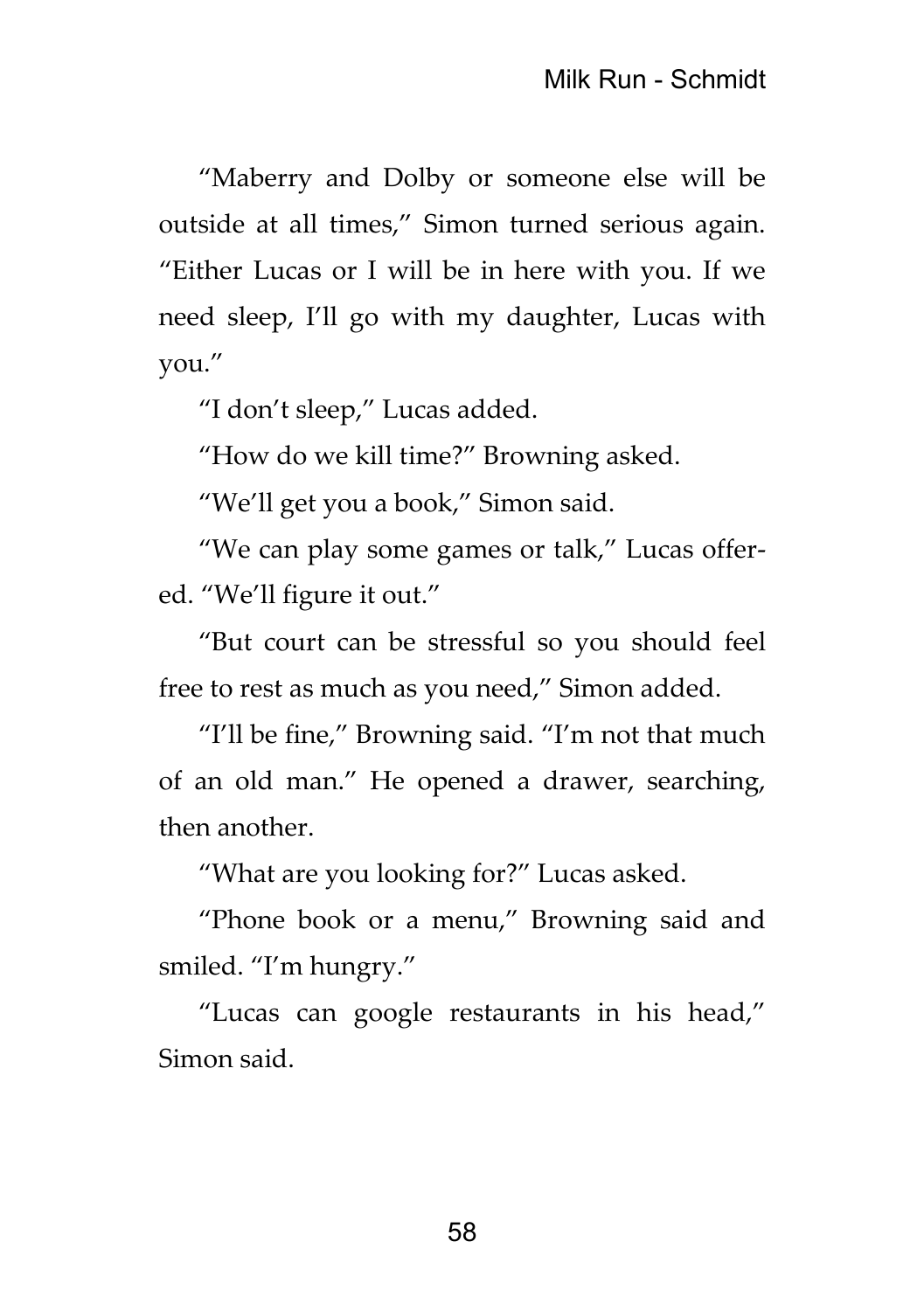"There are fifteen within a one mile radius," Lucas said, then added, "all have drive-thrus and carry out. Ten deliver."

"Hey, he's handy," Browning joked. "One thing's for sure, food's gotta be better than the center's cafeteria."

They all laughed then Lucas began reciting the restaurants.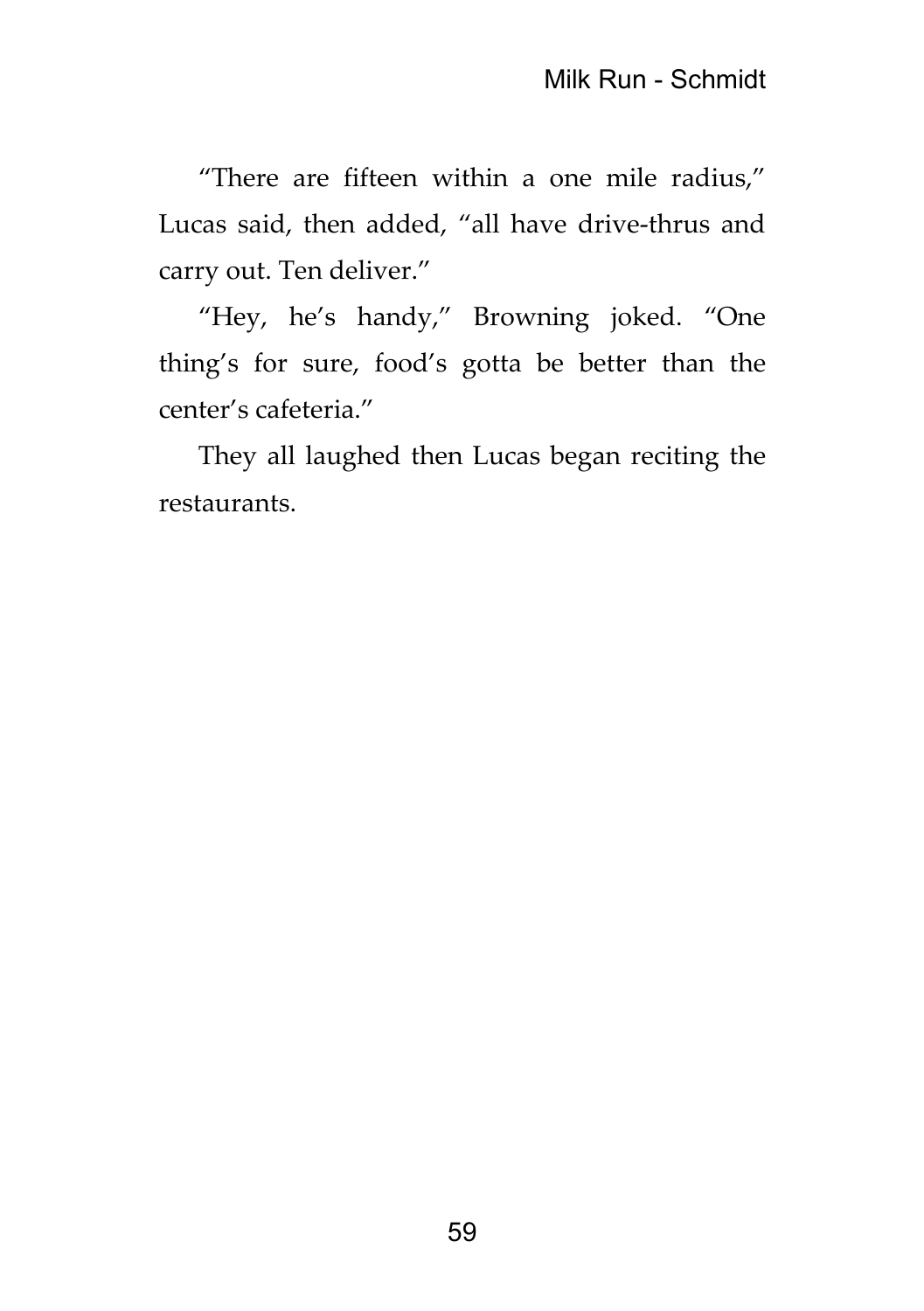## Chapter 3

IMON AWOKE TO a knock on the door and<br>the sound of Emma groaning as she pulled a<br>pillow over her head to block out the sound. the sound of Emma groaning as she pulled a pillow over her head to block out the sound. "Go away!" she called.

Simon looked at the clock on the night stand. It was 7:15. They had to be in court by nine. He threw back the covers and hurried toward the door, shirtless in sweatpants. Lucas' smiling face greeted him when he opened the door.

"Good morning," Lucas said sing-song.

"We're up," Simon said, frowning at to a sour taste in the back of his throat. "Have whoever's on duty outside round up some Egg McMuffins and coffee, will you? I'll be over in fifteen."

"I will ask," Lucas said as Simon closed the door again.

"It's too early. I'm not getting up," Emma whined.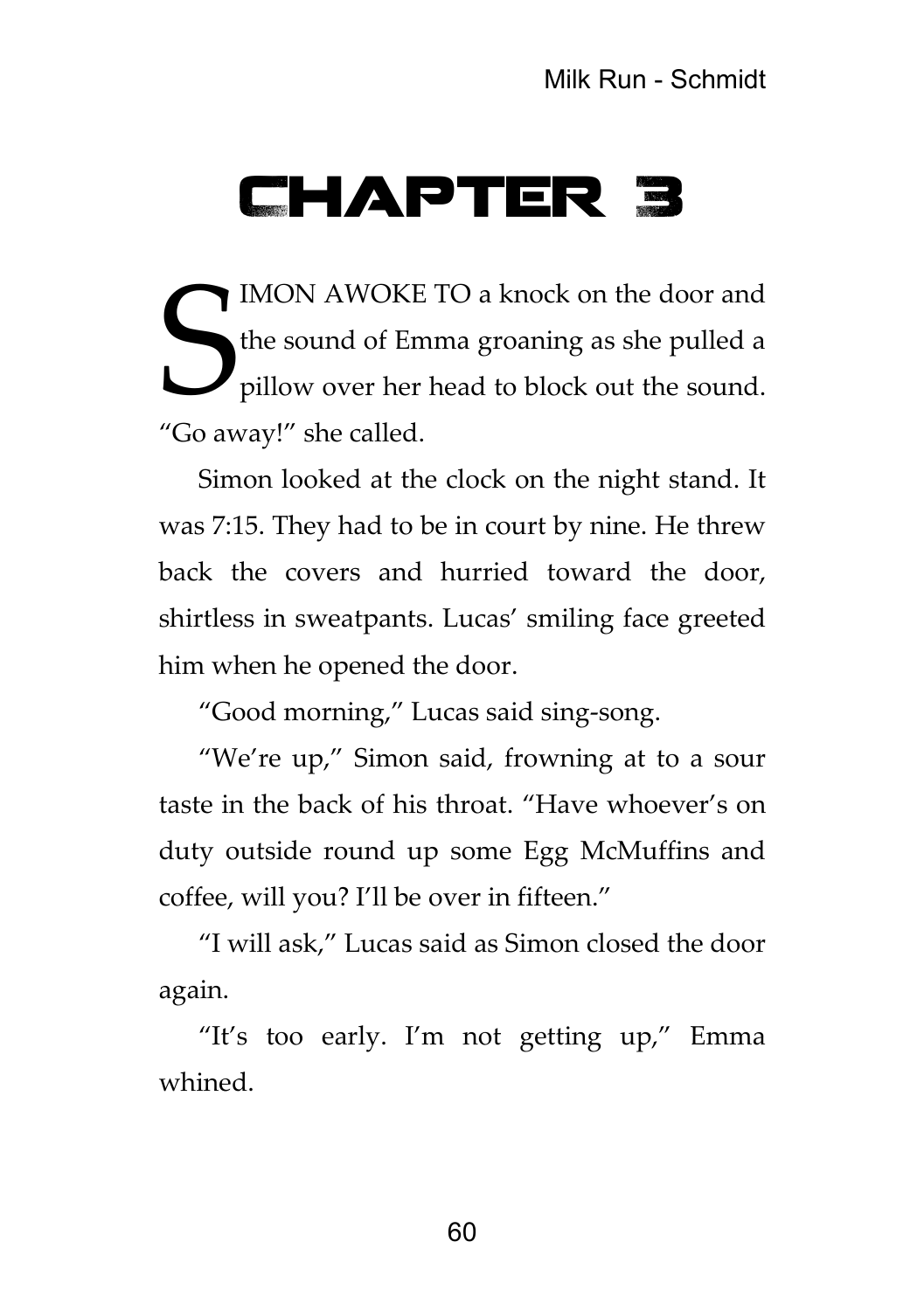"You don't have a choice," Simon said as he turned to the duffel bag Delmater had delivered and found a paper of boxers and black dress socks to match his suit. "We have to be in court. I need to take you somewhere safe."

"Why can't I stay here with Netflix?"

"Because we may or may not be back," Simon said as he turned and grabbed a towel off the metal shelf outside the bathroom.

"I hate you," she said in a tone that was totally insincere and all teenager.

"You always say the sweetest things to me in the morning," Simon said before disappearing into the bathroom.

Fifteen minutes later he was greeting Maberry, who sat yawning in a chair between the two rooms as Simon knocked on Lucas' door.

Lucas opened the door and nodded. Simon stepped past him into the room where Browning was standing in front of a mirror putting on his tie. The room smelled of wet towels and Old Spice—a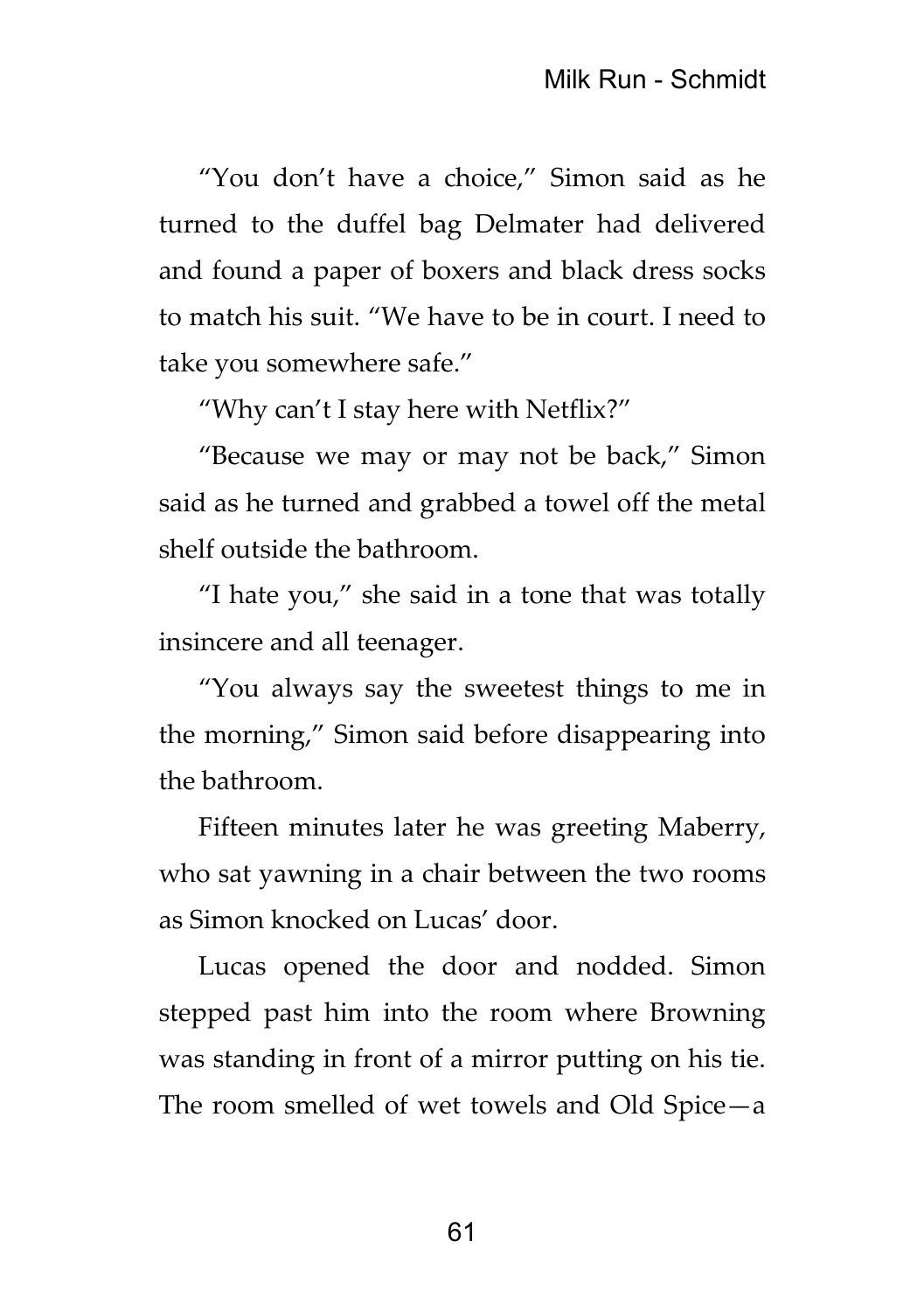classic Simon found hard to believe was still around amongst retired people. Hadn't they learned by now?

"You sleep well?" Simon asked.

"Never, when I'm not in my own bed," Browning replied. "It's the thing I always hated about hotels, but I'll be fine with some coffee."

"It should be on the way with Egg McMuffins, maybe even hash browns," Simon replied.

"Wow, you guys are big spenders," Browning teased. "Spoiling me."

"We do it all for you," Lucas deadpanned, imitating the old McDonald's commercial.

Browning chuckled as he finished straightening his tie and turned to face them. "Ready when you are."

"We need to drop Emma off with a friend, then we'll head to court," Simon said.

"Sounds good," Browning said. "So sorry she got pulled into all this."

"It is not the first time," Lucas said.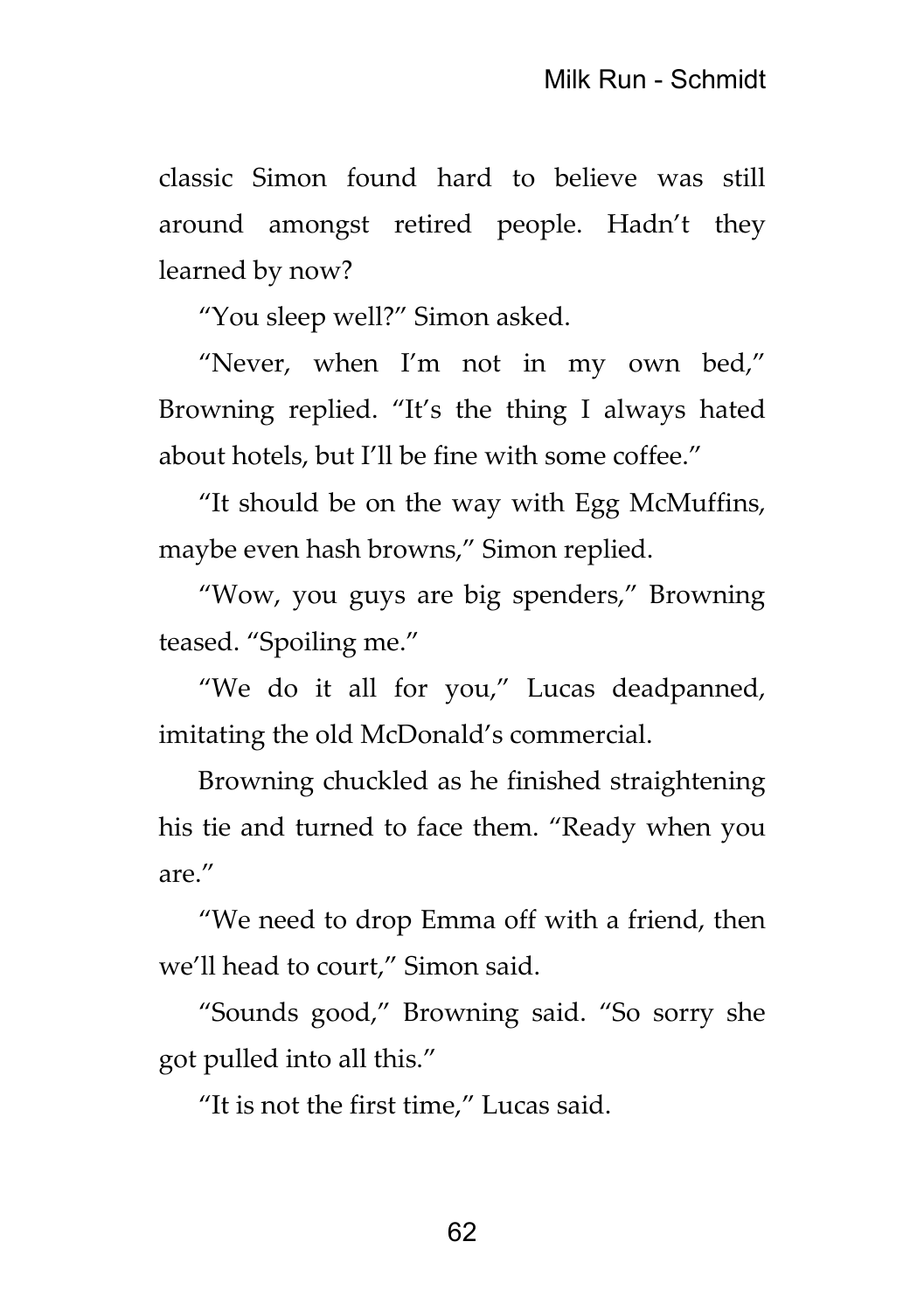Browning frowned, shooting the android a sad look. "She's been shot at before?"

"Once," Simon said. "I'm sorry she got pulled in, too."

"Poor thing," Browning said.

"I'll check on the car and be right back," Simon said as he turned and opened the door, stepping outside again.

Detective Art Maberry handed him a McDonald's bag and a cardboard coffee holder with four plastic-lidded cups. "Breakfast." Late thirties, overweight, and a nerd, Maberry had an endless collection of Hawaiian shirts and tended to let his hair grow too long between trims but he was good people, a member of Simon's former team at Central Property.

"Thanks," Simon said. Maberry and Dolby had been replaced at nine the night before by Detectives Benny Jiminez and Yanni Rankin from the Generalist squad, then returned early this morning. "The car ready?"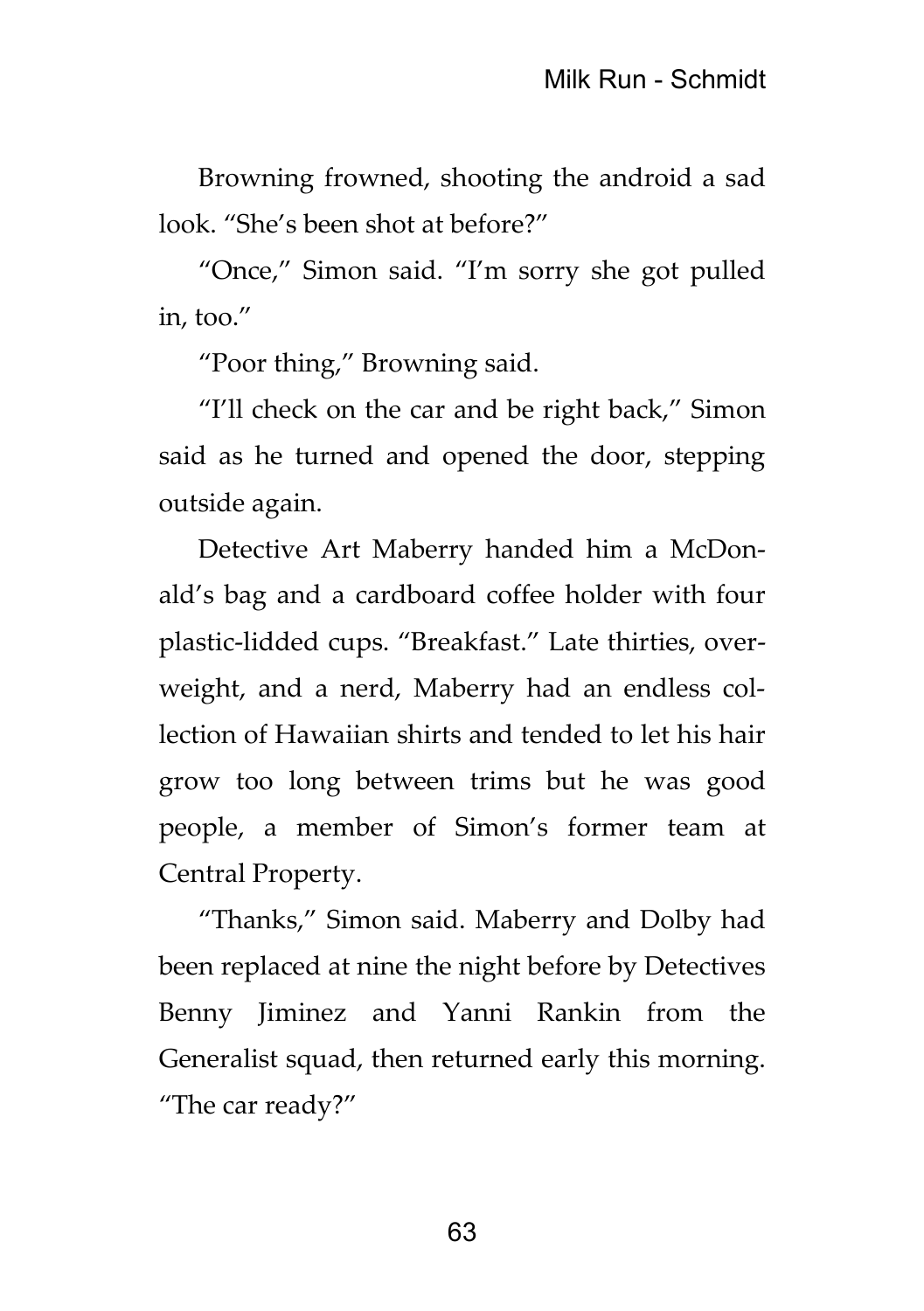"Yep," Anna Dolby said with a nod. A former track star, Dolby was still looking as good in her late thirties as she had in college. Dark skinned with long, dark hair and long, muscular legs, she was thin and had a golden smile, and like Simon, she and Maberry had lost their previous partners on the job and were now paired up.

"Get her started," Simon said. "We'll be heading down. You want a McMuffin first?"

Dolby raised another McDonalds bag. "We've got ours. We'll meet you down there."

"Okey doke," Simon said and turned back toward Lucas' room as Maberry called after him, "One of those is a hot chocolate for Emma."

Then he and Dolby had disappeared down the stairs and Lucas opened the door.

"Coffee!" Browning said cheerfully and reached for one of the cups.

"Check that, one is hot chocolate for the kid," Simon warned.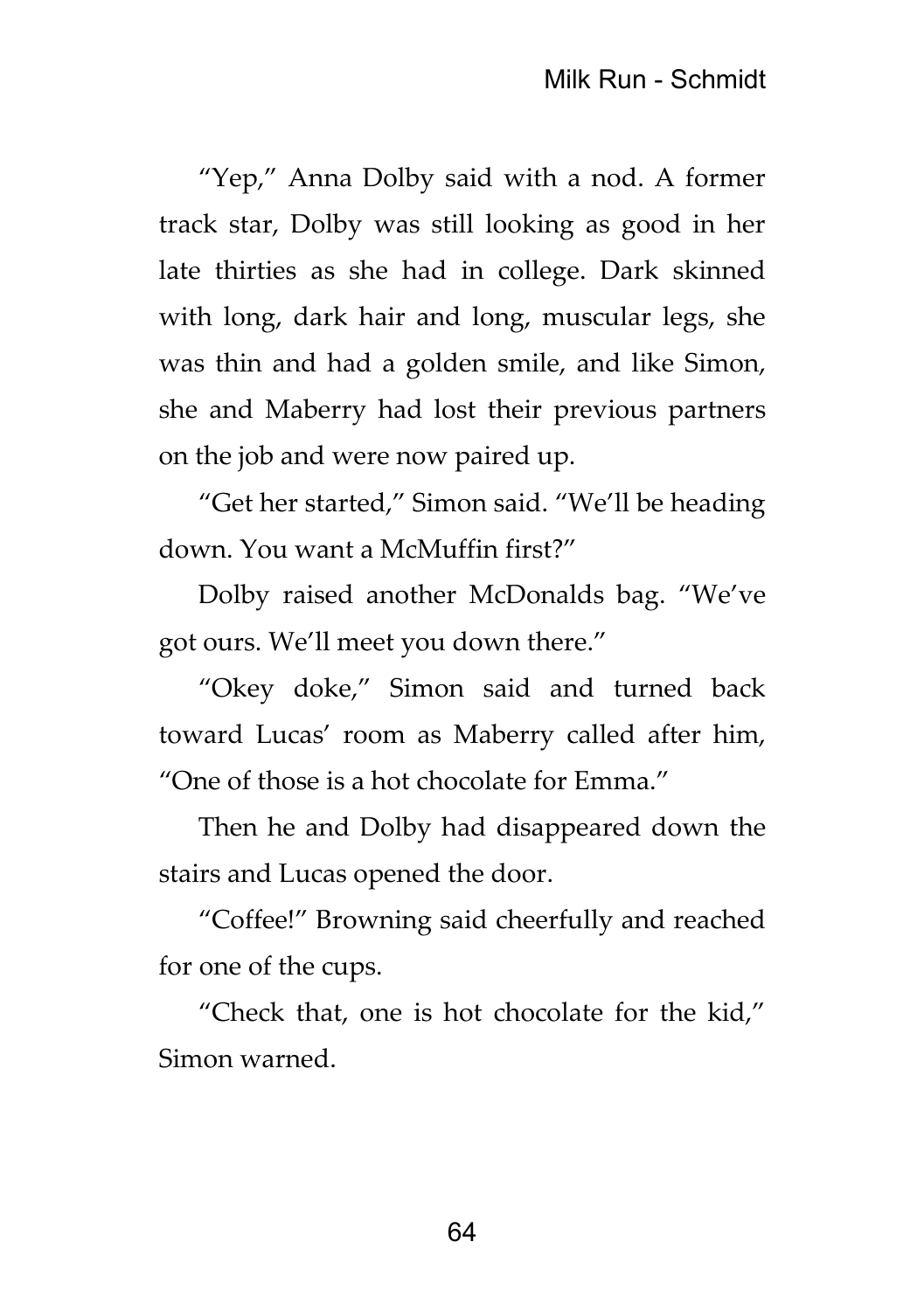Browning lifted the lid revealing dark liquid as Simon held up the food bag. "I'll eat in the car," Browning said as he grabbed creamer and two sweetener packets off the tray.

"I'll get Emma then we're headed out," Simon said and headed for the hall again.

When he opened the door to his room, Emma was still lying face down, tangled in the covers on her bed.

"Shit," he said under his breath then raised his voice, "Get up! We have to go!"

"Daaaaaaaaaaad!" she whined.

"You can sleep at Sarah's, okay? Hurry!" Simon said, setting the coffee and food on the night stand and reaching over to pull his daughter by the shoulder, rolling her over. They'd arrange the night before for Emma to spend the day with a school friend who was with her dad for the weekend in North Kansas City.

"Too fuckin' early," Emma groaned as she looked up at him, squinting against the light.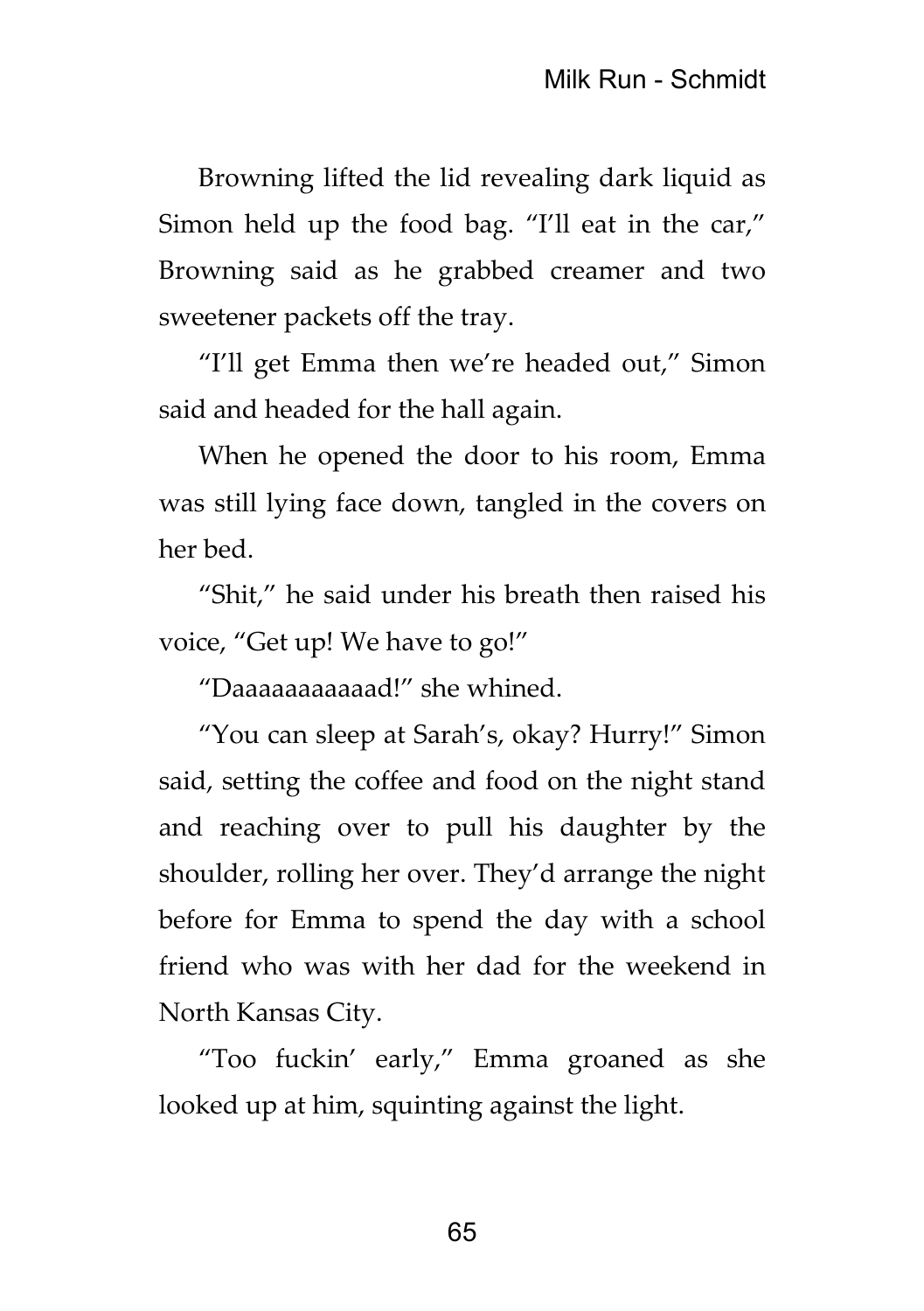"You have thirty seconds 'til I dump the ice bucket on you," Simon said, motioned toward the dresser. The ice they'd filled it with the night before was no doubt mostly melted but it would still be cold.

"You suck," Emma said and sat up, plopping her feet on the floor and yawning as she looked around for her bag.

"They're waiting on us," Simon urged.

Emma scrambled, bitching the whole time, and they were down at the waiting KCPD Interceptor in three minutes, where Lucas was sitting on the passenger side with Dolby behind the wheel. Simon glanced over to see Maberry behind the wheel of another Interceptor two spots over.

Simon helped Browning and Emma into the back then went around to the driver's side door.

Dolby opened it and stepped out. "All yours. You want us to lead or follow?"

"Follow," Simon said. "Keep your eyes out for a tail." Having another car behind them ensured if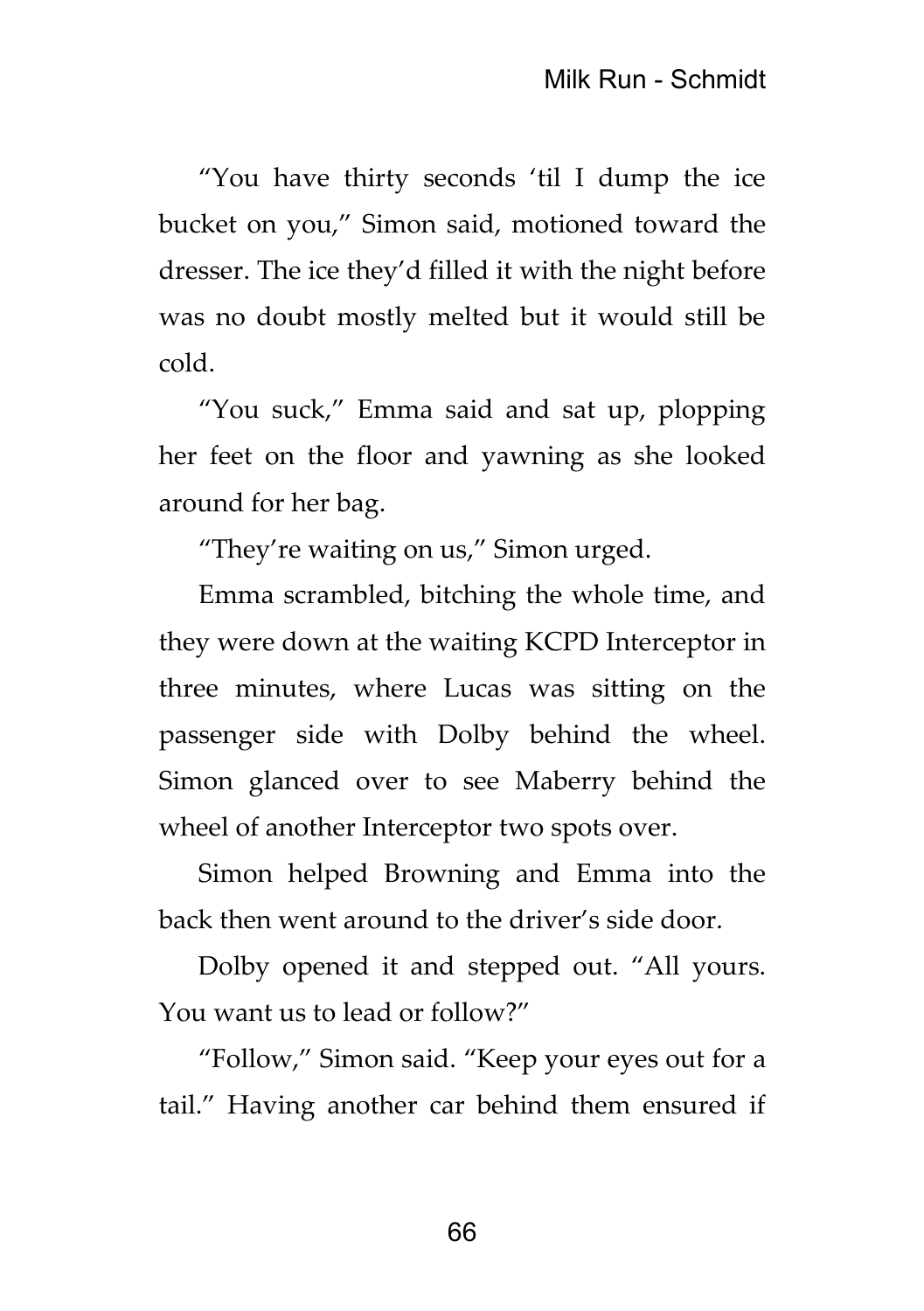they did get a tail, the other car could block and slow while Simon made an escape.

"Always," Dolby agreed.

With that, she hurried off to join Maberry as Simon climbed in, buckled his seatbelt, and shut the door, slipping the Interceptor into drive.



THE TWO MEN circled the city in a Bell 412, a civilian version of the famous Huey helicopters that dominated military action in places like Vietnam. Designed to hold a crew of two and up to thirteen passengers, the choppers had four-blade rotors, which were currently whop-whopping overhead as the signature smell of exhaust filled their noses.

The pilot concentrated on the controls, while his companion monitored a GPS and cell phone tracker. Their prey had escaped for now, but they would find them quickly and easily thanks to a hack the South American's people had done overnight on both KCPD computers and two cell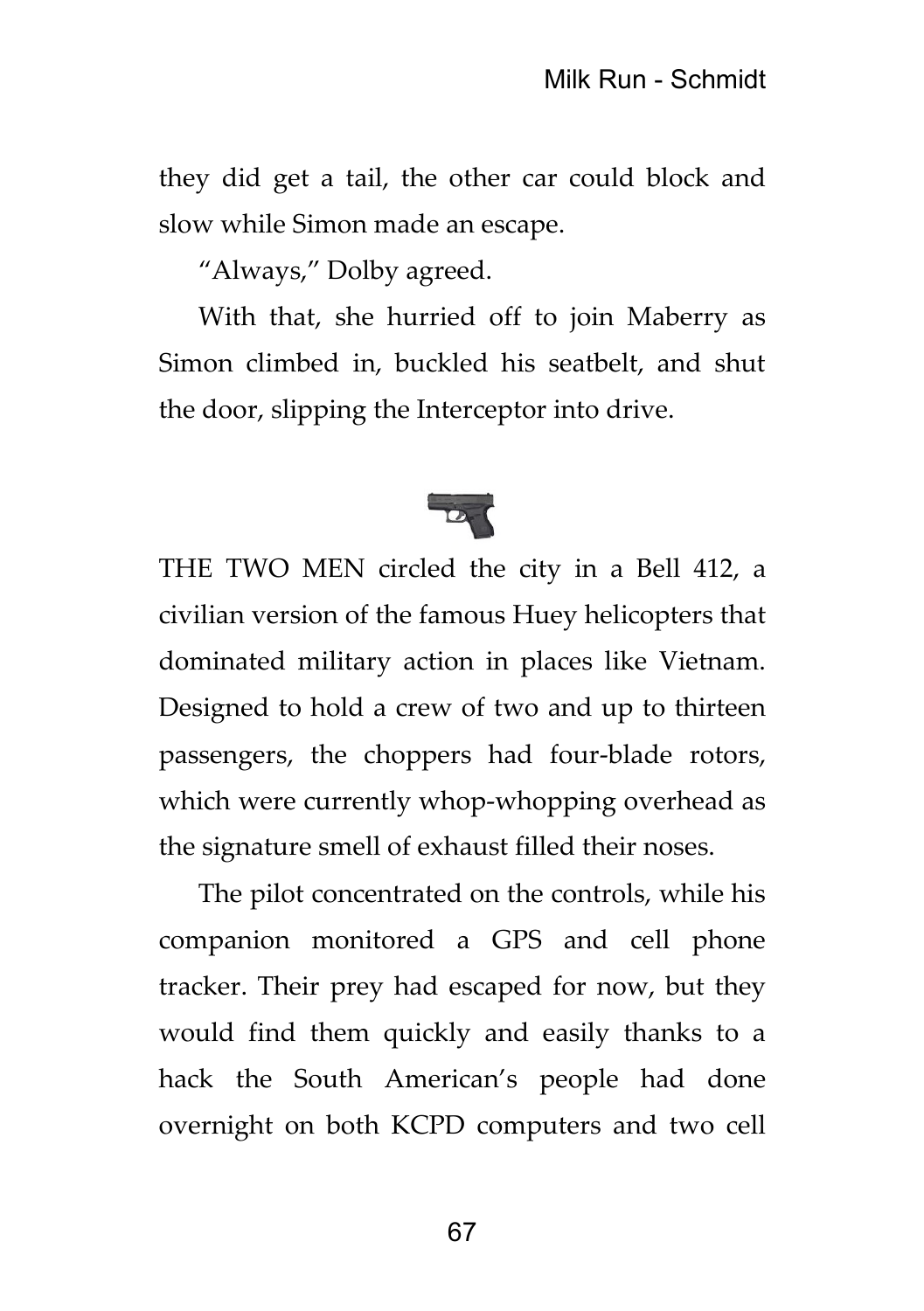phone companies. The targets would have no idea their cells were being traced, of course. So it was just the advantage he and his companion needed to find them and take them out. Although the primary target was Jeff Browning, the witness whose testimony threatened important people helping fund the movement, these particular cops had been a thorn in the organization's side for several years now. It would be good to be rid of them at last.

"Anything?" the pilot asked through the headset microphone both wore over their heads to allow communication despite the noise of the machine.

"Yes!" came his companion's excited reply. "They just turned south on I-435 north, up by Worlds of Fun, headed toward the bridges. Get us over there!"

"Two minutes or less," the pilot replied as he steered the chopper and headed for their target.

His companion grinned in triumph.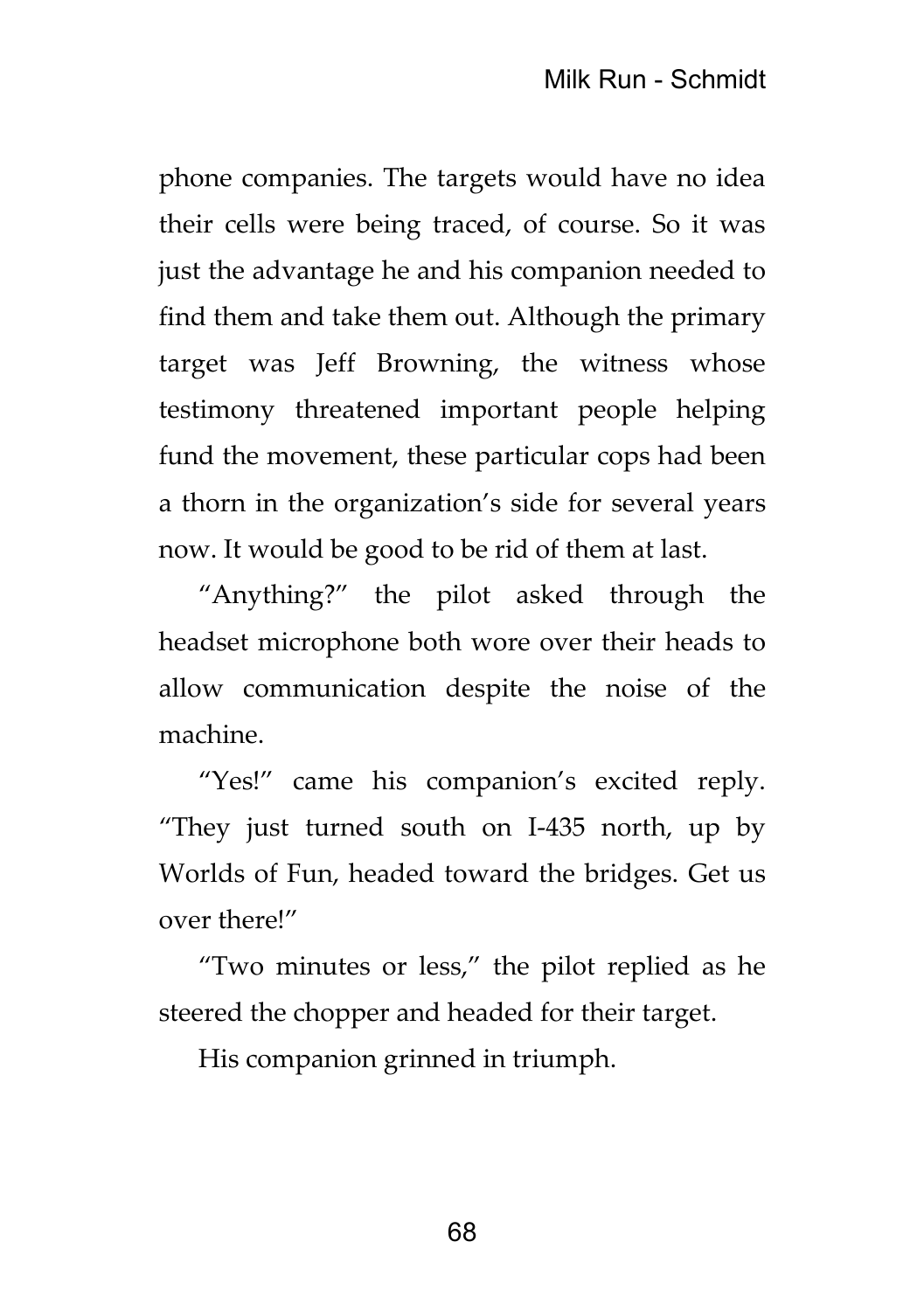

SIMON HEADED SOUTH down Randolph to NE Parvin Road then continued onto the on-ramp to I-435 south, merging into traffic at highway speeds.

As he settled into the fast lane, Simon glanced in the rearview mirror, confirming Maberry and Dolby were close behind.

"I'll be glad when this is all over," Browning mumbled.

"In a few hours it will," Lucas said.

"What these bastards did was wrong—taking advantage of trusting seniors and preying upon our trust. If they're after me, though, what's to stop them from seeking revenge?" Browning asked and Simon saw through the rearview mirror the worry in his eyes.

"If we confirm that's what's going on, we'll do what we can to keep you safe," Simon said.

"Including relocation and so on, if necessary," Lucas added.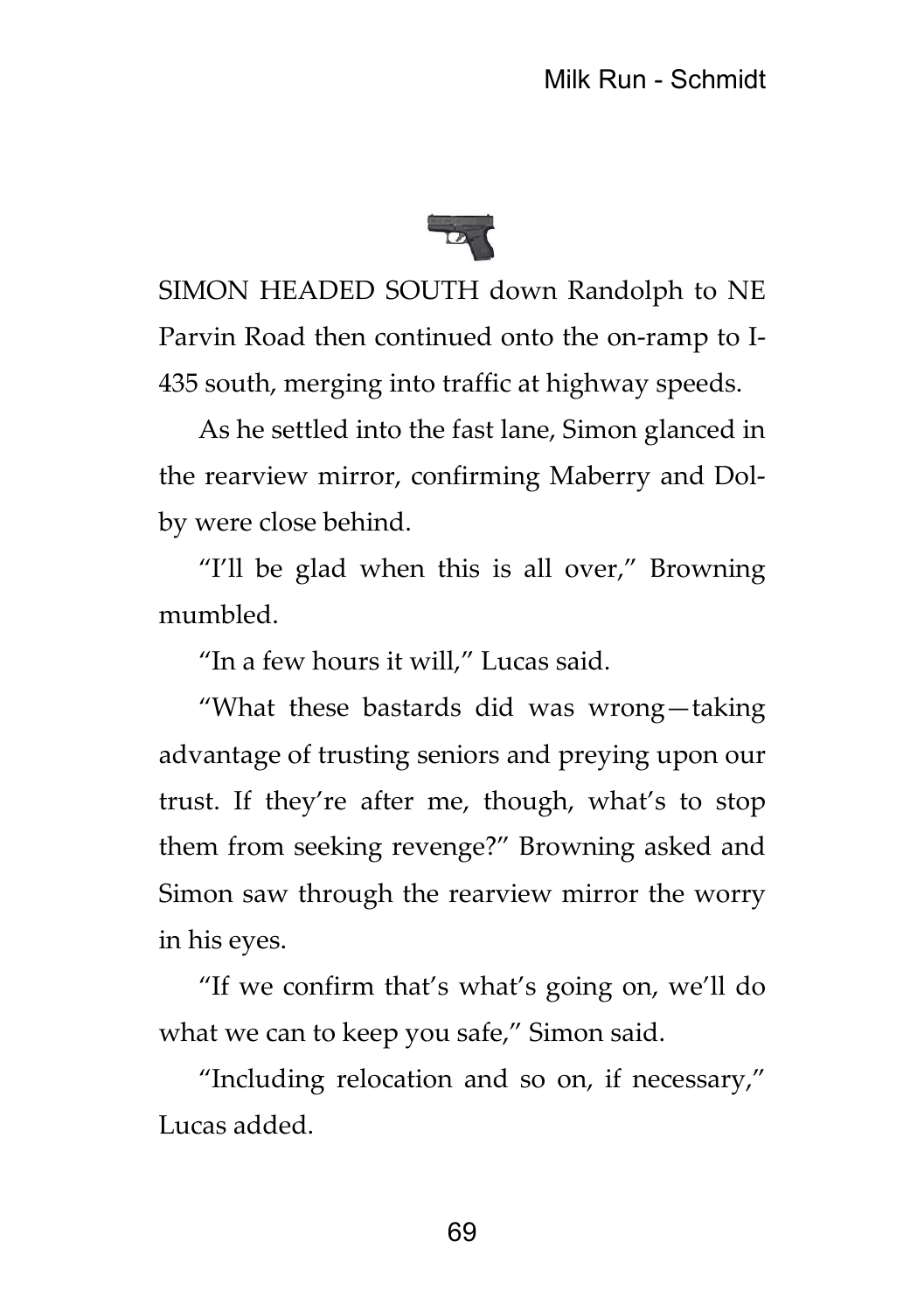"God, I hope it doesn't come to that," Browning said.

"Me, too," Simon muttered as he slowed behind a semi doing about ten miles per hour slower and signaled a lane change.

"Clear," Emma called, used to being her parents' navigator.

Simon confirmed it with a quick glance over his shoulder then slid over into the middle lane and went around the truck.

Then he heard the unmistakable sound of a helicopter overhead and glanced up, wondering if it was KCPD or a new station crew. That's when the windshield shattered and Emma screamed as Simon swerved and fought to regain control of the vehicle, even as his eyes scanned ahead for the nearest exit and the best evasive tact he could take to get them there.

"Get down!" he yelled at his fellow occupants even as Lucas was lowering the passenger side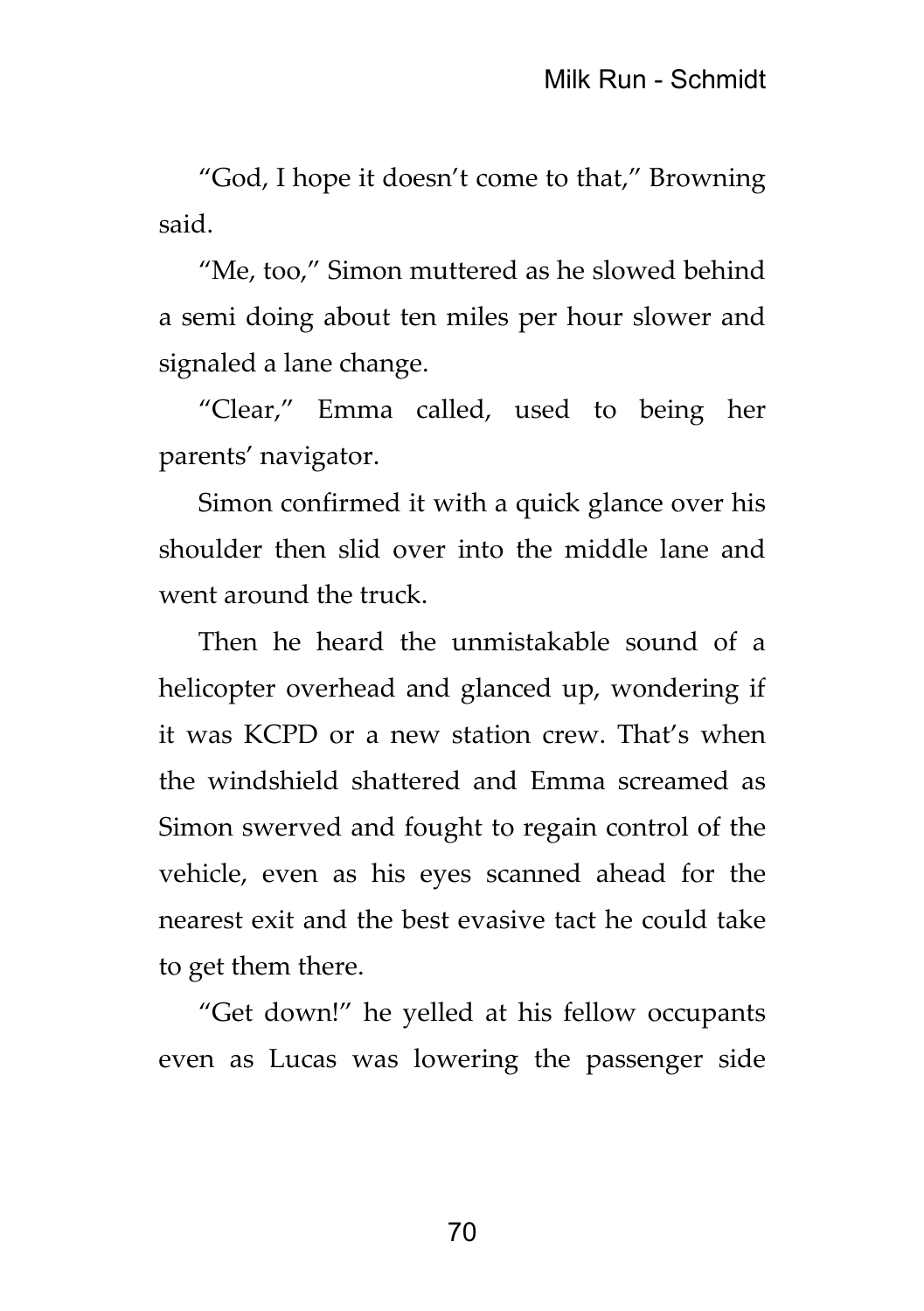window with one hand and holding his service weapon in the other.

The Interceptor's rear window exploded from gunfire, and seconds later, Lucas was leaning out and firing up at the chopper with rapid bursts from his Glock. Emma screamed and covered her ears with her hands to muffle Lucas' shooting.

Simon began maneuvering the Interceptor in a weaving pattern between lanes, while at the same time trying to avoid a collision. Tires squealed and horns honked as other drivers around them reacted. Then bullets struck the semi and another car beside it, causing them to swerve and brake suddenly.

Simon swerved around the distracted driver of a Ford pickup who slowed as he glanced back in his rearview mirror and angled across two lanes toward the exit, cutting off two cars, whose drivers braked and honked. A stream of automatic fire tore into the asphalt right behind the Interceptor as it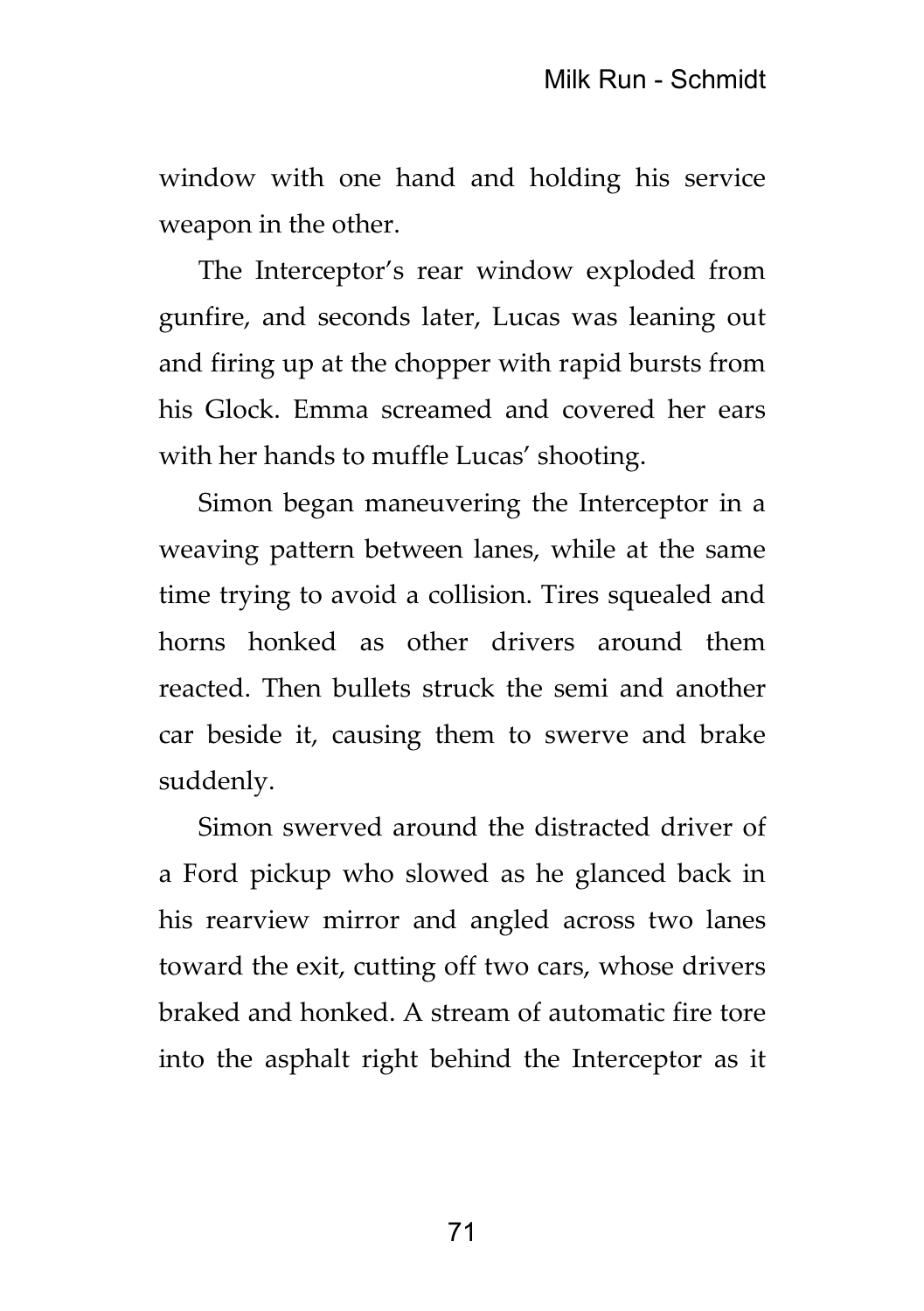cleared the far lane and turned onto the offramp onto Highway 210, also known as Armour Road.

Tires squealed as Simon took a sharp right onto Armour headed West and then heard the Chopper swooping down over them as Lucas continued firing at it.

Simon grabbed the mic and called in. "Dispatch, 706 taking fire on Armour Road West from 435. There's a sniper in a Chopper overhead."

Moments later, the dispatcher responded, "Copy 706. All available TACTICAL AIR and ground units respond, officers need assistance."

"182 backing up 706," Dolby reported over the radio immediately and Simon checked his rearview to see Maberry's and Dolby's Interceptor quickly slipping back into place on his tail.

"We've got to find some cover, 182," Simon replied.

"Copy that," Dolby said.

"According to Google maps, there are some remote houses North on Drury," Lucas reported,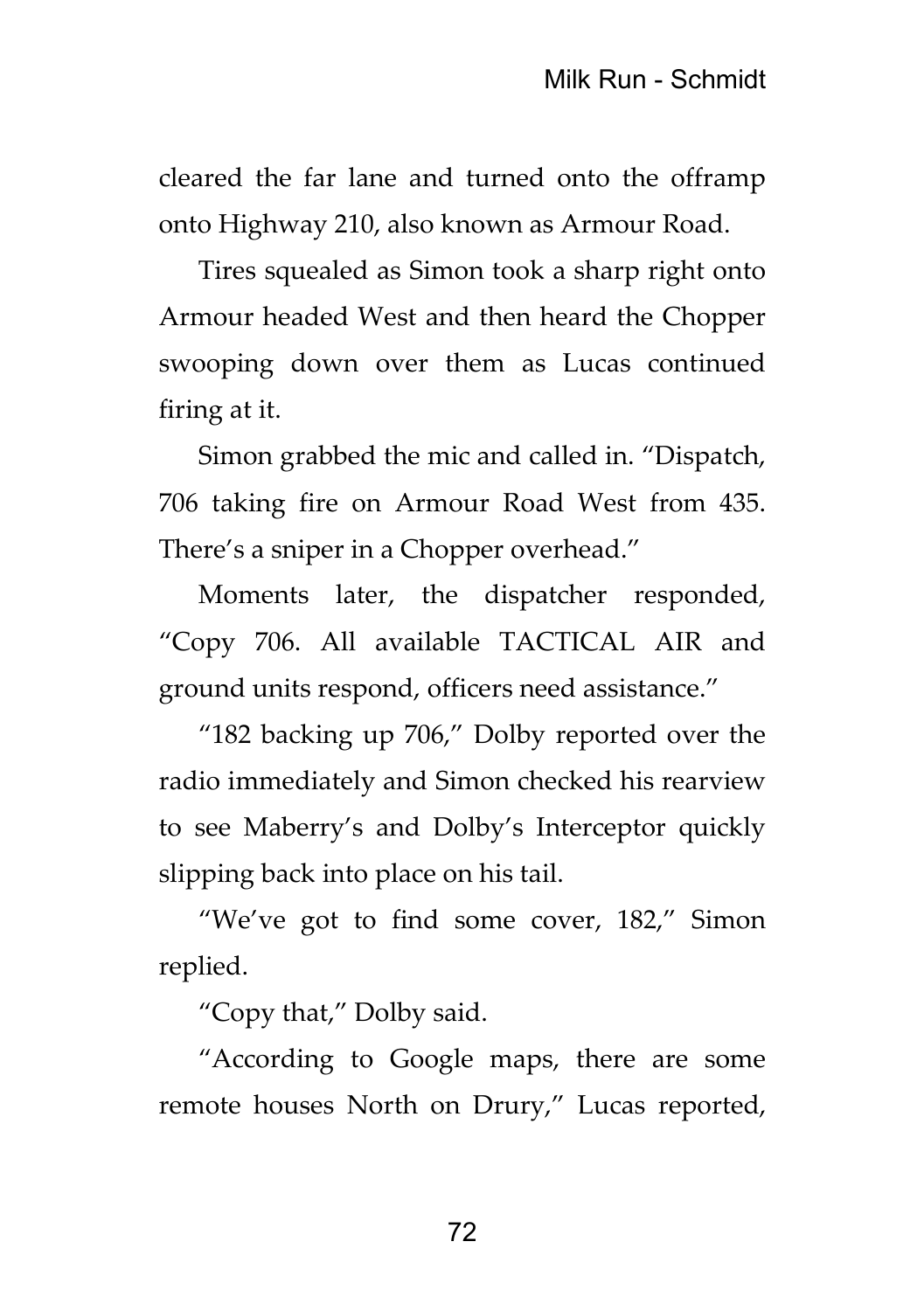once again using his android capabilities to multitask like no human could.

"Sure, if we can get there in time," Simon said swerving to avoid another stream of gunfire as the Chopper lowered down close above the opposite lane of traffic so it's gunman could fire straight into the side of them. Simon cursed as Lucas managed to fire a couple shots that hit the fuselage near the gunman, forcing the Chopper up again.

Simon looked over his shoulder at Browning and Emma, "You two keep your eyes out for Drury. We're kinda distracted."

"I'll pull it up on my phone," Emma promised and set to work.

"692, en route to your position, 706," came the voice of Jason Brock, a helicopter pilot and friend Simon and Lucas had worked with before.

"408, en route to your position, 706," reported another unit and the calls continued one after another.

"510, on our way!" came another.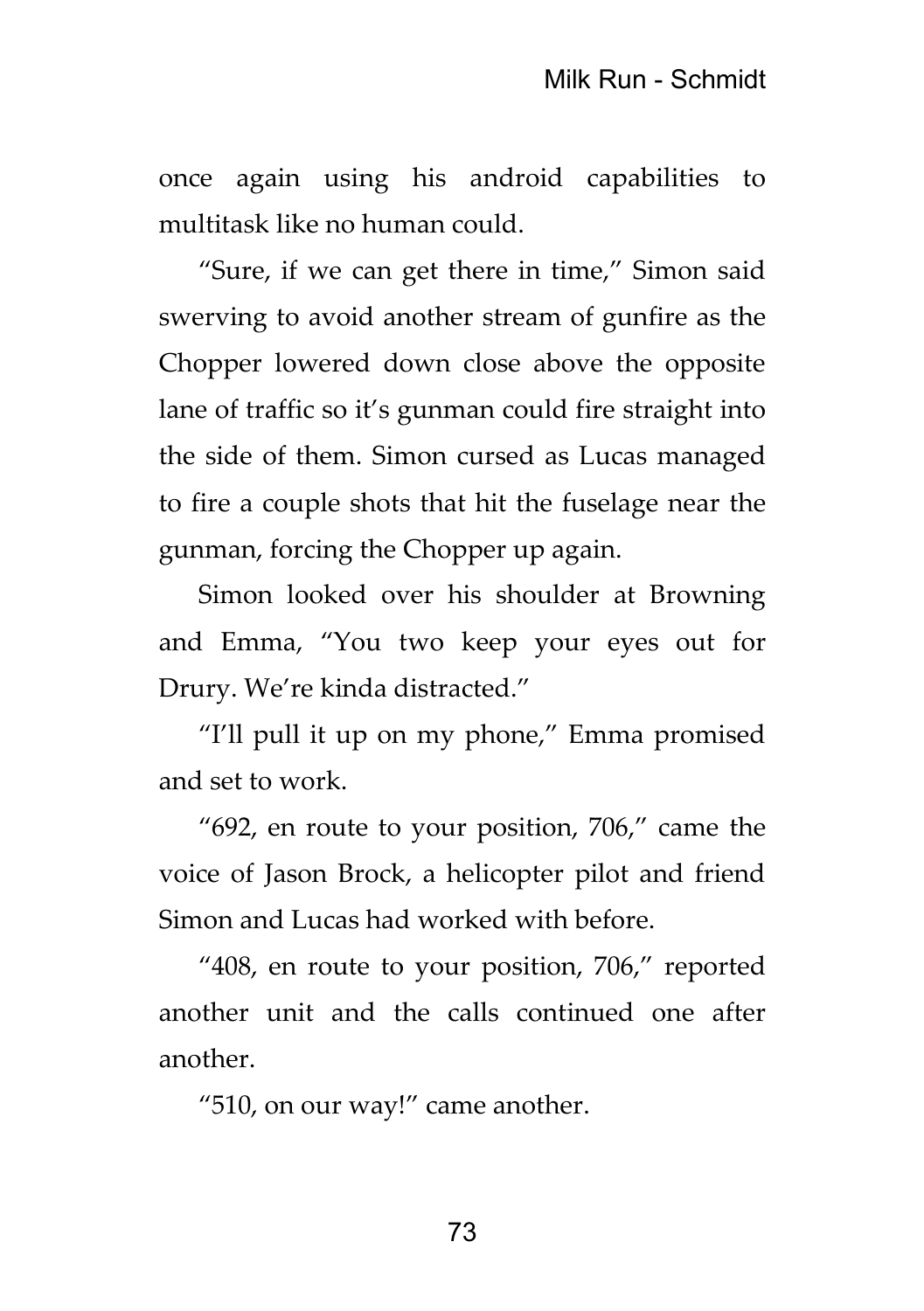"At least help is on the way," Browning said.

"Yeah, let's hope they get here in time," Emma said.

"None of it will matter if we can't get under cover out of this chopper's line of sight," Simon said as bullets raked the side of the Interceptor and he swerved again. Metal crackled and crunched with the impacts and the steering wheel vibrated in his hands. "Jesus!"

"That was too close," Browning muttered.

Simon was now doing seventy in a forty-five, zipping back and forth around other traffic. He glanced in his driver's side mirror as Lucas fired again and saw both Dolby and Lucas scoring hits on the chopper's underbelly. The Chopper pilot pulled back on the yoke, backing off a moment and Simon hit the accelerator.

"Take Searcy Creek coming up on the right, Dad!" Emma called.

Simon keyed the radio even as he startled to slow, "706 turning north on Searcy Creek, headed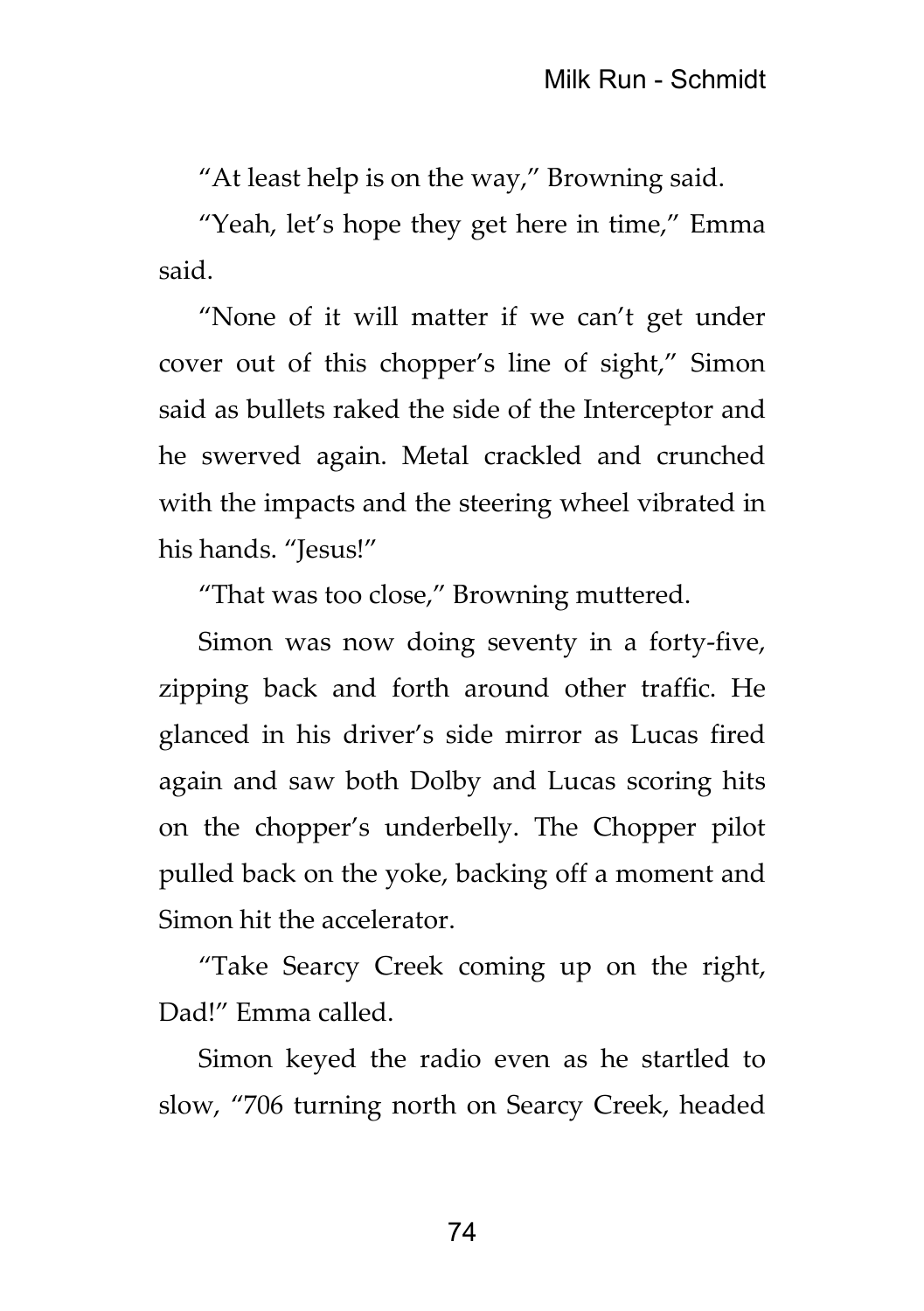for cover on North Drury Ave." He turned a bit sharply on Searcy but managed to keep control, though not without knocking his passengers about.

"Now, right on 33rd!" Emma instructed.

Simon took the right then saw Drury to the left. Simon took a sharp left on North Drury Avenue, a bit slower this time, and immediately hit the accelerator even as he heard the Chopper drawing closer again overhead.

"706 turning left on North Drury Avenue off 33rd," Simon reported into the mic.

"Copy, 706, left on North Drury Avenue north." the dispatcher returned.

"692, reaching your position now, we'll try and slow the bird," Brock replied.

"510, we're heading south on Drury, will scout location with 506 and 512," replied another unit.

North Drury was lined with trees on either side, leaving the Chopper no room to lower down for a side shot again. Maberry stayed on Simon's tail as he made the turn and they sped up the street doing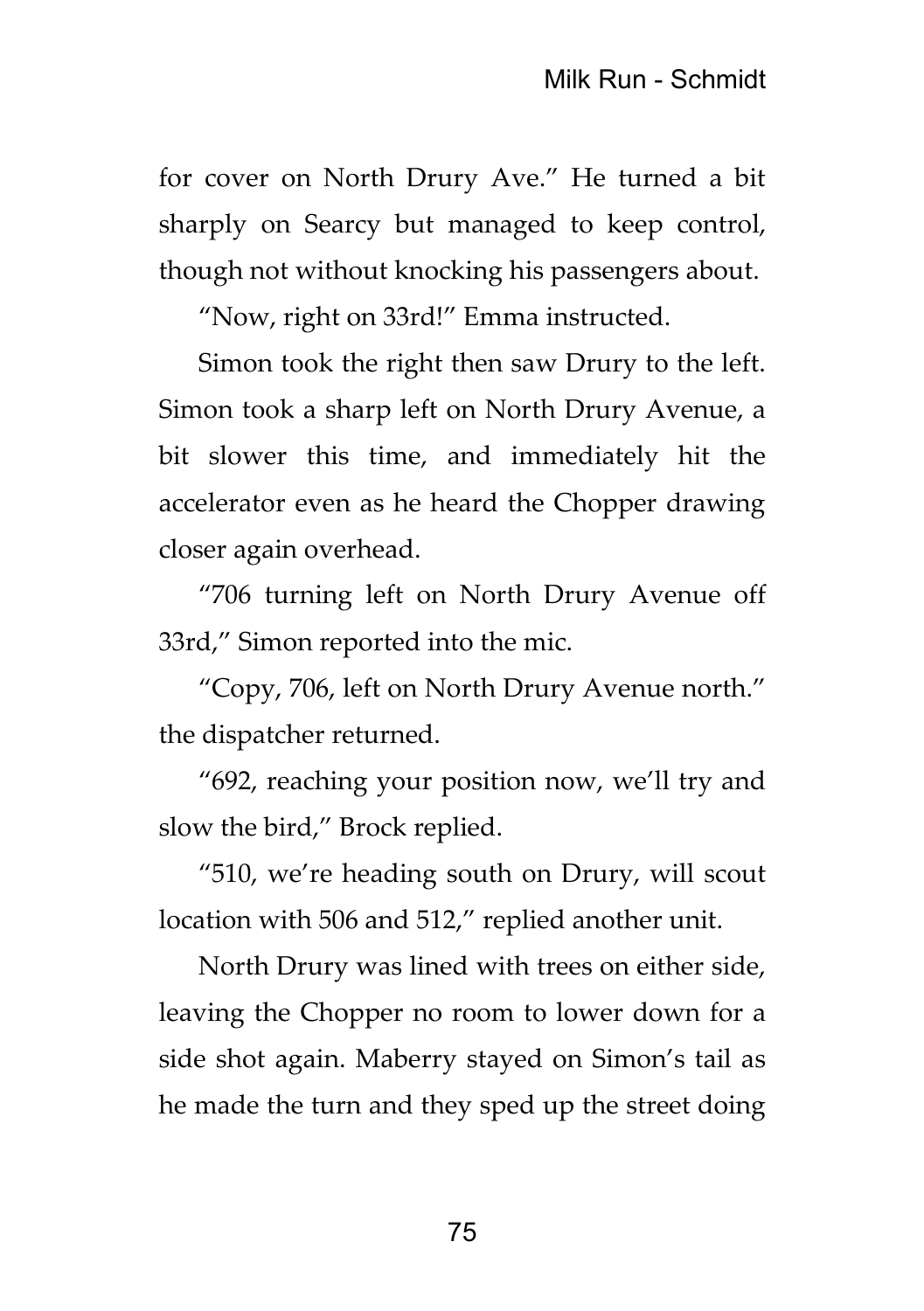sixty-five in a thirty-five mile per hour zone. Given the density of the trees, Simon figured the houses should be both spread out and well concealed. Finding a place to provide better cover should be possible. If he could get there in time.

"706, 510, take your first right," another unit reported. "We're securing a clearing here. Side road is under total cover, stop before you're too near the house."

"Copy, 510," Simon replied.

Having backup units who patrolled the area regularly was always a godsend. Simon continued up Drury pushing seventy as the Choppers jostled about overhead, the sniper continuing to fire at them at every opportunity but missing due to movement and tall trees on either side, no doubt.

Then Simon saw an opening on the right—a side road.

"Hang on!" he warned then turned sharply into it, tires spinning on loose rock and dirt as he slowed, diving under a canopy of trees and pulling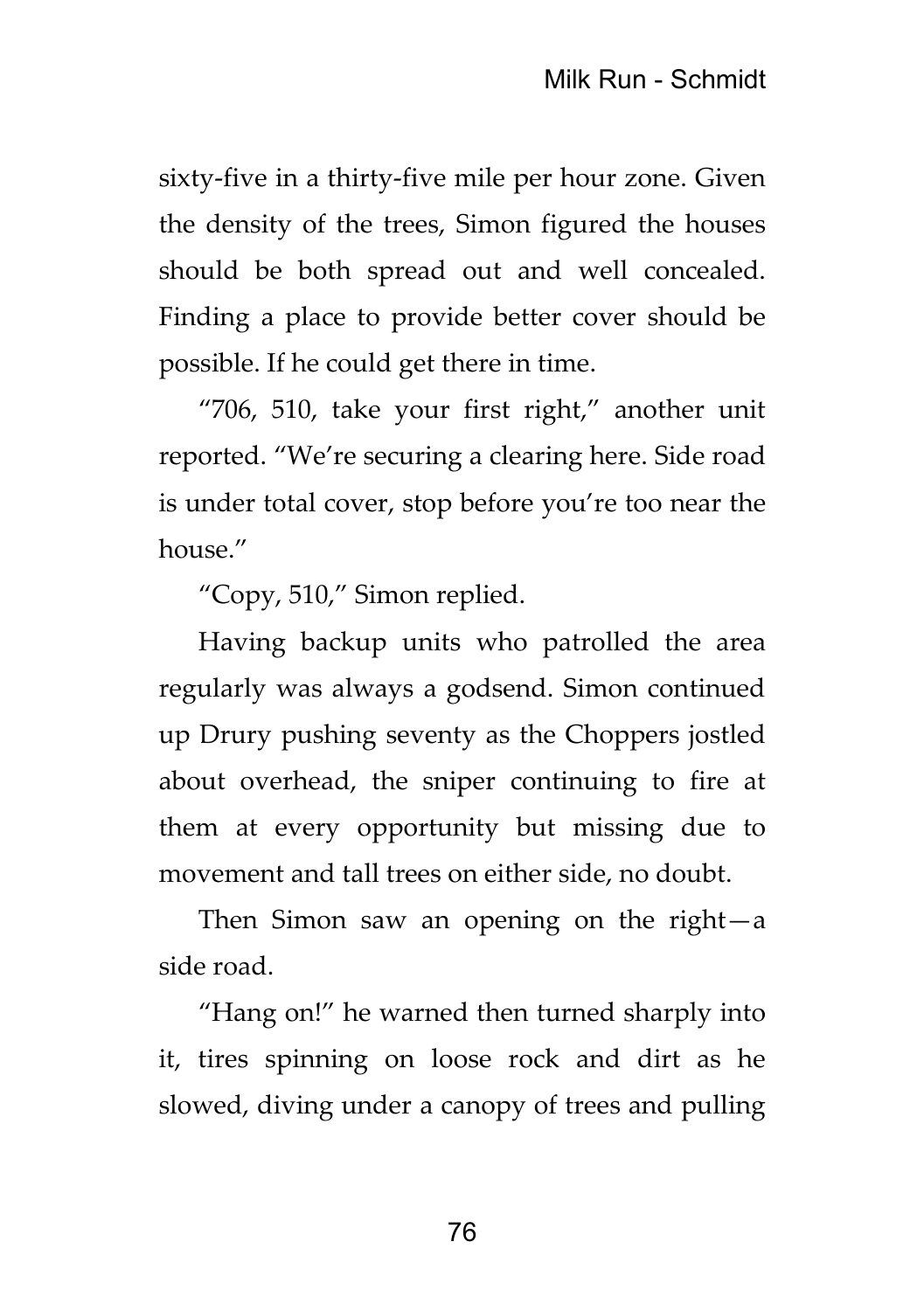up to where three black and white KCPD units were waiting. He spotted the officers standing with rifles raised and aimed upward in the surrounding trees and as soon as the Bell 412 with the sniper showed, they all began firing up at it, as Brock's spotter took aim from beside it.

The Bell's fuselage was quickly pocked with bullet holes and the pilot dove and spun, swinging into retreat and flying off to the east, Brock hot in pursuit in 692, one of KCPD's fleet of MD500Es.

"Thank God," Browning sighed from the back.

Residents appeared running from the house armed with rifles and a shotgun. Simon could hear more sirens approaching from all around—the KCPD responding with all units to support their own.

Uniforms turned, and pointed to badges. "Stop right there! Police business!"

"What the fuck is going on?! This is my property!" a man yelled as he and the woman beside him slowed. "Sounds like a war out here."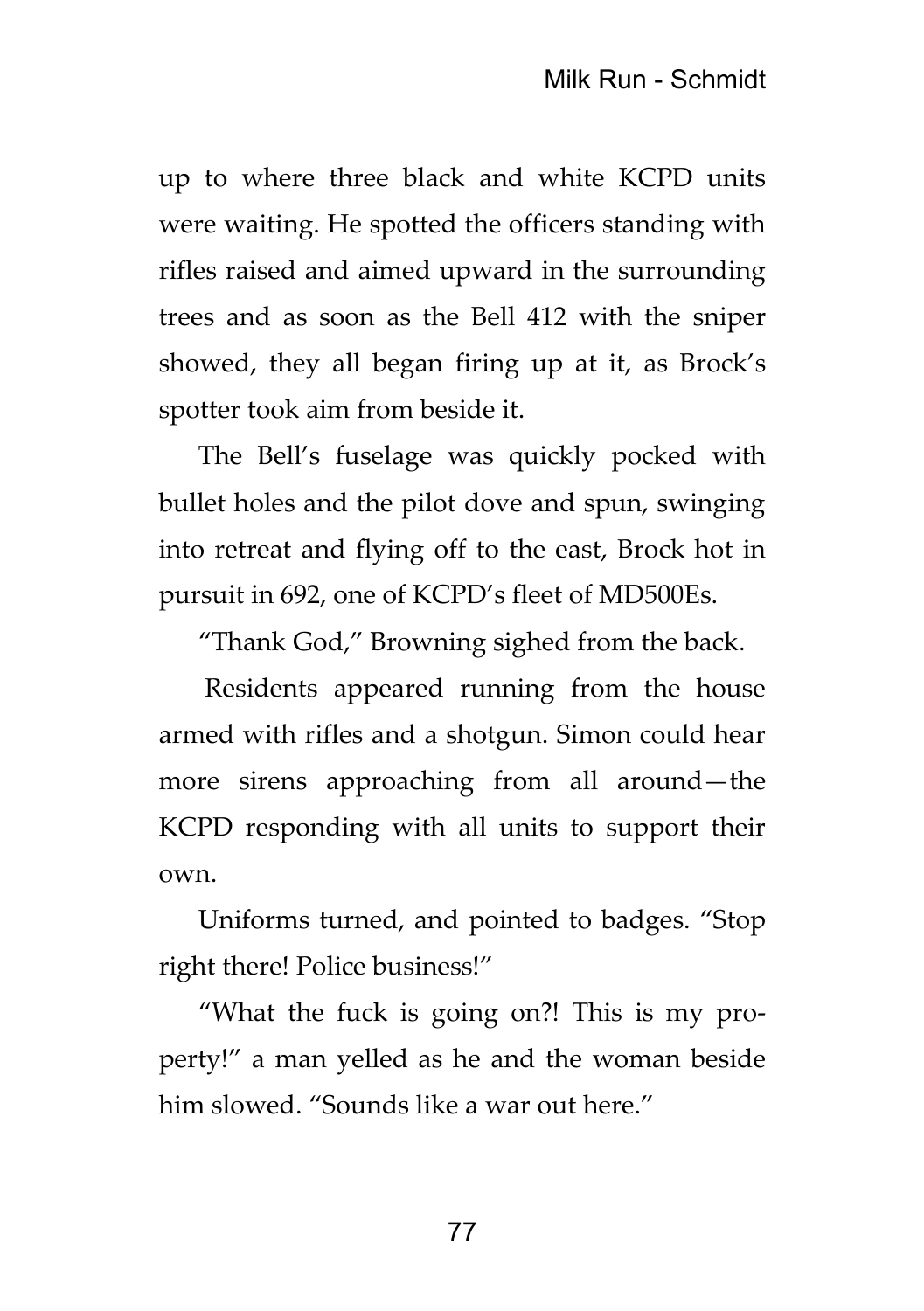"Just about," the uniform replied. "But it's over now."

"Thank God," the wife said, echoing Browning.

And Simon climbed out, opening the back to examine Emma and Browning. "Either of you get hit?"

"We're fine, Dad," Emma said, sounding annoyed so Simon started tickling her a bit.

She giggled. "Stop, asshole." And he pulled her into a hug.

"I love you, and I'm sorry," he whispered in her ear. She hugged him back and swallowed loudly. Her way of returning the words when she was feeling overcome. It was good enough for him.

He let go and looked at Browning.

"I'm good too, fortunately," Browning reported.

"That was too close," Lucas observed.

"You hit?" Simon asked as more KCPD units pulled onto the road and stopped, lights flashing, officers dashing out and hurrying toward them.

"Nope," Lucas said.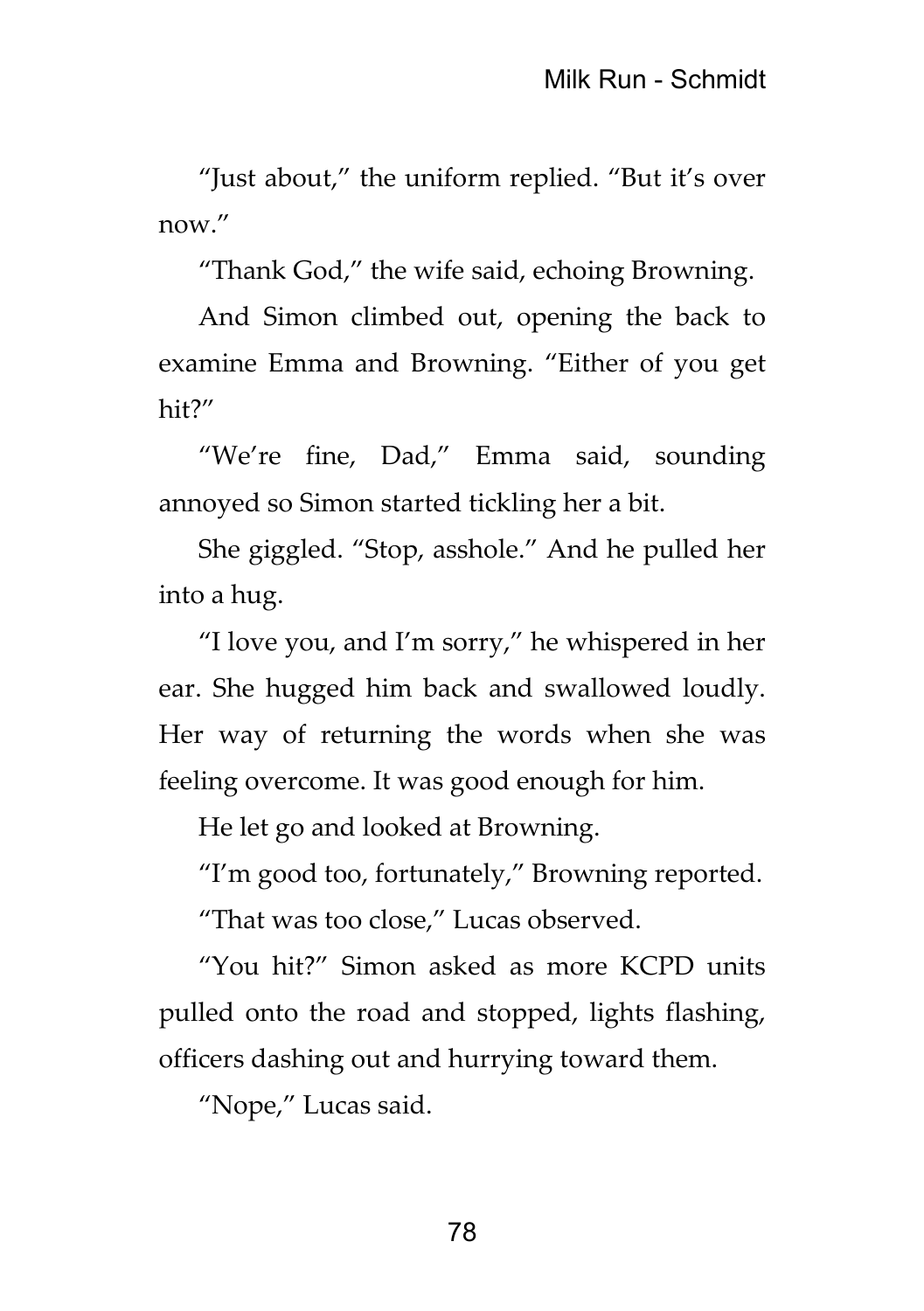Simon glanced over at Dolby and Maberry who were leaning against their own Interceptor looking themselves over.

"We're good," Maberry called.

"What now?" Browning asked.

Simon called in and spoke with Delmater over the cell. It was a few minutes before he had an answer. "You've got to be kidding!" he shouted into the phone. "These people have resources. What if they come at us again?!"

He listened a moment as Delmater yelled back then hung up. "Fuck! The judge still wants us in court."

"That's crazy!" Maberry said.

"How the hell are we gonna get there?" Emma wondered.

"This time we get the Presidential motorcade treatment," Simon said.

"What's that mean?" Browning asked.

"You're about to feel like the most important man in the world," Simon said. He motioned to the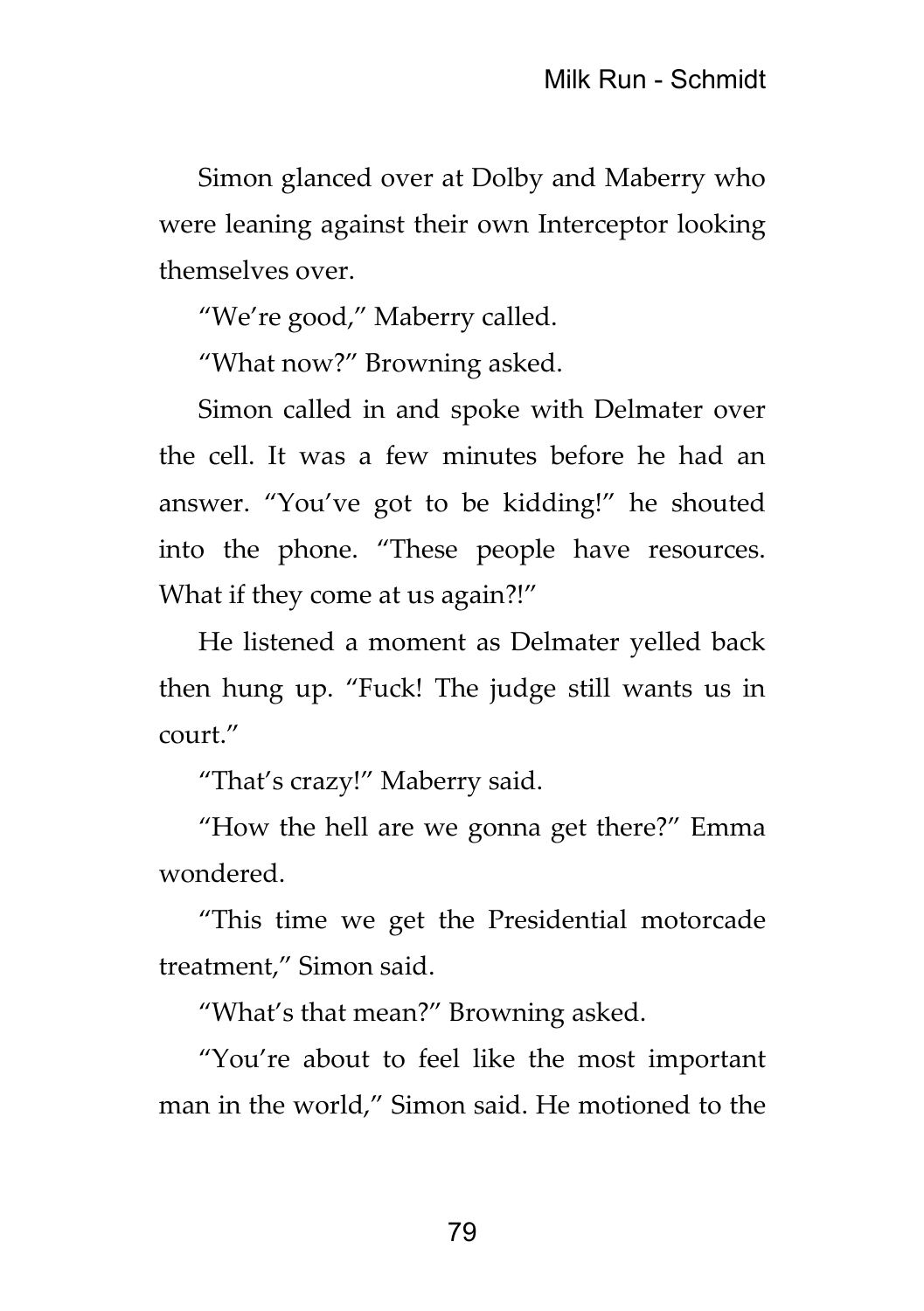cops around him who moved in to surround them. "We're shutting down everything between here and the court. AIR TAC sending escorts. Just like when the big boys from DC are here."

"Fucking lovely," one of the uniforms said.

"Call it a dress rehearsal," Dolby said.

"I have never seen a presidential motorcade," Lucas remarked.

"Yeah, well, pray you never do," Maberry said. "They're a pain in the ass."



WITHIN TWENTY MINUTES, every highway and major street between the house on North Drury Avenue and the Jackson County Courthouse at 415 East 12th Street in downtown Kansas City was shut down—blocked off by black and whites and unmarked units to clear a path for a heavily escorted convoy taking Simon, Lucas, Browning, and Emma to the courthouse. No doubt the media and others would call it overkill later, but the department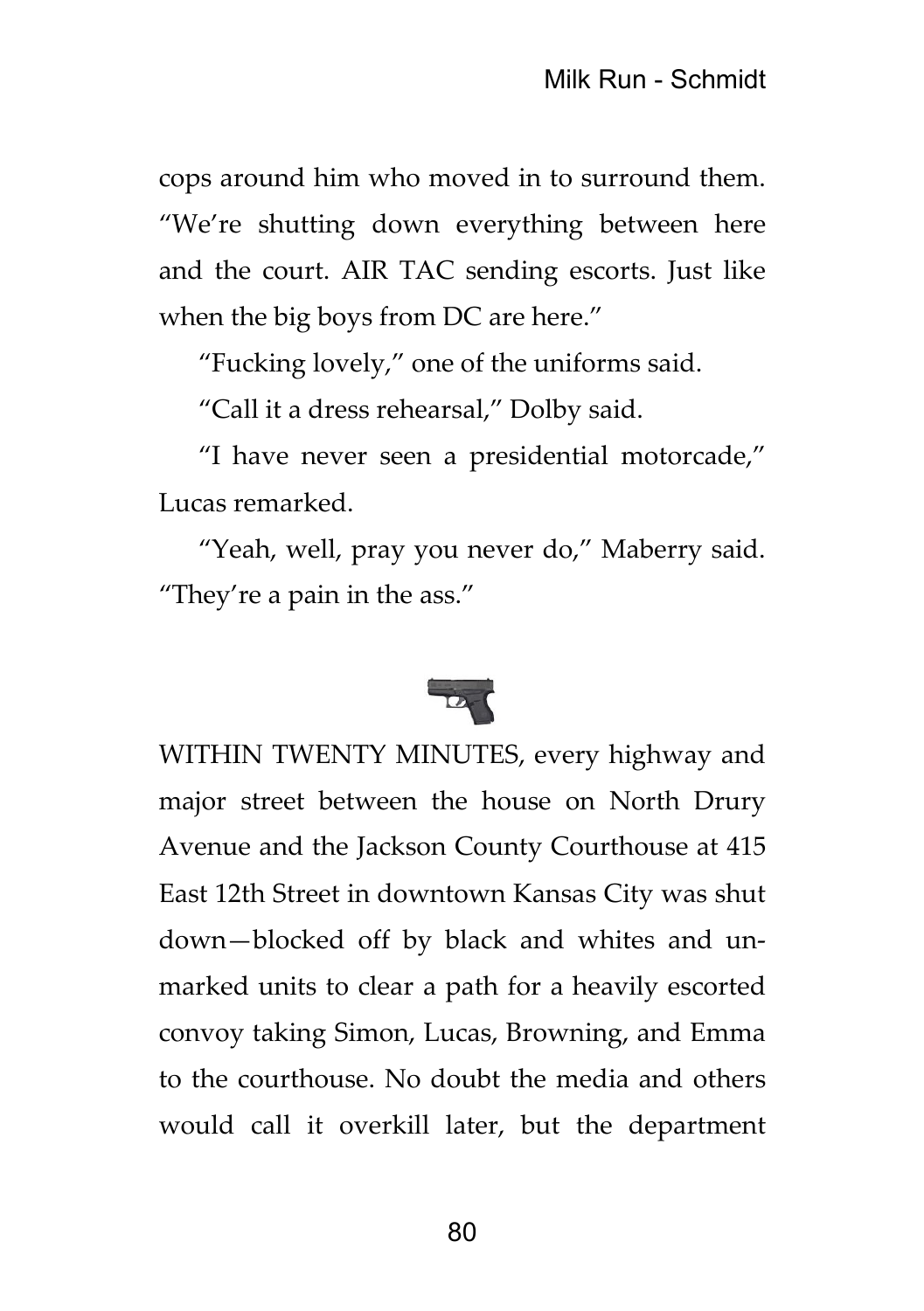wasn't taking any chances after the attacks that had already unfolded.

Built in 1931, the Jackson County Courthouse stood fifteen floors high, and featured breathtaking Art Deco architecture and a statue of General Andrew Jackson, the seventh President, outside the north entrance, created by Charles L. Keck. Like all older courthouses, it smelled of a combination of industrial cleaners, dust, wood polish, and floor wax mixed with old files, papers, and the usual odors crowds of humans tended to emit. They made the trip at speeds well above the limit in fifteen minutes, and then armored men lined up on either side of them to walk the quartet through the doors into the courthouse. So it was a complete surprise to Simon that the escort had ended too soon. The gunshots rang out the minute they stepped off the elevator on the third floor outside the courtroom.

"Gun!" someone yelled as shots rang out and bullets tore into the doorframe of the old elevator.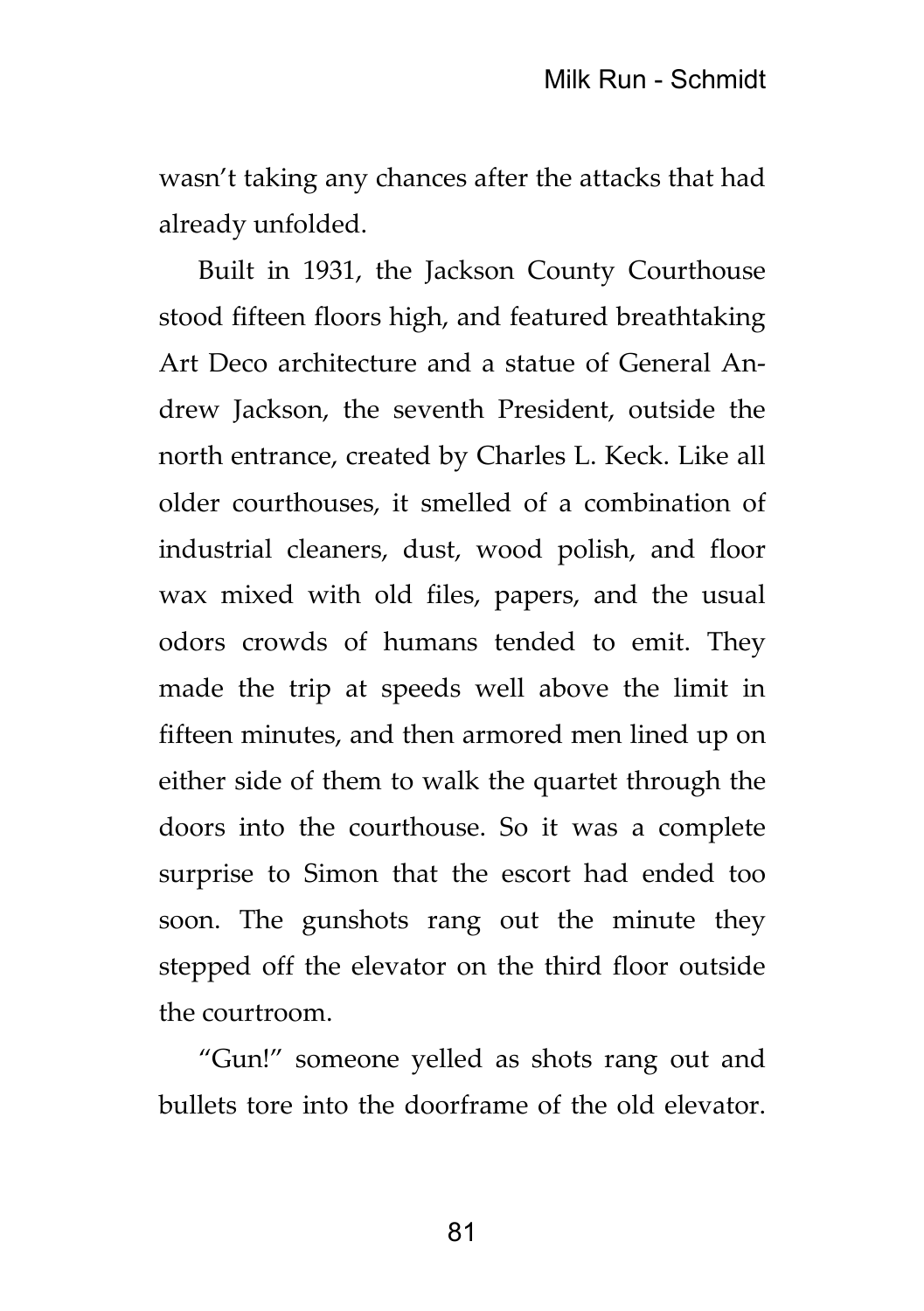Simon and Lucas immediately reacted, pushing Emma and Browning back inside the elevator and tapping the buttons to close the door and start it descending again while hearing shots exchanged between police, court security, and whoever had fired the shots out in the third floor corridor.

By the time they reached the first floor, the armored cops, Delmater, and DC's Melson and Cara Atwell were there waiting to escort them to a secure room nearby.

"What the fuck is going on?" Atwell demanded. Short and chubby with medium-long brown hair and hazel eyes, her reputation was as tough but fair, though Simon and Lucas had not had such an experience of her. She seemed to have the chip on her shoulder of someone still trying to prove herself, and though they'd gotten along on a case they'd helped her with involving her granddaughter, they still had a shaky relationship.

"Someone tried to shoot at us," Lucas said.

"Who?" Melson asked.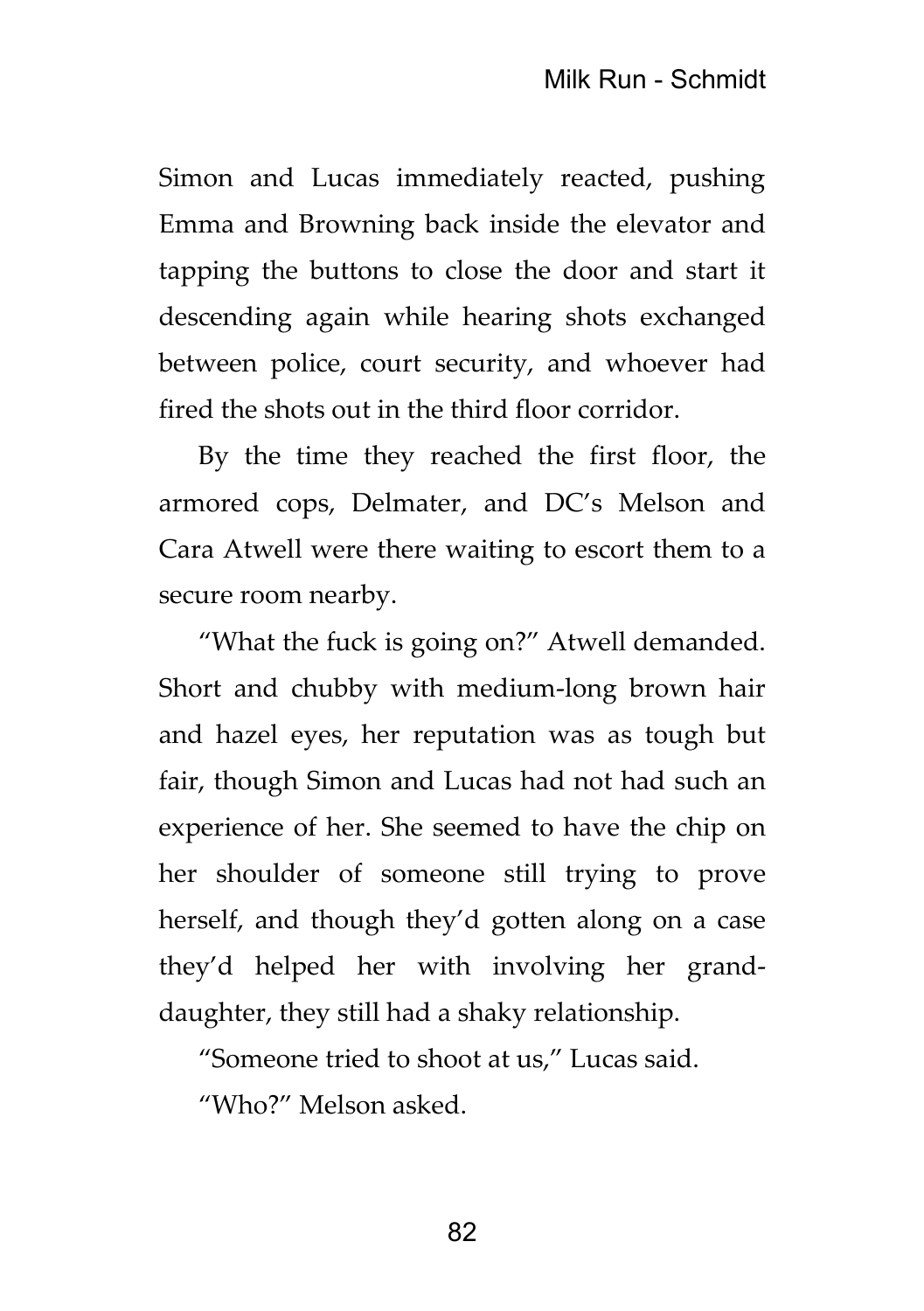"We weren't there long enough to identify who," Simon said. "Too busy saving these two."

Atwell paused a moment, listening in her earpiece as Simon picked up the chatter in his own. They had the shooters down—two of them. Civilians. How they'd snuck guns into the courthouse would be the focus of a serious investigation that would bring a lot of wrath down on court security and their procedures.

"Well, they got them," Atwell said.

"Enough all ready," Browning said angrily. "It's not worth all this. I am not getting you people killed for me."

"Sir, your testimony is important and you have the right—" Atwell started scolding.

"No! He's right!" Simon snapped. "Fuck this shit! Everywhere we go, someone shoots at us! I'm getting him and Emma outta here until we can find these fuckers and shut them down! Period!"

"Where are you gonna go?!"Atwell demanded.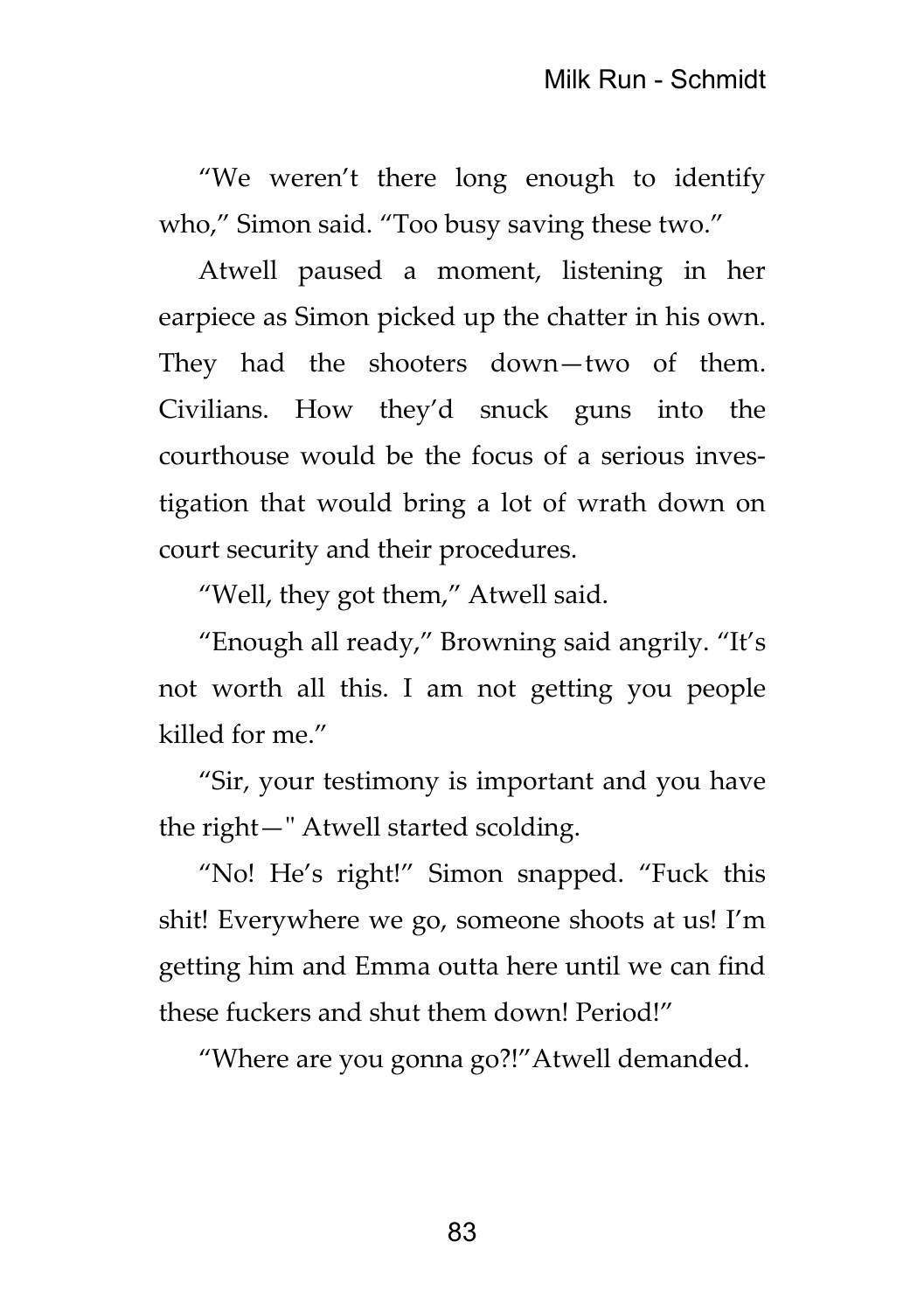"I know a place," Simon said. "I just need a nondepartment vehicle to get us there."

"The Charger?" Lucas asked.

Simon shook his head sharply. "No. They've seen it."

"Well, good luck finding one," Atwell snapped.

"It's definitely gotten out of hand," Melson agreed.

"We'll find you something," Delmater said.

"What about Lucas' Outlander? They haven't seen that yet," Emma suggested.

Simon looked at his daughter with new eyes. Sometimes that girl was filled with surprises. So smart he wondered how she ever got it from her parents. He turned to Lucas. "Give Brian your keys," he instructed.

Lucas pulled his car keys from his pocket and offered them to Delmater. "Sergeant."

"Where are you parked?" Simon asked.

"The lot at HQ across Cherry," Lucas said.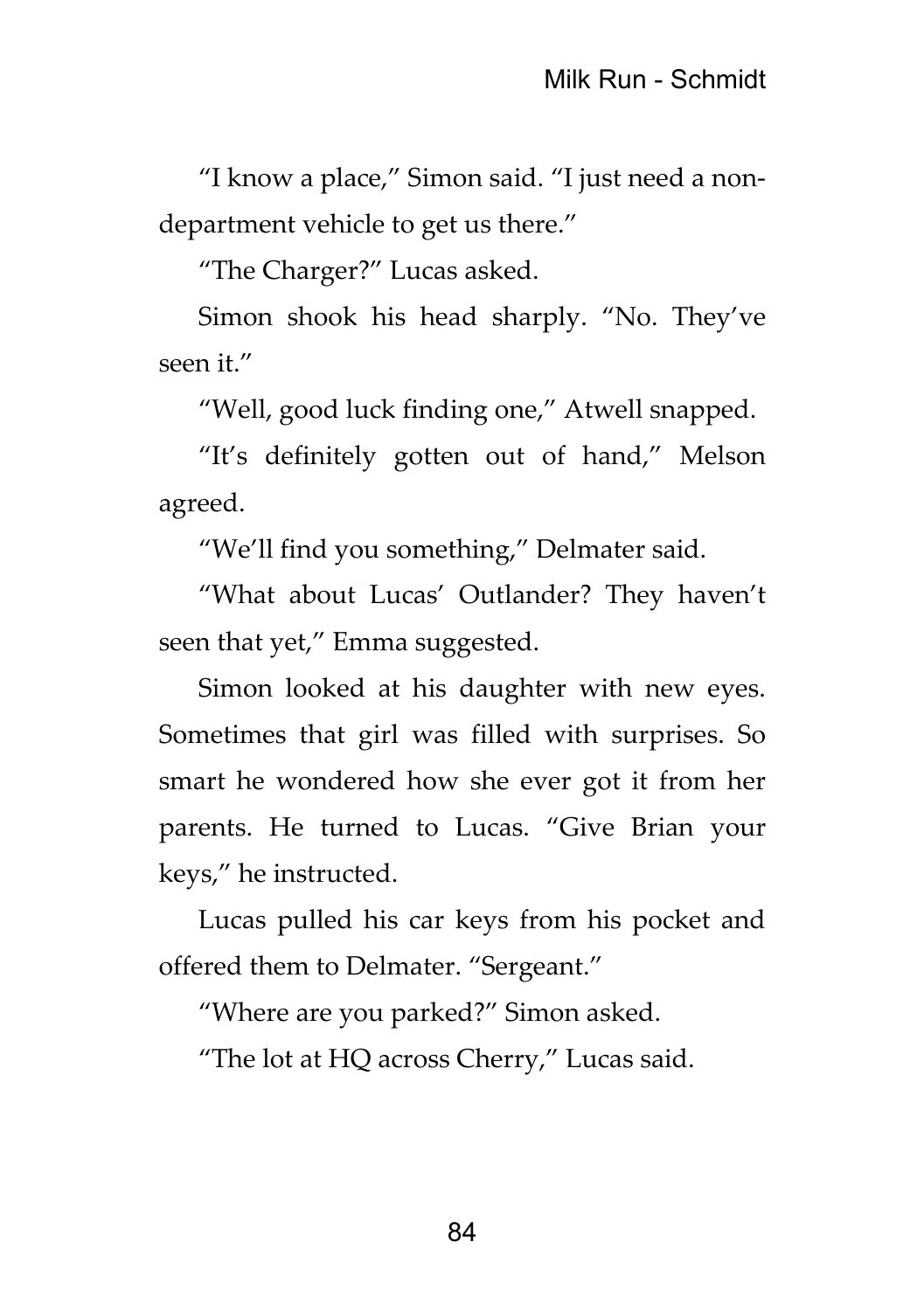"Meet me at the loading dock in fifteen," Delmater instructed and hurried off.

"We'll escort you," Melson ordered. "Stay put until he confirms he's arrived." The room they were in was a room used for private meetings between lawyers and clients or as a jury holding room. It was unmarked and its location not publicly known. Still, Simon knew there were armored cops lined up outside to provide a barrier against anyone who tried to enter.

Emma and Browning sank into chairs and Lucas leaned against the wall. Simon paced. Browning looked totally defeated, his hair disheveled. Emma looked exhausted and scared. Lucas was worried and Simon was flat out pissed.

"How the fuck are they finding us so fast?" Simon wondered aloud.

"Well, coming to the courthouse wasn't exactly a surprise," Atwell said.

"Yeah, but in the middle of nowhere on 435?!"

"That one puzzles me, too," Melson agreed.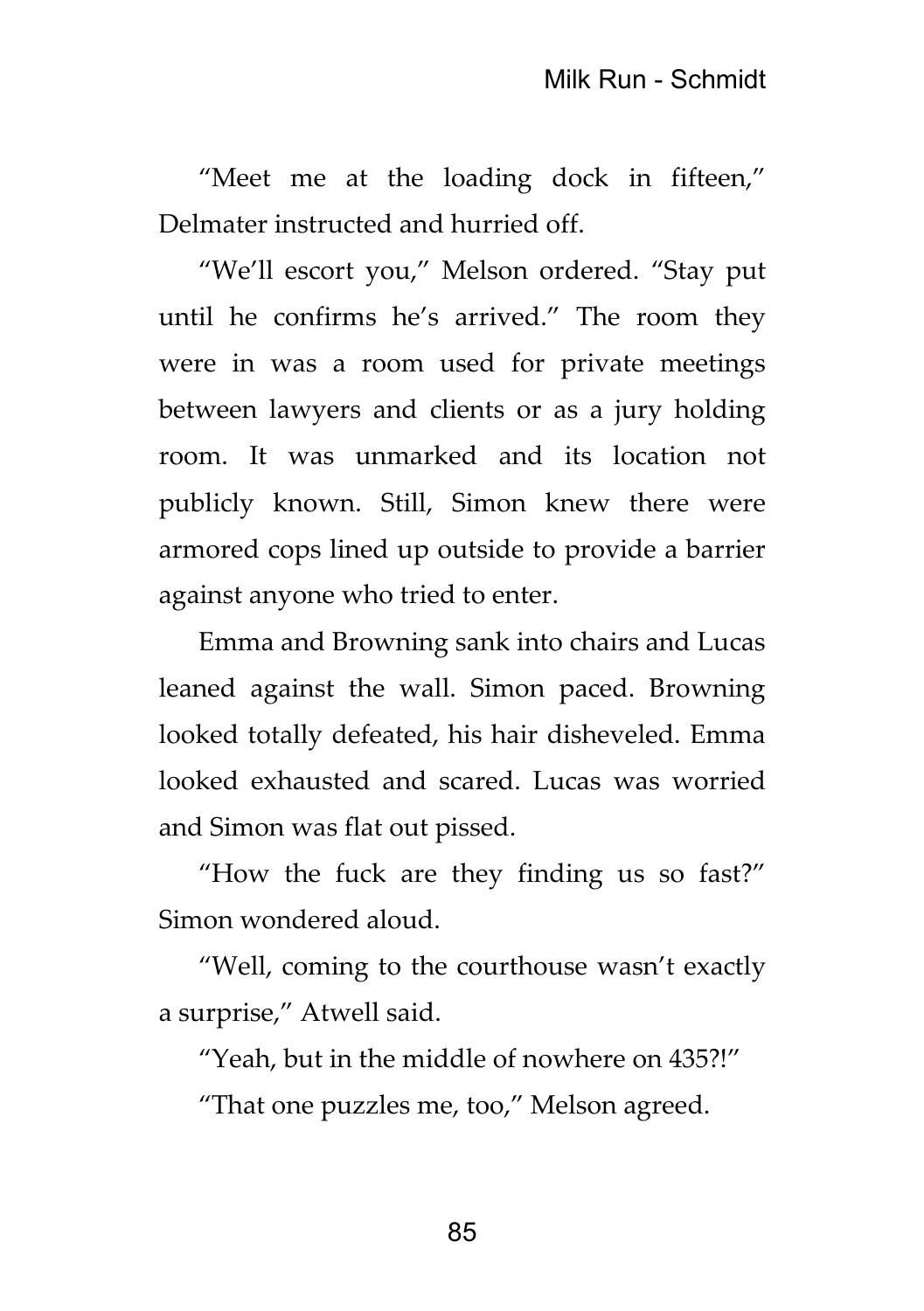"They are clearly tracking us somehow," Lucas said.

"However that is, we'd damn well better figure it out and soon," Simon said.

"Where are you taking them?" Atwell demanded.

"A place I'll reveal once we're safe and secure," Simon said. "Who knows if these walls have ears."

"Now you're just being paranoid," Atwell said, shaking her head with disgust.

"You'll just have to trust me," Simon snapped. "All bets are off when my daughter's life is at risk."

"It's fine," Melson said. "He'll keep us informed. And you're taking a team with you."

"Two," Atwell said.

"Maberry and Dolby to start," Simon said. "When we're sure we're safe and call in, you can send another."

"Done," Melson said before Atwell could reply. He shot her a look and added, "Let's all relax now, and try to remember we're on the same side here."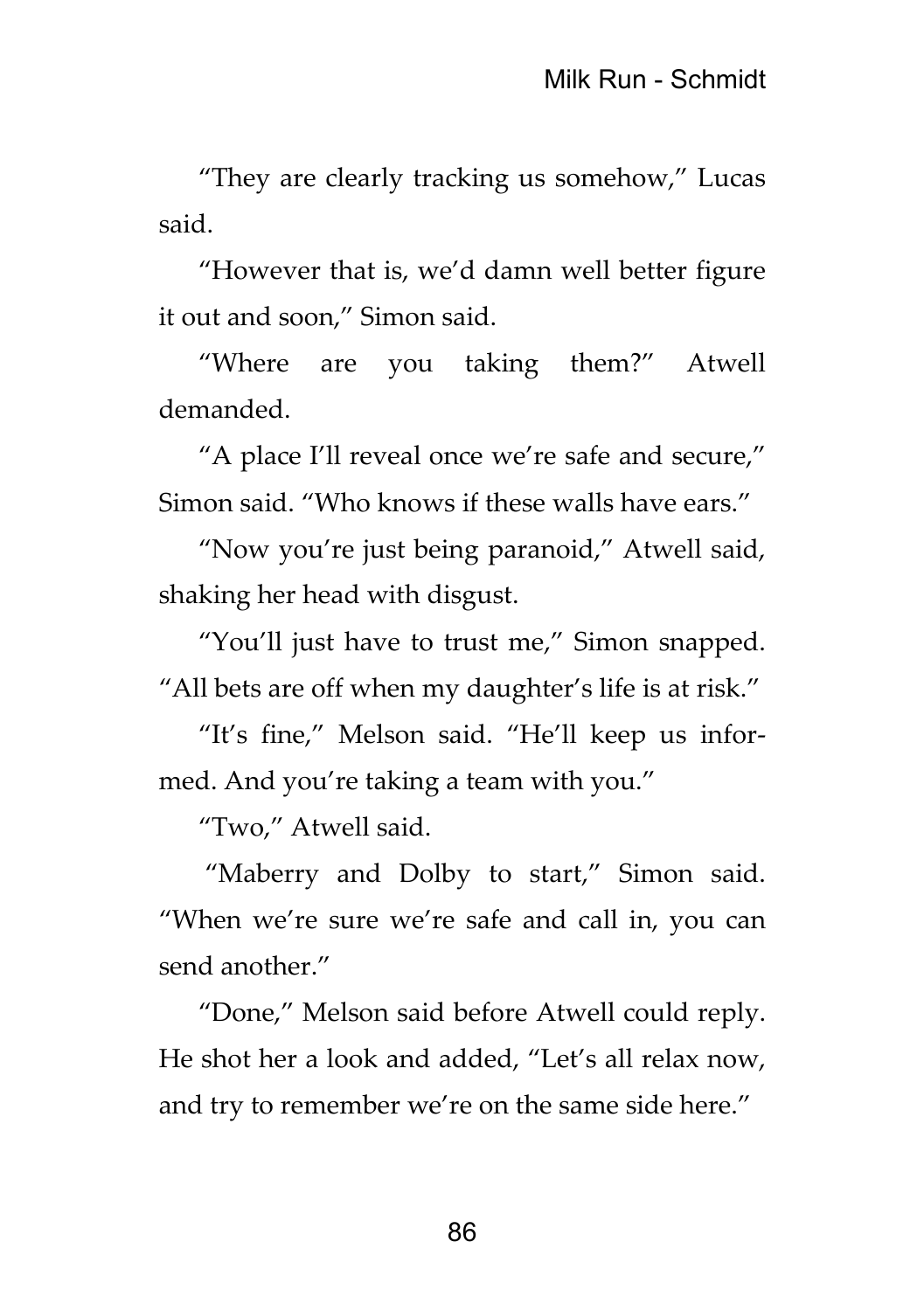Simon sighed. "Sorry. I'm getting a little paranoid after the last twenty-four hours."

"No one blames you," Melson said.

After that, everyone grew silent, lost in their thoughts until Delmater called Simon's cell six minutes later to confirm he was pulling up to the loading dock in Lucas' car.

"Get Maberry and Dolby a nondescript vehicle, then we'll meet them at Lucas'," Simon said.

"Why are you going there?" Atwell asked.

"We'll need a few supplies, and we can start with what he keeps on hand for human visitors," Simon said.

"We can always buy more once we are safely on our way," Lucas added with a nod.

"Exactly," Simon agreed.

Melson motioned to Atwell. "Go find Maberry and Dolby please, Cara, and fill them in. I'll see that these four get safely to the loading dock."

"Copy," Atwell said and hurried out the door.